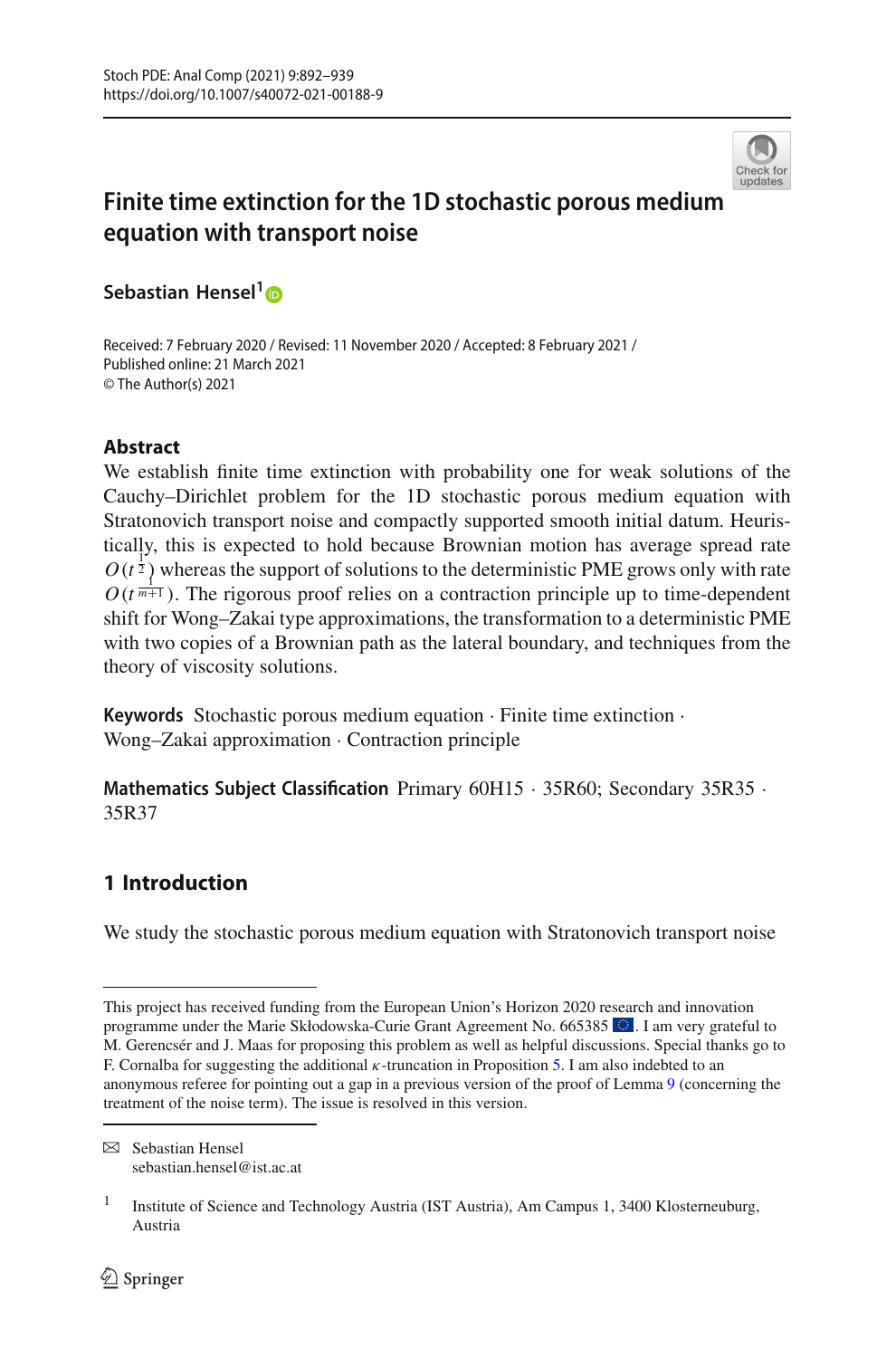<span id="page-1-0"></span>
$$
du = \Delta u^m dt + v \nabla u \circ dB_t \tag{1}
$$

in the space-time cylinder  $Q = D \times (0, T)$  for some bounded convex domain  $D \subset \mathbb{R}^d$ with  $C^2$  boundary ∂D and time horizon  $T \in (0, \infty]$ . Here  $u \ge 0$  denotes the so-called *density variable*, *B* is a *d*-dimensional standard Brownian motion and *m* > 1 as well as  $v > 0$  are parameters. Moreover, the Stratonovich differential  $v \nabla u \circ dB_t$  is an abbreviation for the expression  $\frac{1}{2}v^2 \Delta u \, dt + v \nabla u \cdot dB_t$ .

We are in particular interested in studying the corresponding Cauchy–Dirichlet problem, i.e., we supplement the stochastic PDE [\(1\)](#page-1-0) with

<span id="page-1-1"></span>
$$
u(x, 0) = u_0(x), \quad x \in \bar{D},
$$
 (2)

<span id="page-1-2"></span>
$$
u(x, t) = 0, \qquad (x, t) \in \partial D \times (0, T]. \tag{3}
$$

The initial condition is given by a non-negative smooth function  $u_0 \in C^{\infty}_{\text{cpt}}(D)$  with compact support in  $D$ . In particular,  $(2)$  and  $(3)$  are compatible to any order.

The main result of the present work is that weak solutions (in the precise sense of Definition [1](#page-4-0) below) to the 1D Cauchy–Dirichlet problem of the SPME  $(1)$ – $(3)$  become extinct in finite time on a set of full probability. For a mathematically precise statement we refer the reader to Theorem [3](#page-4-1) below. To the best of the author's knowledge, this is the first result establishing finite time extinction in the *slow diffusion regime m* > 1 for the stochastic porous medium equation. In contrast, finite time extinction in the *fast diffusion regime* 0 < *m* < 1 is well known in several cases. For instance, Barbu, Da Prato and Röckner establish finite time extinction for porous medium type models with multiplicative noise in the works  $[2-4]$  $[2-4]$ . Gess treats the case of stochastic sign fast diffusion equations in [\[13](#page-47-2)]. In a very recent work of Turra [\[18\]](#page-47-3), finite time extinction in the fast diffusion regime is established for transport noise. The slow diffusion case with transport noise, however, is left open.

The underlying idea of the present work is to exploit that the support of solutions to the deterministic porous medium equation grows only with rate  $O(t^{\frac{1}{m+1}})$  whereas Brownian motion spreads on average with a faster rate  $O(t^{\frac{1}{2}})$ . Hence one may expect that the effect of the random advection term in  $(1)$  eventually dominates the non-linear diffusion term, thus leading to finite time extinction on a set of full probability. Let us briefly mention the three main ingredients which provide a rigorous justification for this heuristic (for a more detailed and mathematical account on the strategy, we refer the reader to Sect. [3\)](#page-5-0). Along the way we provide connections to the—for the purposes of this work—relevant parts of the by now extensive literature for the stochastic porous medium equation.

In a first step, we recover the unique weak solution (in the sense of Definition [1](#page-4-0) below) to the Cauchy–Dirichlet problem of the SPME  $(1)$ – $(3)$  by means of a suitable Wong–Zakai approximation. We then perform, on the level of the approximate solutions, a simple stochastic flow transformation yielding smooth solutions to a deterministic porous medium equation, but now with two copies of a mollified Brownian path as the lateral boundary. In principle, we would then like to remove the mollification parameter to formally obtain a subsolution to the deterministic PME with two copies of a Brownian path as the lateral boundary. We may view this object—again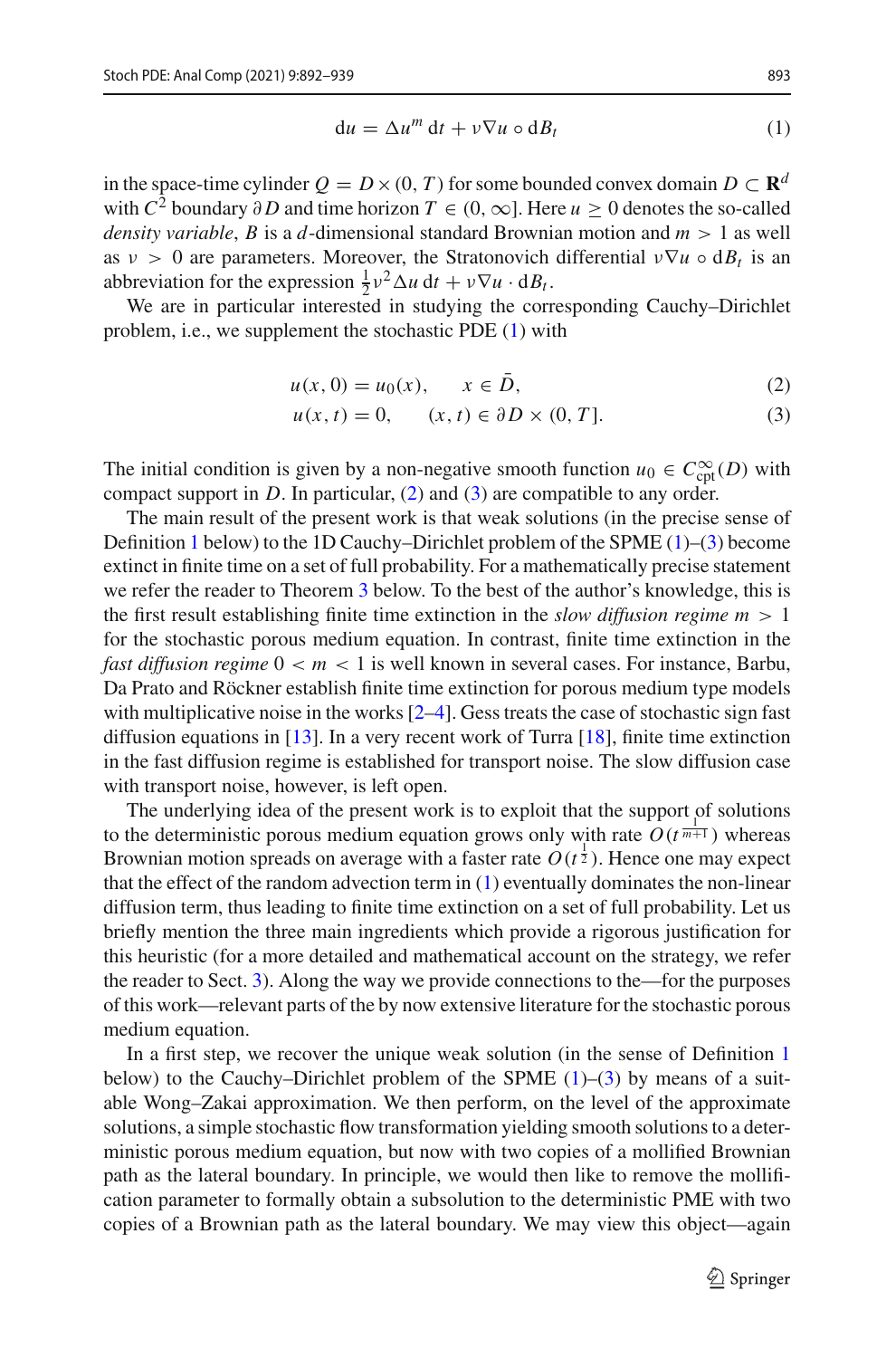at least on a formal level—as a subsolution to the full space porous medium equation by trivially extending it outside of the domain. We finally put a Barenblatt profile above the solution at the initial time. It follows by the comparison principle that finite time extinction happens once the domain with two copies of a Brownian path as the lateral boundary is pushed outside the support of such a Barenblatt solution. Since the support of the Barenblatt solution has finite speed of propagation of order  $O(t^{\frac{1}{m+1}})$ , this actually occurs with probability one.

However, two technical issues being linked to each other arise in the above strategy. The first is concerned with the proposed limit passage after the stochastic flow transformation. The problem is that the domains on which the approximate and transformed solutions are supported are not monotonically ordered as one sends the mollification scale to zero. This fact together with the desire to make use of the comparison principle motivated us to perform this limit passage in the framework of viscosity theory by means of the technique of semi-relaxed limits. This allows us to rigorously construct a *maximal subsolution* for the deterministic porous medium equation with two copies of a Brownian path as the lateral boundary (to be understood in the precise sense of Definition [14](#page-38-0) below). To the best of the author's knowledge, the present work seems to be the first instance to make use of viscosity theory to study the Dirichlet problem for the stochastic porous medium equation after stochastic flow transformation.

A notion of viscosity solution for the full space deterministic porous medium equation has been developed by Caffarelli and Vázquez [\[5](#page-47-4)] (see also the work of Vázquez and Brändle [\[20](#page-47-5)]). However, as a consequence of the degeneracy of the porous medium equation the usual notion of supersolutions from [\[6](#page-47-6)] had to be adapted. But since we only need to talk about subsolutions for our purposes, this is actually of no concern for us.

However, by taking a semi-relaxed limit it is by no means clear anymore how this maximal subsolution and the transformed unique weak solution to  $(1)$ – $(3)$  relate to each other. In order to close the argument, we need to make sure that the unique weak solution of the original problem  $(1)$ – $(3)$  is dominated after stochastic flow transformation by the constructed maximal subsolution in a suitable sense. It turns out that we can justify this once we provided convergence of the Wong–Zakai approximations in a strong enough topology like  $L^1$ . Let us mention at this point the recent work of Fehrman and Gess [\[11](#page-47-7)], who prove rough path well-posedness for nonlinear gradient type noise using a kinetic formulation which in particular implies Wong-Zakai type results, but with the equation being posed on the torus.

There has been recently a lot of focus on providing well-posedness for stochastic porous medium equations in an  $L^1$  framework. The corresponding notion of solution is the one of *entropy solutions* first put forward in the work of Dareiotis, Gerencsér and Gess [\[7](#page-47-8)], and the theory is based on a quantitative  $L<sup>1</sup>$  contraction principle for such solutions. In the work [\[7](#page-47-8)], the authors consider the case of nonlinear multiplicative noise with periodic boundary conditions. The subsequent work of Dareiotis and Gess [\[9](#page-47-9)] treats the regime of nonlinear conservative gradient noise (again with periodic boundary conditions), whereas the recent work [\[10](#page-47-10)] by Dareiotis, Gess and Tsatsoulis provides the corresponding theory of [\[7\]](#page-47-8) for the Dirichlet problem on smooth domains.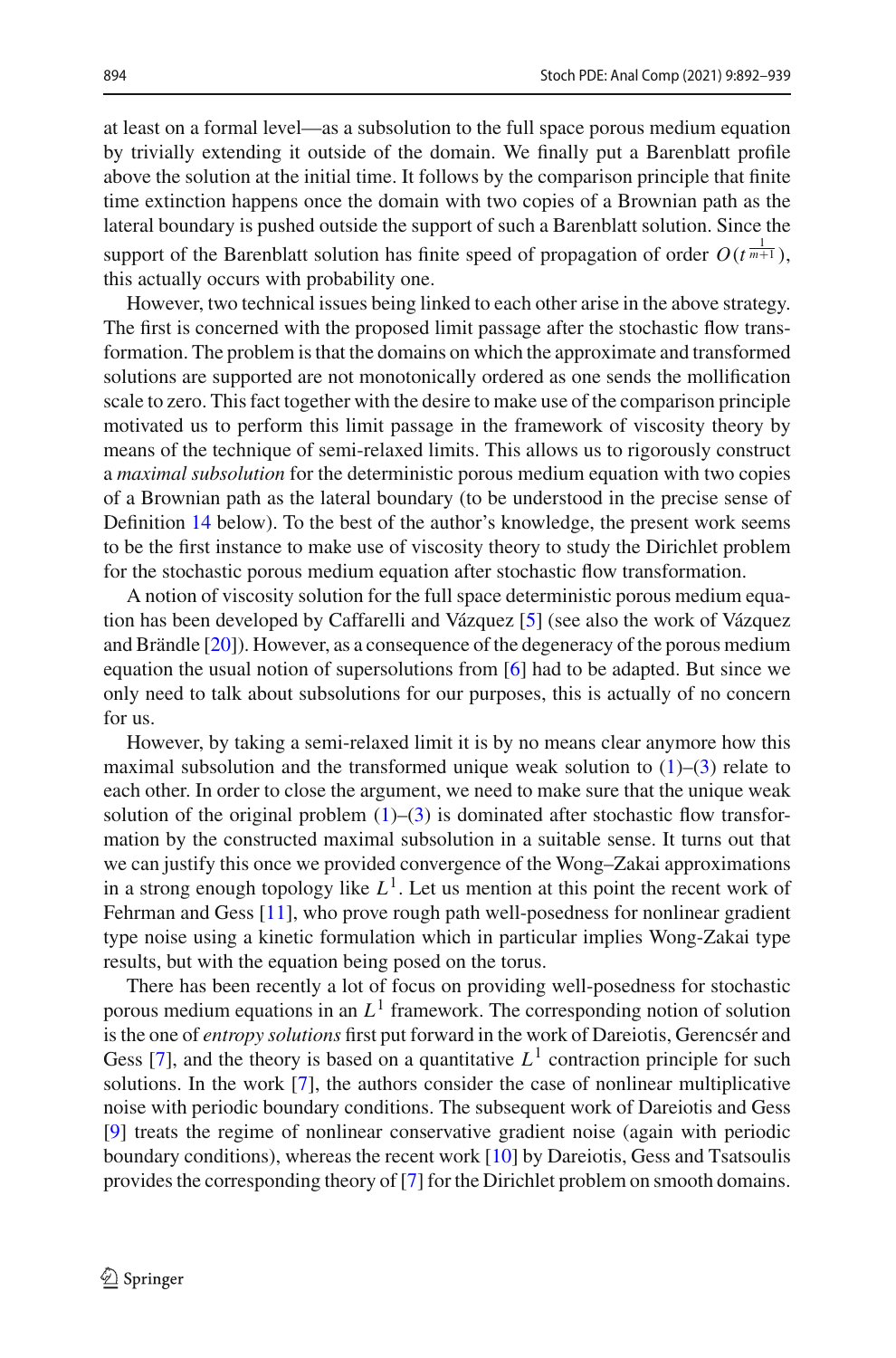Following ideas developed in [\[7](#page-47-8)], we roughly speaking aim to establish  $L^1$  convergence of the sequence of Wong–Zakai approximations. However, as we are concerned in this work with the Cauchy–Dirichlet problem for the SPME with transport noise, the actual implementation differs in some aspects to the above mentioned works. Most importantly, since two different approximate solutions are advected with different speeds (as a consequence of the two associated different mollification scales) it is natural to introduce a time-dependent, random shift function and to compare the Wong–Zakai approximations only after shifting. We then essentially establish quantitative  $L<sup>1</sup>$  contraction for this sequence of shifted densities, see Proposition [5](#page-8-0) below for the mathematically precise formulation. This result may be of independent interest.

### **Notation**

Throughout the paper, we fix a filtered probability space  $(\Omega, \mathcal{F}, \mathbf{F}, \mathbf{P})$  with filtration  $\mathbf{F} = (\mathcal{F}_t)_{t \in [0,\infty)}$  which is subject to the usual conditions, i.e., the filtration **F** is right-continuous and  $\mathcal{F}_0$  is **P**-complete. By  $B = (B_t)_{t \in [0,\infty)}$  we denote a standard *d*-dimensional **F**-Brownian motion. For a given time horizon  $T \in (0, \infty]$  we let  $\mathcal{P}_T$ be the predictable  $\sigma$ -field on  $\Omega_T := \Omega \times [0, T]$ .

For two maps *f* and *g*, we write  $f \circ g$  to denote the composition of *f* with *g*. We slightly abuse notation here since we already use the symbol  $\circ$  for Stratonovich integration. However, it will always be clear from the context in which sense it is to be interpreted.

Let  $D \subset \mathbb{R}^d$  be an open domain. (In the one-dimensional setting, we will instead use the notation  $I \subset \mathbf{R}$  for a bounded open interval.) The space of all smooth functions with compact support in  $D$  is denoted by  $C^\infty_{\mathrm{cpt}}(D),$  whereas  $C^0(\bar D)$  represents the space of all continuous functions on the closure  $\bar{D}$  with bounded supremum norm. The space  $H_0^1(D)$  is the usual space of Sobolev functions with zero trace on the boundary. Its topological dual space will be denoted by  $H^{-1}$ . The space of  $H^{-1}$  valued, continuous and **F**-adapted stochastic processes intersected with  $L^q(\Omega_T, \mathcal{P}_T; L^q(D))$ is denoted by  $H_q^{-1}(D)$ . The space of  $L^2(D)$  valued, continuous and **F**-adapted stochastic processes intersected with the space  $L^2(\Omega_T, \mathcal{P}_T; H_0^1(D))$  (resp. the space  $L^2(\Omega_T, \mathcal{P}_T; H^1(D))$  is  $\mathbf{L}_0^2(D)$  (resp.  $\mathbf{L}^2(D)$ ). If we want to specify the target values for a function space, we will include this in the notation. E.g.,  $C_{\text{cpt}}^{\infty}(D; [0, \infty))$  is the space of all non-negative smooth functions with compact support in *D*. The space of functions of bounded variation is denoted by *BV*.

The Lebesgue measure on  $\mathbb{R}^d$  is denoted by  $\mathcal{L}^d$ , the *s*-dimensional Hausdorff measure by  $\mathcal{H}^s$ . We write  $\chi_A$  for the indicator function of a measurable set *A* (with respect to any measure space). For two numbers  $a, b \in \mathbf{R}$  we abbreviate  $a \vee b$  for their maximum respectively *a*  $\land$  *b* for their minimum. Finally, we define  $a_+ := a \lor 0$  and  $sign_{+}(a) := \chi_{(0,\infty)}(a)$  for  $a \in \mathbf{R}$ .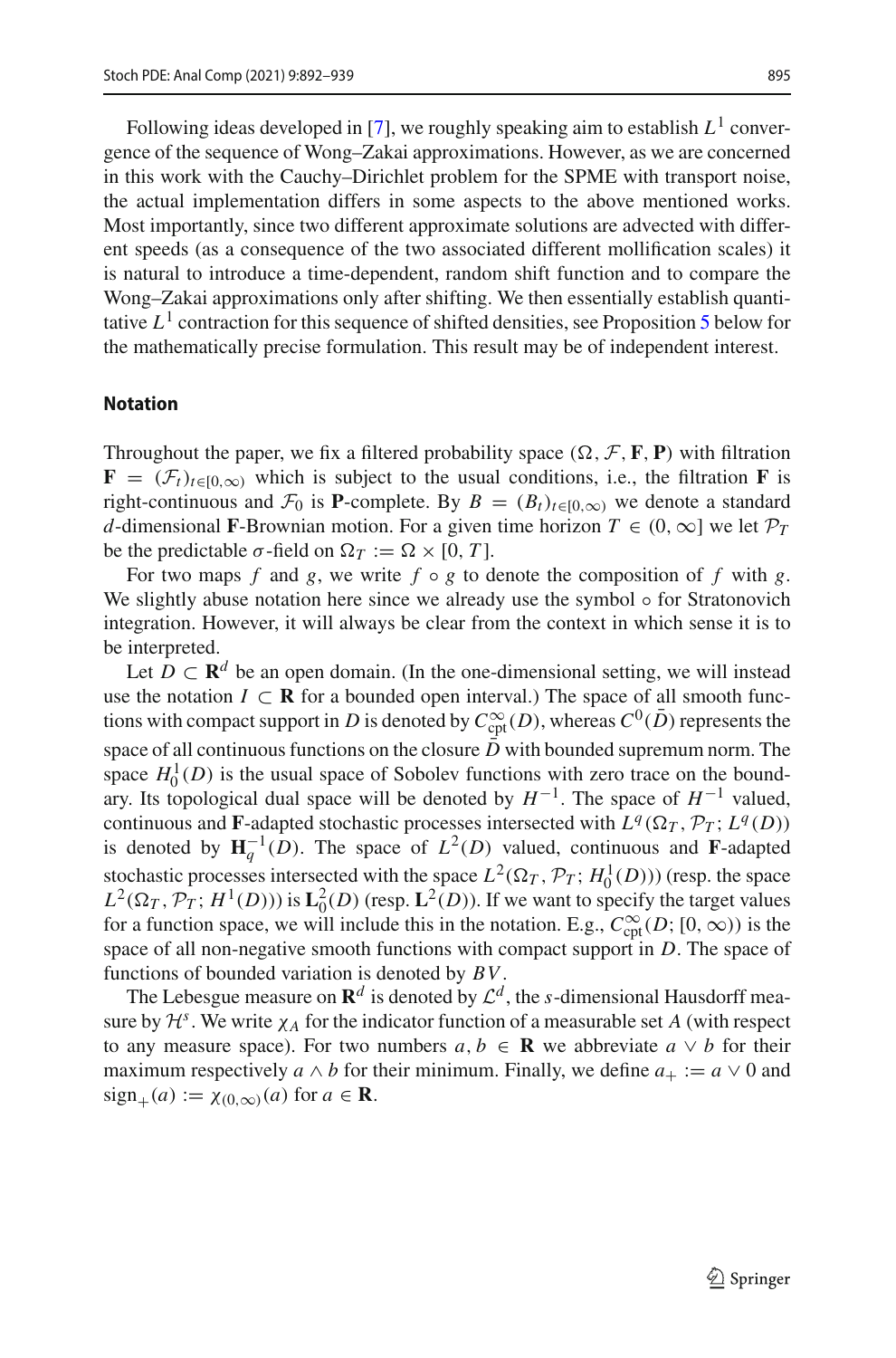# **2 Main result**

The main result of the present work establishes that weak solutions of the onedimensional stochastic porous medium equation with Stratonovich transport noise [\(1\)](#page-1-0)–[\(3\)](#page-1-2) almost surely have the finite time extinction property. Before we provide the precise statement, let us introduce the notion of weak solutions.

<span id="page-4-0"></span>**Definition 1** Let *D* ⊂ **R**<sup>*d*</sup> be a bounded domain with  $C^2$  boundary,  $T^* \in (0, \infty]$  be a time horizon as well as  $u_0 \in C^{\infty}_{\text{cpt}}(D; [0, \infty))$  be an initial density. A non-negative stochastic process  $u \in \mathbf{H}_{m+1}^{-1}(D)$  is called a *weak solution to the Cauchy–Dirichlet problem* [\(1\)](#page-1-0)–[\(3\)](#page-1-2) *of the stochastic porous medium equation (SPME) with initial density u*<sub>0</sub> *on the space time cylinder*  $Q = D \times (0, T^*)$  *if for all*  $\phi \in C_{\text{cpt}}^{\infty}(D)$  *with probability* one it holds

<span id="page-4-3"></span>
$$
\int_{D} u(x, T)\phi(x) dx - \int_{D} u_0(x)\phi(x) dx
$$
\n
$$
= \int_0^T \int_{D} \left( u^m(x, t) + \frac{1}{2} v^2 u(x, t) \right) \Delta \phi(x) dx dt - \int_0^T \int_{D} vu(x, t) \nabla \phi(x) dx dB_t
$$
\n(4)

for all  $T \in (0, T^*)$ .

*Remark 2* Existence and uniqueness of weak solutions in the sense of Definition [1](#page-4-0) was established, for instance, in [\[8](#page-47-11), Theorem 3.3]. In fact, the authors consider a much more general class of degenerate quasilinear stochastic PDE, allowing for more general initial conditions and, in particular, for signed solutions.

Being equipped with the notion of weak solutions we may now formulate the main result of the present work, which is finite time extinction with probability one for weak solutions of the 1D stochastic porous medium equation with Stratonovich transport noise.

<span id="page-4-1"></span>**Theorem 3** *Let I* ⊂ **R** *be a bounded open interval, and let*  $u \in \mathbf{H}_{m+1}^{-1}(I)$  *be the unique weak solution to the SPME* [\(1\)](#page-1-0)–[\(3\)](#page-1-2) *with initial density*  $u_0 \in C_{\text{cpt}}^{\infty}(I; [0, \infty))$  *on the space-time cylinder I*  $\times$  (0,  $\infty$ ) *in the sense of Definition [1.](#page-4-0) Define a stopping time by means of*

<span id="page-4-2"></span>
$$
T_{\text{extinct}} := \inf \{ T \ge 0 : u(\cdot, T) = 0 \text{ almost everywhere in } I \}. \tag{5}
$$

*Then there exists a constant*  $M = M(u_0) > 0$  *depending only on the initial density such that*

$$
\mathbf{P}(T_{\text{extinct}} \leq T) \geq \mathbf{P}\left(\inf\left\{t \geq 0 : |B_t| \geq \mathcal{L}^1(I) + Mt^{\frac{1}{m+1}}\right\} \leq T\right) \tag{6}
$$

*for all T* ∈ (0, ∞)*. Moreover, for*  $\hat{T}_{extinct} := \inf\{T \geq 0: |B_T| \geq \mathcal{L}^1(I) + MT^{\frac{1}{m+1}}\}$  *it holds*  $P(T_{\text{extinct}} < \infty) = P(T_{\text{extinct}} < \infty) = 1$ *. Finally, for all*  $T \in (0, \infty)$  *we have almost surely on*  $\{T \geq T_{\text{extinct}}\}$  *that*  $u(\cdot, T) = 0$  *is satisfied almost everywhere in I*.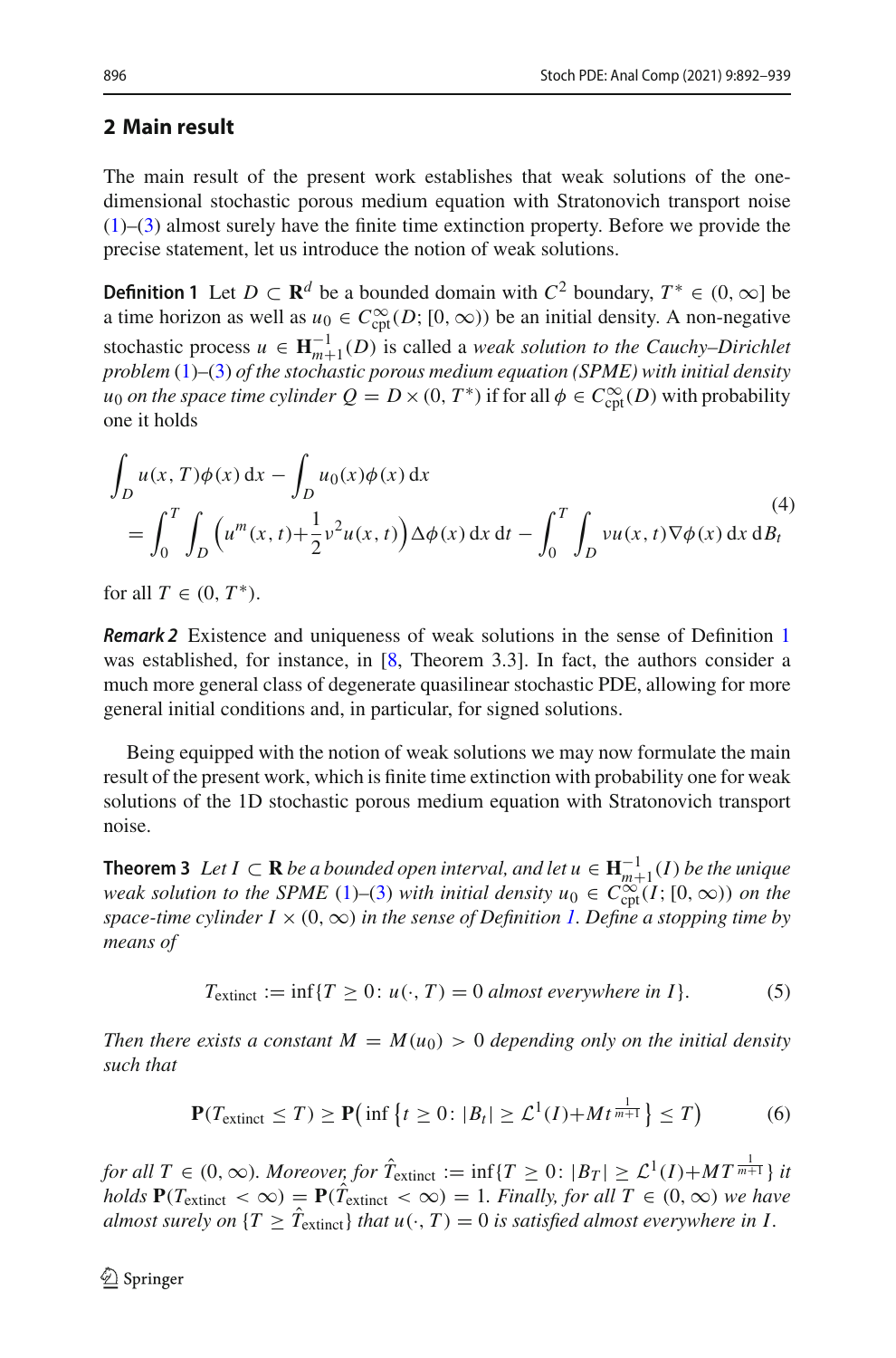### <span id="page-5-0"></span>**3 Outline of the strategy**

Let us comment on the strategy for the proof of the main result, Theorem [3.](#page-4-1) In a nutshell the argument works as follows. By stochastic flow transformation, which in our case of pure transport noise is of particularly easy form, we may consider first the transformed densities

$$
v(x,t) := u(x-vB_t,t), \quad (x,t) \in \bigcup_{t \in (0,\infty)} (vB_t+I) \times \{t\}.
$$

Formally, the transformed density  $v$  is then subject to the deterministic porous medium equation

$$
\partial_t v = \partial_{xx} v^m \quad \text{in} \quad \bigcup_{t \in (0,\infty)} (v B_t + I) \times \{t\},
$$

with initial density  $v(\cdot, 0) = u_0$  and Dirichlet boundary conditions on the lateral boundary  $\bigcup_{t\in[0,\infty)} (\nu B_t + \partial I) \times \{t\}$ . Extending v trivially to the entire space-time domain  $\mathbf{R} \times (0, \infty)$ , and denoting this extension by  $\bar{v}$ , we obtain, at least formally, a subsolution to the Cauchy problem of the deterministic porous medium equation  $\partial_t \bar{v} = \partial_{xx} \bar{v}^m$  with initial density  $\bar{v}(\cdot, 0) = u_0 \geq 0$ .

Now, we may choose a Barenblatt profile *B* with free boundary  $\partial I$  at  $t = 0$  and which strictly dominates the initial density, i.e.,  $\{\mathcal{B}(\cdot, 0) = 0\} = \partial I$  and  $u_0 < \mathcal{B}(\cdot, 0)$ on *I*. By comparison it follows  $\bar{v} \leq \mathcal{B}$  on  $\mathbf{R} \times (0, \infty)$ . Since the support of the Barenblatt solution has finite speed of propagation of order  $O(T^{\frac{1}{m+1}})$  (with the implicit constant only depending on the initial density), we deduce the validity of [\(6\)](#page-4-2). However, since Brownian motion has average spread rate of order  $O(T^{\frac{1}{2}})$  and we assume that  $m>1$ , this entails that finite time extinction happens with probability one:  $P(T_{extinct} < \infty)$ 1.

To make this argument rigorous, we rely on a suitable approximation procedure. To this end, we first consider the *d*-dimensional setting and fix a finite time horizon *T*<sup>\*</sup> ∈ (0, ∞). Moreover, choose  $\rho$  ∈  $C_{\text{cpt}}^{\infty}((0, 1); [0, \infty))$  with  $\int_{\mathbf{R}} \rho(r) dr = 1$  and define  $\rho_{\varepsilon} := \frac{1}{\varepsilon} \rho(\frac{1}{\varepsilon})$  for  $\varepsilon > 0$ . We then introduce the smooth approximations  $B^{\varepsilon} =$  $(B_t^{\varepsilon})_{t \in [0,\infty)}$  to Brownian motion defined via

$$
B_t^{\varepsilon} := \int_0^{\infty} \rho_{\varepsilon}(t-s) B_s \, \mathrm{d}s. \tag{7}
$$

Since the mollifier  $\rho$  is supported on positive times, we note that  $B^{\varepsilon}$  is **F**-adapted. We also have almost surely that

$$
\sup_{\varepsilon>0} \|B^{\varepsilon}\|_{C^0([0,T^*])} < \infty \tag{8}
$$

<span id="page-5-2"></span><span id="page-5-1"></span> $\mathcal{D}$  Springer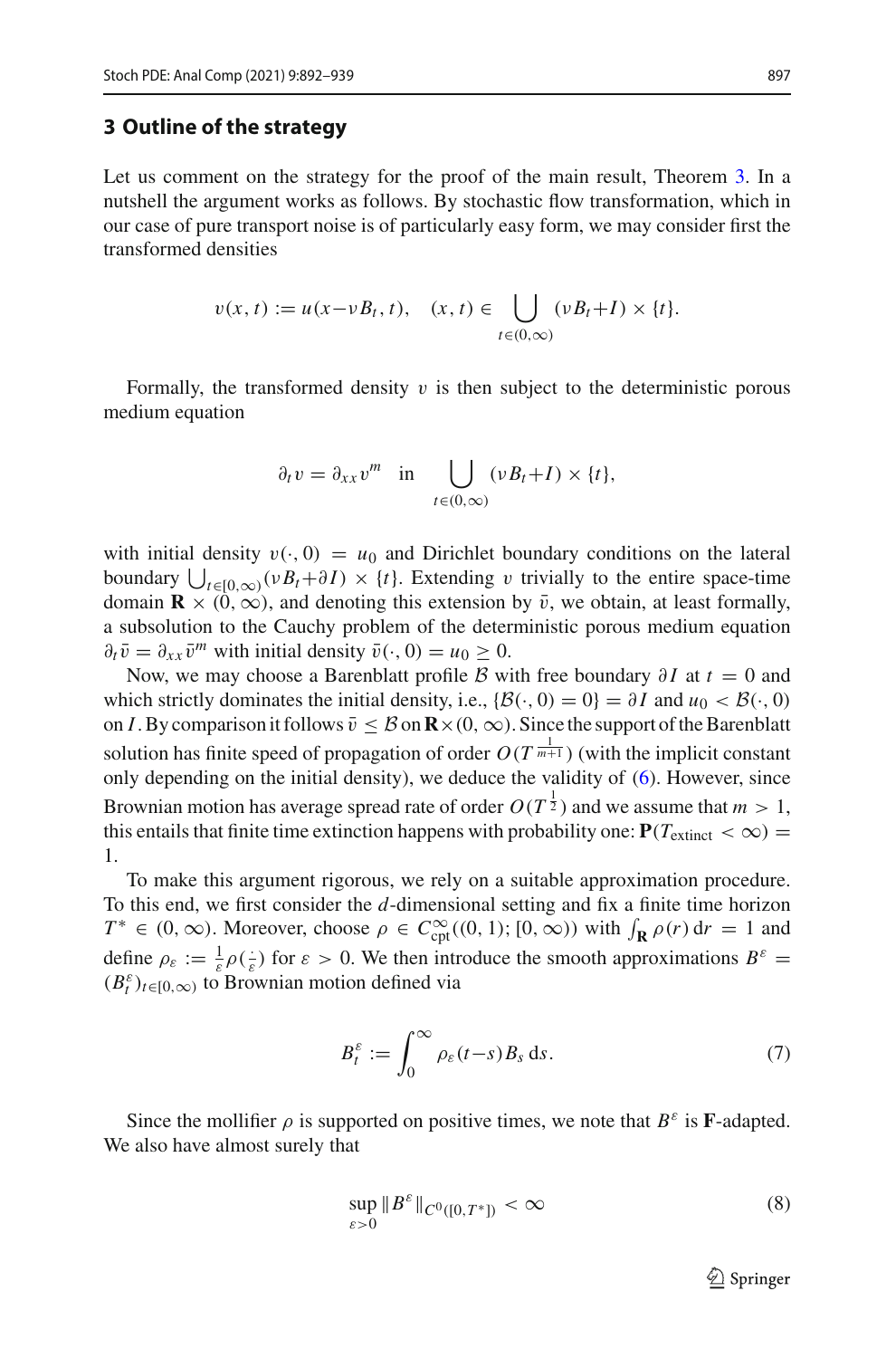as well as

<span id="page-6-8"></span><span id="page-6-7"></span>
$$
B^{\varepsilon} \to B \text{ uniformly on } [0, T^*] \text{ as } \varepsilon \to 0. \tag{9}
$$

Fix  $\alpha \in (\frac{1}{3}, \frac{1}{2})$ . For purely technical reasons, we make also use of the classical fact that there is a square integrable random variable  $C_\alpha$  such that with probability one

<span id="page-6-3"></span>
$$
|B_t - B_s| \leq C_\alpha |t - s|^\alpha \text{ for all } s, t \in [0, T^*]. \tag{10}
$$

In particular, for each integer  $M \ge 1$  and each  $\delta > 0$  we can find an  $\varepsilon' = \varepsilon'(M, \delta) > 0$ such that for all  $\varepsilon < \varepsilon'$  it holds

<span id="page-6-0"></span>
$$
\sup_{t \in [0,T^*]} |B_t - B_t^{\varepsilon}| \le \delta \text{ almost surely on } \{\mathcal{C}_{\alpha} \le M\}. \tag{11}
$$

We then proceed by considering the inhomogeneous Cauchy–Dirichlet problem

<span id="page-6-1"></span>
$$
du_{\varepsilon} = \Delta u_{\varepsilon}^{m} dt + \nu \nabla u_{\varepsilon} \cdot dB_{t}^{\varepsilon}, \quad (x, t) \in D \times (0, T^{*}), \tag{12}
$$

$$
u_{\varepsilon}(x,0) = u_0(x) + \varepsilon, \qquad x \in D, \tag{13}
$$

$$
u_{\varepsilon}(x,t) = \varepsilon, \qquad (x,t) \in \partial D \times (0,T^*]. \tag{14}
$$

Note that the regularization not only comes from the Wong–Zakai approximation  $\nabla u_{\varepsilon} \cdot dB_t^{\varepsilon} = (\frac{d}{dt} B_t^{\varepsilon} \cdot \nabla) u_{\varepsilon} dt$ , but also from choosing strictly positive initial and boundary data. In this way we circumvent the degeneracy at  $u = 0$  of the porous medium operator at the level of the approximations, i.e., we can solve the problem [\(12\)](#page-6-0)–[\(14\)](#page-6-1) in a classical and pathwise sense such that the maximum principle applies. Proofs will be provided in the subsequent Sect. [4.](#page-10-0)

<span id="page-6-2"></span>**Lemma 4** *For each*  $\varepsilon > 0$ *, there exist*  $u_{\varepsilon} \in \varepsilon + \mathbf{L}_0^2(D)$  *such that the following holds true on a set with probability one (e.g., so that* [\(8\)](#page-5-1) *holds):*

*For all*  $\varepsilon > 0$  *the map*  $u_{\varepsilon}$  *is the unique classical solution of the Cauchy–Dirichlet problem* [\(12\)](#page-6-0)–[\(14\)](#page-6-1) *in the sense that*  $u_{\varepsilon} \in C^{2,1}_{x,t}$  ( $\bar{D} \times [0, T^*]$ )∩ $C^{\infty}(D \times (0, T^*))$  *and the equations* [\(12\)](#page-6-0)*–*[\(14\)](#page-6-1) *are satisfied pointwise everywhere. From the maximum principle, we have the bounds*

<span id="page-6-6"></span><span id="page-6-5"></span><span id="page-6-4"></span>
$$
\varepsilon \le u_{\varepsilon}(x,t) \le \varepsilon + \|u_0\|_{L^{\infty}(D)}\tag{15}
$$

*for all*  $\varepsilon > 0$  *and all*  $(x, t) \in D \times [0, T^*]$ *. There is a constant*  $C = C(T^*, v, u_0) > 0$ *and some* β > 0 *such that the a priori estimates*

$$
\sup_{T \in [0,T^*]} \int_D \frac{1}{2} |u_{\varepsilon}|^2(T) \, \mathrm{d}x + \int_0^{T^*} \int_D m u_{\varepsilon}^{m-1} |\nabla u_{\varepsilon}|^2 \, \mathrm{d}x \, \mathrm{d}t \le \int_D \frac{1}{2} |u_{\varepsilon}(0)|^2 \, \mathrm{d}x,\tag{16}
$$

$$
\sup_{T\in[0,T^*]} \mathbf{E} \int_D \frac{T}{2} |\nabla u_{\varepsilon}^m|^2(T) \, \mathrm{d}x + \mathbf{E} \int_0^{T^*} \int_D \frac{t}{2} m u_{\varepsilon}^{m-1} |\partial_t u_{\varepsilon}|^2 \, \mathrm{d}x \, \mathrm{d}t \leq \varepsilon^{-\beta} C, \tag{17}
$$

 $\textcircled{2}$  Springer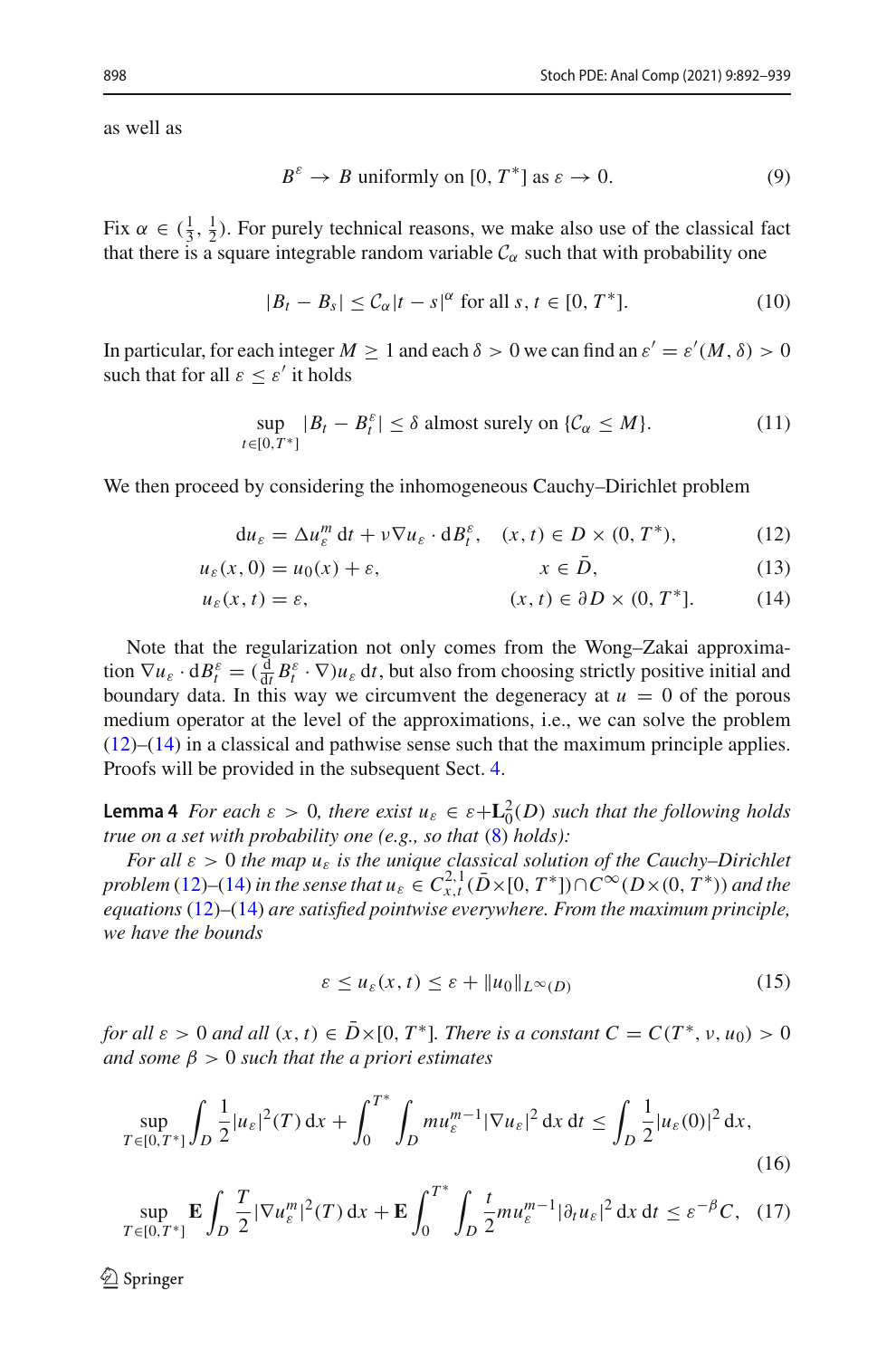<span id="page-7-0"></span>
$$
\mathbf{E} \int_0^{T^*} \int_D t |\Delta u_{\varepsilon}^m|^2 \, \mathrm{d}x \, \mathrm{d}t \le \varepsilon^{-\beta} C \tag{18}
$$

*hold true almost surely for all*  $\varepsilon > 0$ *.* 

A key ingredient for the rigorous justification of the comparison argument outlined at the beginning of this section is that the Wong–Zakai type approximations  $u_{\varepsilon}$  from Lemma [4](#page-6-2) recover the unique weak solution  $u$  to the Cauchy–Dirichlet problem  $(1)$ – [\(3\)](#page-1-2) in a certain pointwise sense. We obtain this by establishing a sort of contraction principle for the sequence of  $u_{\varepsilon}$  by means of Kružkov's device of variable doubling [\[14](#page-47-12)]. To this end, the proof loosely follows the strategy of Dareiotis, Gerencsér and Gess [\[7\]](#page-47-8) or Dareiotis and Gess [\[9\]](#page-47-9) who study entropy solutions for stochastic porous medium type equations posed on the torus. The Cauchy–Dirichlet problem in the framework of entropy solutions was recently studied in the work of Dareiotis, Gess and Tsatsoulis [\[10](#page-47-10)]. However, they do not consider the case of gradient type noise. Let us also mention the recent work of Fehrman and Gess [\[11](#page-47-7)], who prove rough path well-posedness for nonlinear gradient type noise using a kinetic formulation which in particular implies Wong-Zakai type results, but with the equation being posed on the torus..

As we are concerned in this work with the Cauchy–Dirichlet problem for the SPME with transport noise, and roughly speaking aim to establish  $L<sup>1</sup>$  convergence for the Wong–Zakai type approximations  $u_{\varepsilon}$ , the actual implementation of the doubling of variables technique differs in some aspects to the above mentioned works. First, since two different solutions  $u_{\varepsilon}$  and  $u_{\varepsilon}$  are advected at different speeds, it seems to be natural to introduce for our purpose a (time-dependent, random) shift function and to compare the solutions only after shifting, i.e., we are led to study  $L^1$  convergence for the sequence

$$
u_{\varepsilon}^{\leftarrow}(x,t) := u_{\varepsilon}(x + v(B_t - B_t^{\varepsilon}), t).
$$

Second, since the introduction of this shift in turn changes the domain on which the equation for  $u_{\varepsilon}^{\leftarrow}$  is posed it is necessary to create a boundary layer in order to apply the doubling of variables method up to the boundary. This is done by means of an additional truncation as follows.

Let  $\kappa > 0$  and  $\delta \in (0, \frac{\kappa}{2})$  be fixed. We then choose a smooth and convex map  $\zeta$ : **R**  $\rightarrow$  [0,  $\infty$ ) such that  $\zeta(r) = 0$  for  $r \le 0$ ,  $\zeta(r) = r - 1$  for  $r \ge 2$  and  $\zeta(r) \le r \vee 0$ for all  $r \in \mathbf{R}$ . Define  $\zeta_\delta(r) := \delta \zeta(\frac{r}{\delta})$ . There is a constant  $C > 0$  independent of  $\delta$  such that

$$
\sup_{r \in \mathbf{R}} |(\zeta_{\delta})'(r)| + |r|(\zeta_{\delta})''(r) \le C,\tag{19}
$$

$$
(\zeta_{\delta})'(r) \to \text{sign}_{+}(r) \text{ and } \zeta_{\delta}(r) \nearrow r_{+} := \max\{r, 0\} \text{ as } \delta \to 0,
$$
 (20)

$$
|\zeta_{\delta}(r) - r_{+}| \le C\delta \text{ for all } r \in \mathbf{R}, \text{ and } \zeta_{\delta}(r) = r - \delta \text{ for all } r \ge 2\delta. \tag{21}
$$

Let  $\zeta_k^{\delta}(r) := \kappa + \zeta_{\delta}(r-\kappa)$ . The idea then is to study basically  $L^1$  contraction for the sequence  $\zeta_k^{\varepsilon} \circ u_{\varepsilon}^{\leftarrow}$  for  $\varepsilon \leq \frac{\kappa}{2}$ . Note that for each time slice  $t \in [0, T^*]$  the

<span id="page-7-2"></span><span id="page-7-1"></span><sup>2</sup> Springer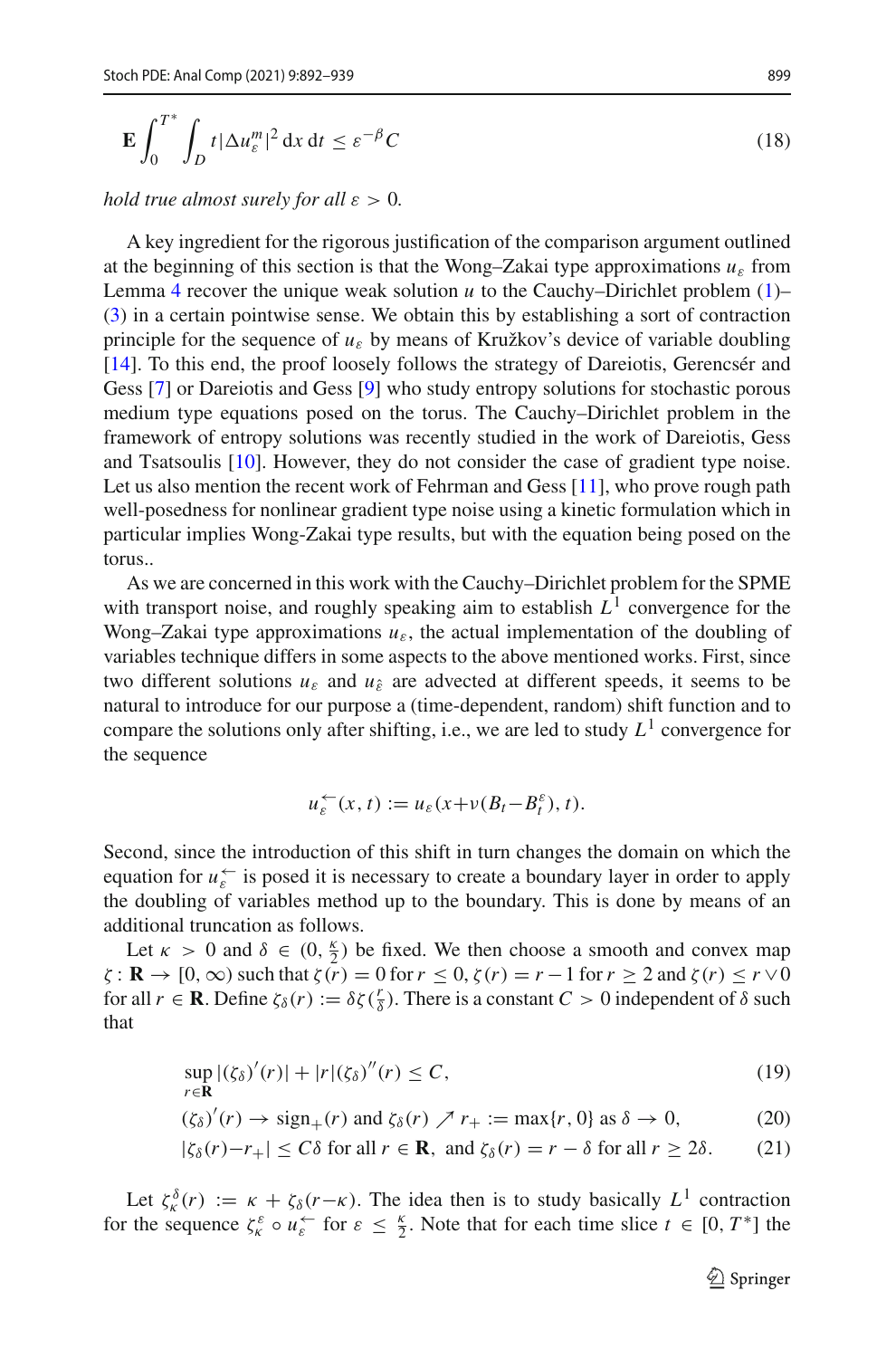function  $\zeta_k^{\varepsilon} \circ u_{\varepsilon}^{\leftarrow}(\cdot,t)$  is  $C^{\infty}$  in the open domain  $-v(B_t - B_t^{\varepsilon}) + D$ , and for  $\varepsilon \leq \frac{\kappa}{2}$  it is actually constant in a neighborhood of  $-v(B_t - B_t^{\varepsilon}) + \partial D$ . Extending in each time slice  $u_{\varepsilon}$  to  $\varepsilon$  outside of the domain *D*, and denoting this extension again by  $u_{\varepsilon}$ , we see that  $\zeta_k^{\varepsilon} \circ u_{\varepsilon}^{\leftarrow}(\cdot,t)$  is  $C^{\infty}$  even on the whole space  $\mathbf{R}^d$ . In summary, by introducing a boundary layer as above there is no jump of the Neumann data for  $\zeta_k^{\varepsilon} \circ u_{\varepsilon}^{\leftarrow}$  across the boundary  $-v(B_t - B_t^{\varepsilon}) + \partial D$ . This turns out to be absolutely essential in order to apply the doubling of variables technique up to the boundary.

<span id="page-8-0"></span>**Proposition 5** (Contraction principle up to time-dependent shift for truncated Wong– Zakai type approximations) *For each*  $\varepsilon > 0$  *let*  $u_{\varepsilon}$  *denote the unique classical solution to* [\(12\)](#page-6-0)–[\(14\)](#page-6-1) in the sense of Lemma [4.](#page-6-2) We extend  $u_{\varepsilon}$  to a function defined on  $\mathbb{R}^d \times [0, T^*]$ *by setting it equal to*  $\varepsilon$  *<i>outside of D*  $\times$  [0,  $T^*$ ]*. Denoting this extension again by*  $u_{\varepsilon}$  *we then define for all* ε > 0 *the shifted densities*

<span id="page-8-2"></span>
$$
u_{\varepsilon}^{\leftarrow}(x,t) := u_{\varepsilon}(x + v(B_t - B_t^{\varepsilon}), t), \quad (x,t) \in \mathbf{R}^d \times [0, T^*]. \tag{22}
$$

*There exists a constant*  $\bar{C} > 0$  *and an exponent*  $\vartheta > 0$  *such that for all truncation levels*  $\kappa \in (0, T^* \wedge 1)$  *and all compact sets*  $K \subset D$ *, there exists a small constant*  $\varepsilon_0 = \varepsilon_0(\kappa, K)$  *such that for all*  $\varepsilon, \hat{\varepsilon} < \varepsilon_0$  *it holds* 

<span id="page-8-3"></span>
$$
\sup_{T \in [\kappa, T^*]} \mathbf{E} \int_K |\kappa \vee u_{\varepsilon}^{\leftarrow}(x, T) - \kappa \vee u_{\hat{\varepsilon}}^{\leftarrow}(x, T)| dx
$$
\n
$$
\leq \bar{C} (\varepsilon \vee \hat{\varepsilon})^{\vartheta} + \bar{C} \kappa + \mathbf{E} \int_D |\kappa \vee (u_0(x) + \varepsilon) - \kappa \vee (u_0(x) + \hat{\varepsilon})| dx.
$$
\n(23)

<span id="page-8-1"></span>We may lift this quantitative stability estimate for the truncated and shifted densities  $\kappa \vee u_{\varepsilon}^{\leftarrow}$  to qualitative  $L^{1}$  convergence of the shifted densities  $u_{\varepsilon}^{\leftarrow}$ .

**Corollary 6** *Let the assumptions and notation of Proposition [5](#page-8-0) be in place. Then the sequence of shifted densities*  $u_{\varepsilon}^{\leftarrow}$  *is Cauchy in C*([ $\tau$ ,  $T^*$ ];  $L^1(\Omega \times D, \mathbf{P} \otimes \mathcal{L}^d)$ ) for all *positive times*  $\tau \in (0, T^*)$ *. The sequence of shifted densities is moreover Cauchy in*  $L^1([0, T^*]; L^1(\Omega \times D, \mathbf{P} \otimes \mathcal{L}^d))$ *. Let*  $u \in L^1([0, T^*]; L^1(\Omega \times D, \mathbf{P} \otimes \mathcal{L}^d))$  *denote the corresponding limit in this space. Then, u is also the weak limit of the Wong–Zakai type approximations*  $u_{\varepsilon}$  *from Lemma* [4](#page-6-2) *in the space*  $L^{m+1}(\Omega_{T^*}, \mathcal{P}_{T^*}; L^{m+1}(D))$ 

The final issue concerning the Wong–Zakai type approximations  $u_{\varepsilon}$  from Lemma [4](#page-6-2) is the identification of the limit object *u* in Corollary [6](#page-8-1) as the unique weak solution to the Cauchy–Dirichlet problem  $(1)$ – $(3)$  of the stochastic porous medium equation.

<span id="page-8-4"></span>**Proposition 7** *Let*  $u \in L^{m+1}(\Omega_{T^*}, \mathcal{P}_{T^*}; L^{m+1}(D))$  *be the limit of the Wong–Zakai approximations*  $u_{\varepsilon}$  *in the sense of Corollary [6.](#page-8-1) Then it holds that*  $u \in \mathbf{H}_{m+1}^{-1}(D)$ *, and u is the unique weak solution to the Cauchy–Dirichlet problem* [\(1\)](#page-1-0)*–*[\(3\)](#page-1-2) *with initial*  $density\ u_0$  ∈  $C_{\text{cpt}}^\infty(D; [0, \infty))$  *in the sense of Definition [1.](#page-4-0) Moreover, u satisfies the bounds*  $0 \le u \le ||u_0||_{L^{\infty}(D)}$ .

From now on we will restrict ourselves to the one-dimensional setting  $d = 1$ . We still have to make rigorous the outlined comparison argument. The key ingredient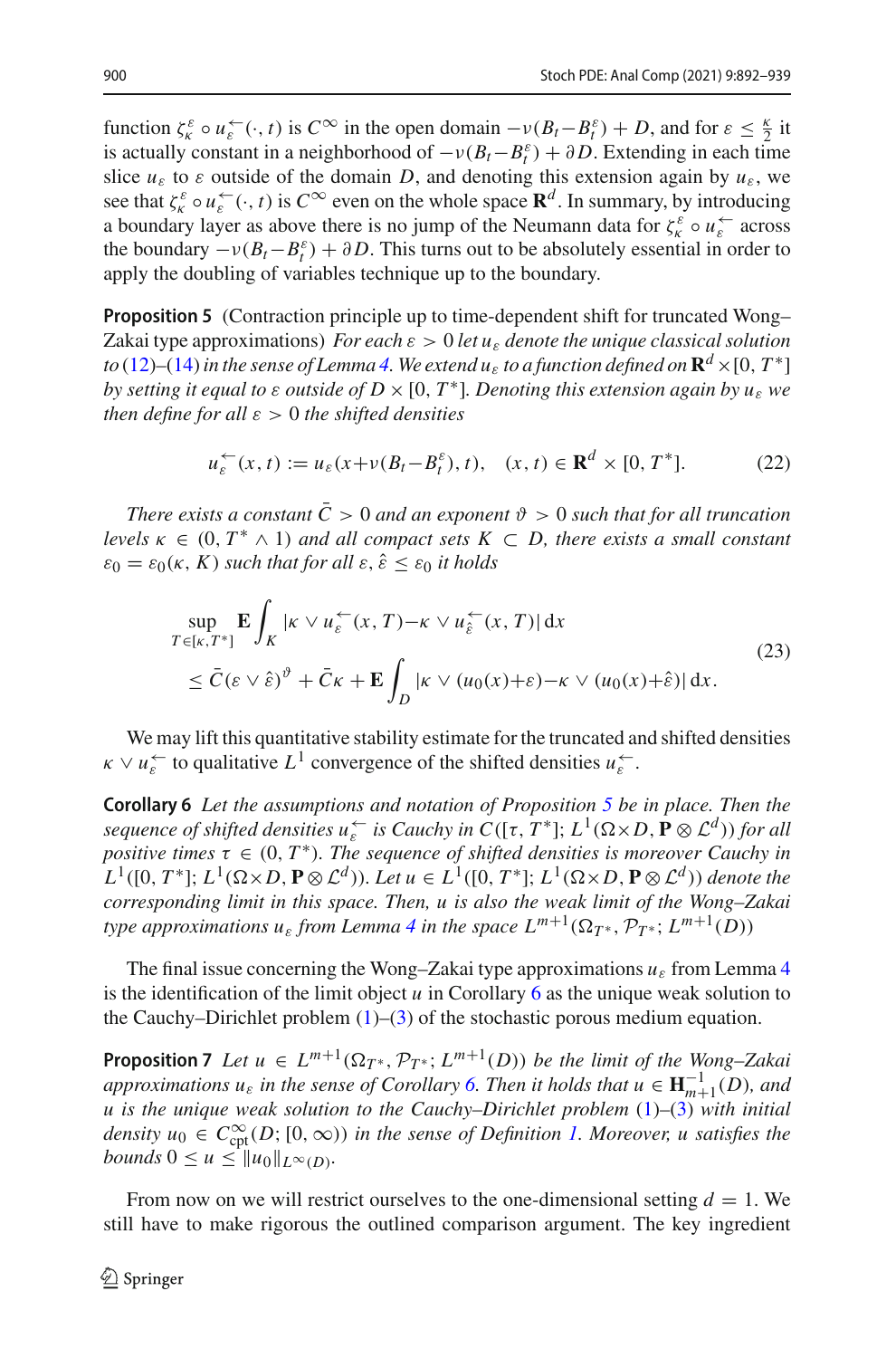for this will be provided in Sect. [5.1.](#page-37-0) It consists of the construction of a *maximal subsolution*  $\bar{p}_{\text{max}}$  (in the sense of viscosity theory [\[6](#page-47-6)], precise definitions will follow in Sect. [5.1\)](#page-37-0) for the Cauchy–Dirichlet problem of the porous medium equation after stochastic flow transformation

<span id="page-9-1"></span><span id="page-9-0"></span>
$$
\partial_t \bar{p} = (m-1)\bar{p}\partial_{xx}\bar{p} + |\partial_x \bar{p}|^2, \quad (x, t) \in \bigcup_{t \in (0, T^*)} (\nu B_t + I) \times \{t\},\tag{24}
$$

$$
\bar{p}(x,0) = \bar{p}_0(x), \qquad x \in \bar{I}, \qquad (25)
$$

$$
\bar{p}(x,t) = 0, \qquad (x,t) \in \bigcup_{t \in (0,T^*]} (\nu B_t + \partial I) \times \{t\}. \qquad (26)
$$

The *pressure variable p* is obtained from the density variable *u* via the transformation *g*(*u*) with *g* : [0, ∞) → [0, ∞) given by *g*(*r*) :=  $\frac{m}{m-1}r^{m-1}$ . To the best of the author's knowledge, the present work seems to be the first instance to make use of the pressure formulation to study the stochastic porous medium equation after stochastic flow transformation in the setting of viscosity theory.

The main difficulty for solving  $(24)$ – $(26)$  comes from the fact that the lateral boundary consists of two translates of a Brownian trajectory. To overcome the lack of regularity of the lateral boundary, we first consider the approximate initial-boundary value problem (see Lemma [15\)](#page-39-0)

<span id="page-9-3"></span><span id="page-9-2"></span>
$$
\partial_t \bar{p}_{\varepsilon} = (m-1) \bar{p}_{\varepsilon} \partial_{xx} \bar{p}_{\varepsilon} + |\partial_x \bar{p}_{\varepsilon}|^2, \quad (x, t) \in \bigcup_{t \in (0, T^*)} (\nu B_t^{\varepsilon} + I) \times \{t\}, \tag{27}
$$

$$
\bar{p}_{\varepsilon}(x,0) = \bar{p}_{0,\varepsilon}(x), \qquad x \in \bar{I}, \tag{28}
$$

$$
\bar{p}_{\varepsilon}(x,t) = \frac{m}{m-1} \varepsilon^{m-1}, \qquad (x,t) \in \bigcup_{t \in (0,T^*]} (\nu B_t^{\varepsilon} + \partial I) \times \{t\}, \tag{29}
$$

and then pass to the limit  $\varepsilon \to 0$  by means of the technique of semi-relaxed limits, see for instance [\[6,](#page-47-6) Section 6]. In this way we obtain a maximal subsolution to the problem [\(24\)](#page-9-0)–[\(26\)](#page-9-1) in the sense of viscosity theory [\[6\]](#page-47-6), see Proposition [16.](#page-39-1) The main motivation for working in the framework of viscosity theory is the non-monotonicity of the underlying space-time domains  $\bigcup_{t \in (0,T^*)} (\nu B_t^{\varepsilon} + I) \times \{t\}$  as  $\varepsilon \to 0$  which necessitates the usage of a relaxed limit. In this way, however, the interpretation of the lateral boundary condition [\(26\)](#page-9-1) in a strong sense is lost in the limit. It is well-known that boundary regularity for solutions to stochastic PDEs with gradient type noise and given Dirichlet data proves to be a delicate issue. This already shows up in the linear case, see, for instance, the works by Krylov [\[15](#page-47-13)] and [\[16](#page-47-14)]. For a recent work in the semilinear regime, we refer the reader to [\[12](#page-47-15)]. On the other side, "continuity up to the lateral boundary" is inessential for our purposes and anyway not expected, if at all, to be obtained by the methods in this work.

Note that the maximal subsolution  $\bar{p}_{\text{max}}$  of course depends on the realization of Brownian motion, and is therefore random. However, since the construction of  $\bar{p}_{\text{max}}$ is ultimately a purely deterministic consequence of the probabilistic facts  $(8)$ – $(11)$ , we obtain the maximal subsolution in a pathwise sense on a set of full probability.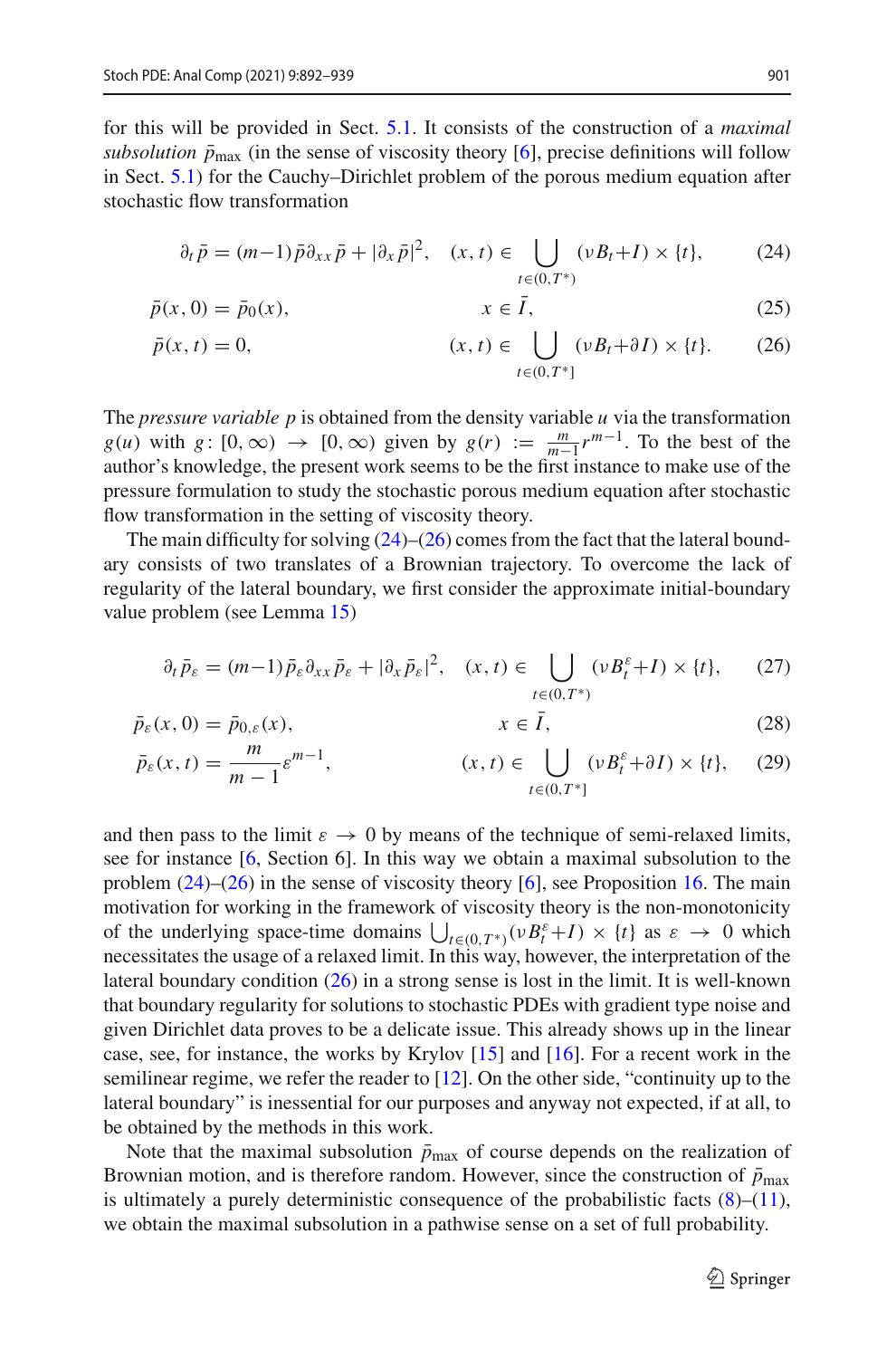The proof of Theorem [3,](#page-4-1) which is the content of Sect. [5.5,](#page-45-0) then roughly speaking proceeds as follows. Denoting by *p* the map which we obtain from the unique weak solution *u* of  $(1)$ – $(3)$  in the sense of Definition [1](#page-4-0) by first applying a stochastic flow transformation and then a density-to-pressure transformation, we have the estimate  $p \leq \bar{p}_{\text{max}}$ , see Proposition [17.](#page-40-0) This bound is essentially a combination of the following facts:

- (i) The solution to  $(27)$ – $(29)$  may in fact be obtained from the Wong–Zakai type approximations  $u_{\varepsilon}$  of [\(12\)](#page-6-0)–[\(14\)](#page-6-1) by first applying a stochastic flow transformation and then a density-to-pressure transformation.
- (ii) The Wong–Zakai approximations  $u_{\varepsilon}$  (or more precisely, their shifted counterparts [\(22\)](#page-8-2)) converge on each positive time slice in  $L<sup>1</sup>$  to the unique weak solution of the Cauchy–Dirichlet problem  $(1)$ – $(3)$ , see Corollary [6.](#page-8-1)
- (iii) The maximal subsolution to  $(24)$ – $(26)$  dominates the upper semi-relaxed limit (with respect to parabolic space-time cylinders) of the transformed  $u_{\varepsilon}$ . However, taking a semi-relaxed limit allows to compare with the transformed density *u* by means of the previous two items.

Finally, we compare the maximal subsolution  $\bar{p}_{\text{max}}$  to a Barenblatt profile (written in the pressure variable) as outlined in the heuristic argument. We make use of the comparison principle in the framework of viscosity solutions for the deterministic porous medium equation as developed by Caffarelli and Vázquez [\[5\]](#page-47-4) resp. Vázquez and Brändle [\[20](#page-47-5)]. The remaining argument after comparing with the Barenblatt profile, in particular the derivation of  $(6)$ , then works as already sketched before.

### <span id="page-10-0"></span>**4 Recovering weak solutions by Wong–Zakai type approximations**

### **4.1 Proof of Lemma [4](#page-6-2)** (Wong–Zakai type approximation)

We make use of a usual trick of avoiding the degeneracy of the porous medium operator, see for instance [\[19,](#page-47-16) Proof of Theorem 5.5]. Let  $\varepsilon > 0$  be fixed and choose a bounded smooth function  $a_{\varepsilon} : \mathbf{R} \to [m(\frac{\varepsilon}{2})^{m-1}, \infty)$  such that it holds  $a_{\varepsilon}(r) = mr^{m-1}$  for all  $r \in [\varepsilon, \varepsilon + ||u_0||_{L^{\infty}(D)}]$ . By the choice of  $a_{\varepsilon}$  and since  $B_t^{\varepsilon}$  as defined in [\(7\)](#page-5-2) is smooth on  $[0, T^*]$  almost surely, we can make use of standard quasilinear theory  $[17]$  to solve the PDE

$$
\partial_t u_{\varepsilon} = \nabla \cdot \left( a_{\varepsilon}(u_{\varepsilon}) \nabla u_{\varepsilon} \right) + \nu \left( \frac{\mathrm{d}}{\mathrm{d}t} B_t^{\varepsilon} \cdot \nabla \right) u_{\varepsilon} \quad \text{on } \bar{D} \times [0, T^*]
$$

in a classical sense, i.e., we obtain with probability one a classical solution  $u_{\varepsilon} \in$  $C_{x,t}^{2,1}$  ( $\bar{D}$  × [0, *T* \*]) ∩  $C^{\infty}(D \times (0, T^*))$ . It is then immediate from the choice of  $a_{\varepsilon}$  and the regularity of  $u_{\varepsilon}$  that the equations [\(12\)](#page-6-0)–[\(14\)](#page-6-1) are satisfied pointwise everywhere. We can infer from the maximum principle that  $\varepsilon \leq u_{\varepsilon}(x, t) \leq \varepsilon + ||u_0||_{L^{\infty}(D)}$  holds true for all  $(x, t) \in \overline{D} \times [0, T^*]$  as it is asserted in [\(15\)](#page-6-4). The derivation of the energy estimate [\(16\)](#page-6-5) is standard: multiply the equation with  $u_{\varepsilon}$ , integrate over *D* and use the regularity of  $u_{\varepsilon}$  to integrate by parts in the spatial differential operators. Note in this respect that as a consequence of [\(15\)](#page-6-4) and [\(14\)](#page-6-1) it holds  $\mathbf{n}_{\partial D} \cdot \nabla u_{\varepsilon}^m \leq 0$  on  $\partial D$ , where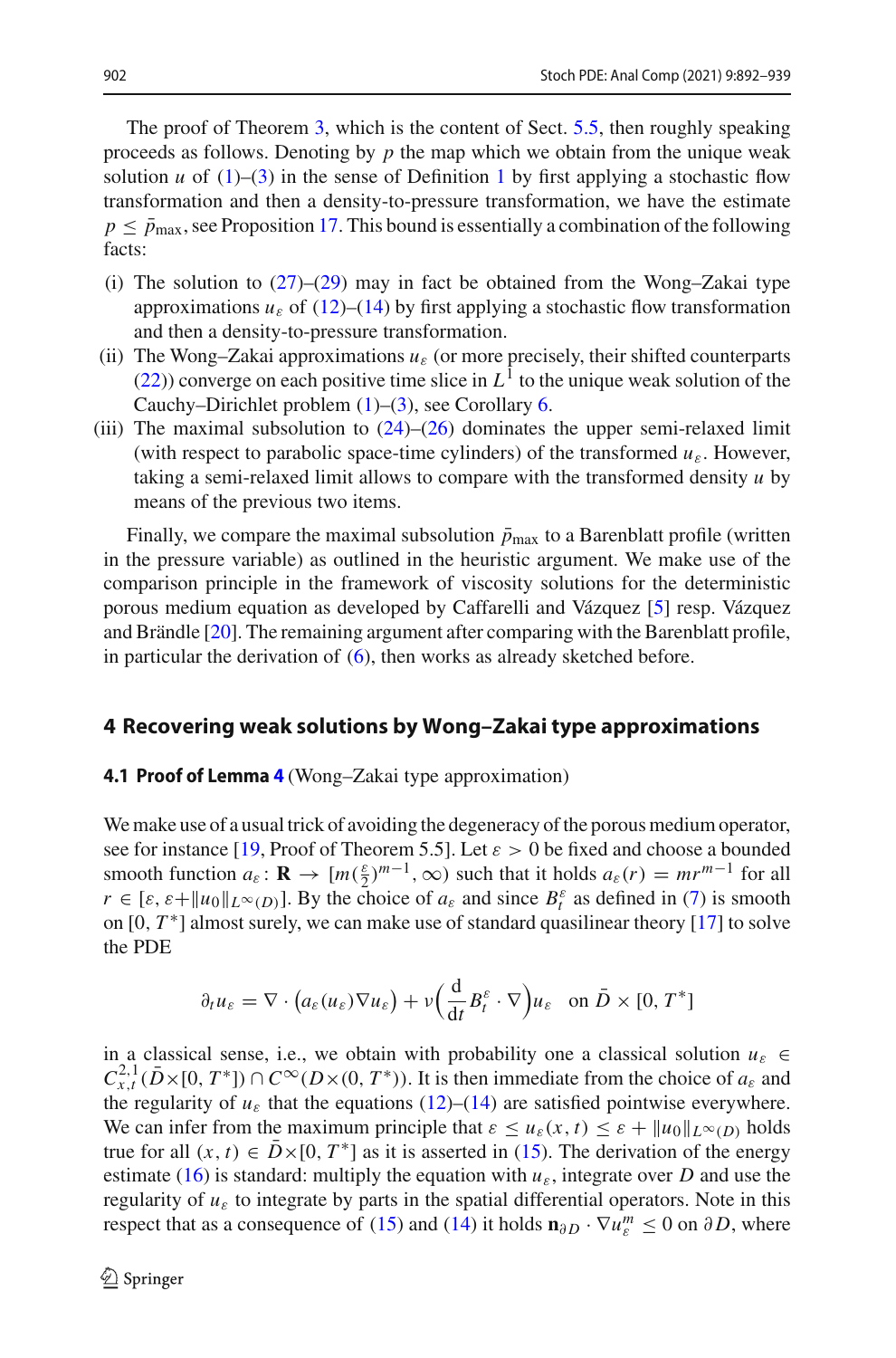**n**∂ *D* is the exterior unit normal vector field along the  $C^2$  manifold ∂D. This is the only reason for the inequality sign in  $(16)$  as we may compute for the second term

$$
\int_{D} \frac{d}{dt} B_t^{\varepsilon} \cdot u_{\varepsilon} \nabla u_{\varepsilon} dx = \int_{D} \frac{d}{dt} B_t^{\varepsilon} \cdot u_{\varepsilon} \nabla (u_{\varepsilon} - \varepsilon) dx
$$
  
= 
$$
- \int_{D} \frac{d}{dt} B_t^{\varepsilon} \cdot (u_{\varepsilon} - \varepsilon) \nabla u_{\varepsilon} = - \int_{D} \frac{d}{dt} B_t^{\varepsilon} \cdot \frac{1}{2} \nabla |u_{\varepsilon} - \varepsilon|^2 = 0.
$$

We proceed with the bound [\(17\)](#page-6-6) for the time derivative. Multiplying the equa-tion [\(12\)](#page-6-0) with  $\partial_t u_{\varepsilon}^m$ , integrating over *D*, performing an integration by parts in the term with the porous medium operator and estimating the transport term by Hölder's and Young's inequality yields for all  $t \in (0, T^*)$  the estimate

$$
\int_{D} mu_{\varepsilon}^{m-1}(t) |\partial_{t} u_{\varepsilon}|^{2}(t) dx + \frac{d}{dt} \int_{D} \frac{1}{2} |\nabla u_{\varepsilon}^{m}|^{2}(t) dx
$$
\n
$$
\leq \frac{1}{2} \int_{D} mu_{\varepsilon}^{m-1}(t) |\partial_{t} u_{\varepsilon}|^{2}(t) dx + \frac{v^{2}}{2} \int_{D} \left| \frac{d}{dt} B_{t}^{\varepsilon} \right|^{2} mu_{\varepsilon}^{m-1}(t) |\nabla u_{\varepsilon}|^{2}(t) dx.
$$

Multiplying this bound with  $t$  and integrating the resulting estimate over  $(0, T)$  we may infer using also  $(16)$  and  $(15)$ 

$$
\int_{0}^{T} \int_{D} \frac{t}{2} m u_{\varepsilon}^{m-1} |\partial_{t} u_{\varepsilon}|^{2} dx dt + \frac{T}{2} \int_{D} |\nabla u_{\varepsilon}^{m}|^{2}(T) dx
$$
\n
$$
\leq \frac{1}{2} \int_{0}^{T} \int_{D} |\nabla u_{\varepsilon}^{m}|^{2} dx dt + \sup_{0 \leq t \leq T^{*}} \left| \frac{d}{dt} B_{t}^{\varepsilon} \right|^{2} \frac{T^{*} v^{2}}{2} \int_{0}^{T} \int_{D} m u_{\varepsilon}^{m-1} |\nabla u_{\varepsilon}|^{2} dx dt
$$
\n
$$
\leq \left( \frac{m}{2} (\varepsilon + \|u_{0}\|_{L^{\infty}})^{m-1} + \frac{T^{*} v^{2}}{2} \sup_{0 \leq t \leq T^{*}} \left| \frac{d}{dt} B_{t}^{\varepsilon} \right|^{2} \right) \int_{D} \frac{1}{2} |u_{\varepsilon}|^{2}(0) dx
$$

for all  $T \in (0, T^*)$ . Moreover, it follows from [\(7\)](#page-5-2) and Doob's maximal inequality that  $\mathbf{E} \sup_{0 \le t \le T^*} |\frac{d}{dt} B_t^{\varepsilon}|^2 \le C \varepsilon^{-\beta} T^* \mathbf{E} |B_T^*|^2$  for some absolute constant  $C > 0$ . This establishes the estimate  $(17)$ . The bound  $(18)$  is now a consequence of plugging in the equation [\(12\)](#page-6-0), then using the triangle inequality, estimating the term with the time derivative by means of [\(17\)](#page-6-6) and bounding the transport term similarly as at the end of the proof of  $(17)$ . This concludes the proof of Lemma [4.](#page-6-2)

## <span id="page-11-0"></span>**4.2 Proof of Proposition [5](#page-8-0)** (Contraction principle up to time-dependent shift for truncated Wong–Zakai type approximations)

Fix  $\kappa > 0$  and let  $\zeta_{\delta}$  denote the smooth and convex approximation to the positive part truncation  $r \mapsto r_+ := r \vee 0$  on scale  $\delta > 0$  such that [\(19\)](#page-7-1)–[\(21\)](#page-7-2) hold true. Define  $\zeta_k^{\delta}(r) := \kappa + \zeta_{\delta}(r-\kappa)$  which is a smooth and convex approximation to the truncation  $r \mapsto r \vee \kappa$ . Finally, fix  $\varepsilon, \hat{\varepsilon} \leq \frac{\kappa}{2}$  and abbreviate for what follows  $v_{\varepsilon} := \zeta_{\kappa}^{\varepsilon^q} \circ u_{\varepsilon}^{\leftarrow}$ resp.  $v_{\hat{\varepsilon}} := \zeta_k^{\hat{\varepsilon}^q} \circ u_{\hat{\varepsilon}}^{\leftarrow}$ , where  $q > 1$  will be a large exponent to be specified later on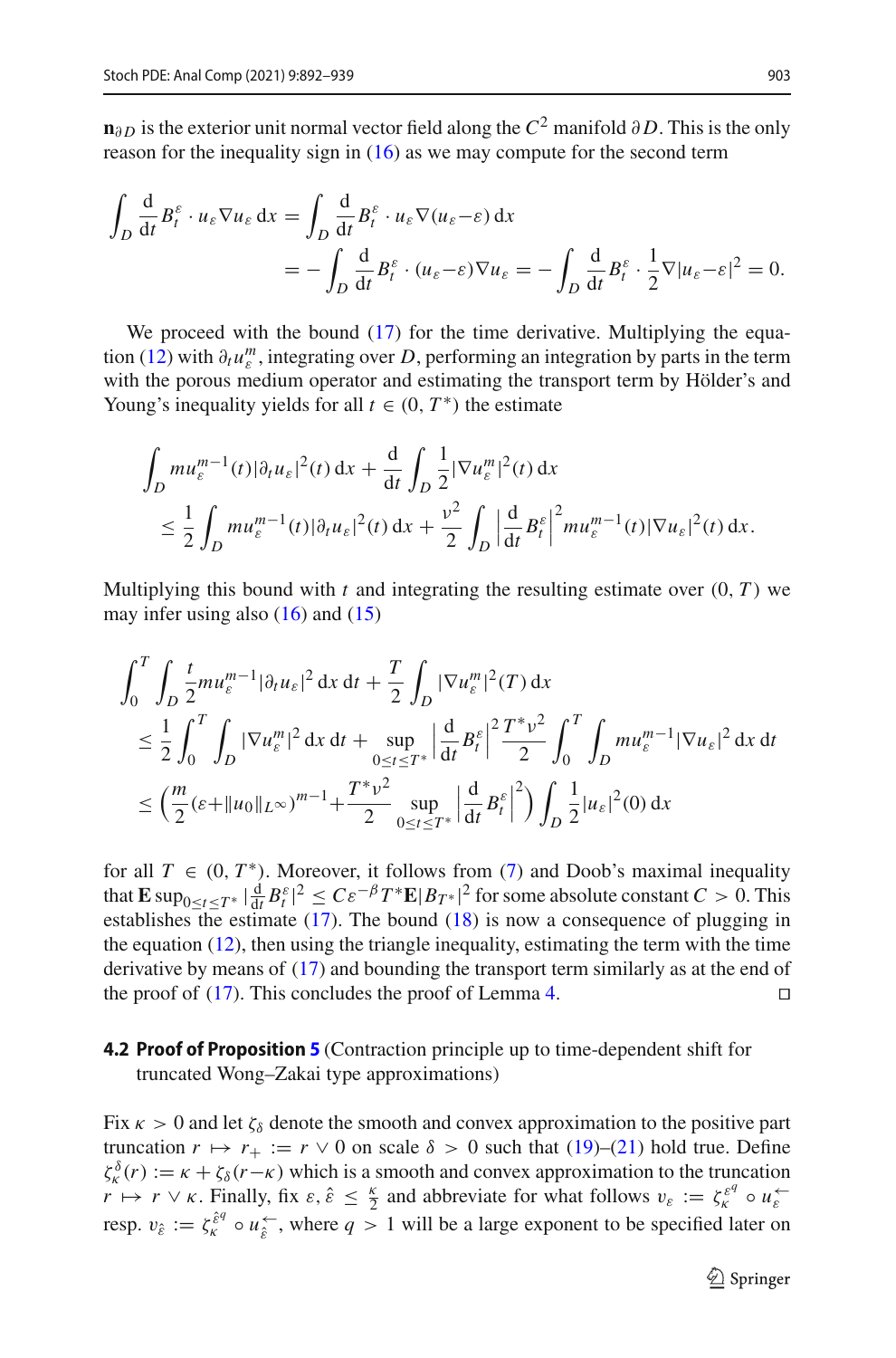in the proof. See [\(22\)](#page-8-2) for the definition of the shifted densities. Finally, fix a compact set  $K \subset D$ .

We aim to derive an estimate for  $\sup_{T \in [0,T^*]} \mathbf{E} || v_{\varepsilon} - v_{\hat{\varepsilon}} ||_{L^1(K)}$  of the same type as the asserted bound [\(23\)](#page-8-3). The proof of this proceeds in several steps. For the sake of better readability, let us occasionally break the proof into intermediate results.

**Lemma 8** *Let the assumptions and notation of Sect. [4.2](#page-11-0) be in place. We next choose a smooth, even and convex map*  $\eta: \mathbf{R} \to [0, \infty)$  *such that*  $\eta(r) = |r| - 1$  *for*  $|r| \geq 2$ *and*  $\eta(r) \leq |r|$  *for all*  $r \in \mathbf{R}$ *. Define*  $\eta_{\delta}(r) := \delta \eta(\frac{r}{\delta})$ *. There is a constant*  $C > 0$ *independent of* δ *such that*

<span id="page-12-3"></span><span id="page-12-2"></span><span id="page-12-1"></span>
$$
\sup_{r \in \mathbf{R}} |(\eta_{\delta})'(r)| + |r|(\eta_{\delta})''(r) \le C,
$$
\n(30)

$$
(\eta_{\delta})'(r) \to \text{sign}(r) \text{ and } \eta_{\delta}(r) \nearrow |r| \text{ as } \delta \to 0,
$$
\n(31)

$$
|\eta_{\delta}(r) - |r|| \le C\delta \text{ for all } r \in \mathbf{R}, \text{ and } \eta_{\delta}(r) = |r| - \delta \text{ for all } |r| \ge 2\delta. \tag{32}
$$

*Then the following "entropy estimate" holds true*

$$
-\mathbf{E} \int_{0}^{T^{*}} \int_{\mathbf{R}^{d}} \eta_{\delta}(v_{\varepsilon}(x,t)-\hat{Z}) \partial_{t} \xi(x,t) dx dt
$$
  
\n
$$
\leq -\mathbf{E} \int_{0}^{T^{*}} \int_{\mathbf{R}^{d}} |\nabla v_{\varepsilon}^{m}(x,t)|^{2} (\eta_{\delta})''(v_{\varepsilon}^{m}(x,t)-\hat{Z}^{m}) \xi(x,t) dx dt
$$
  
\n
$$
+\mathbf{E} \int_{0}^{T^{*}} \int_{\mathbf{R}^{d}} \eta_{\delta}(v_{\varepsilon}^{m}(x,t)-\hat{Z}^{m}) \Delta \xi(x,t) dx dt
$$
  
\n
$$
-\mathbf{E} \int_{0}^{T^{*}} \int_{\mathbf{R}^{d}} \frac{1}{2} v^{2} |\nabla v_{\varepsilon}(x,t)|^{2} (\eta_{\delta})''(v_{\varepsilon}(x,t)-\hat{Z}) \xi(x,t) dx dt
$$
  
\n
$$
+\mathbf{E} \int_{0}^{T^{*}} \int_{\mathbf{R}^{d}} \frac{1}{2} v^{2} \eta_{\delta}(v_{\varepsilon}(x,t)-\hat{Z}) \Delta \xi(x,t) dx dt
$$
  
\n
$$
-\mathbf{E} \int_{0}^{T^{*}} \int_{\mathbf{R}^{d}} v \eta_{\delta}(v_{\varepsilon}(x,t)-\hat{Z}) \nabla \xi(x,t) dx dB_{t} \Big|_{\hat{z}=\hat{Z}}
$$
  
\n
$$
+\mathbf{E} \int_{0}^{T^{*}} \int_{\mathbf{R}^{d}} \Delta v_{\varepsilon}^{m}(x,t) \xi(x,t) \{(\eta_{\delta})'(v_{\varepsilon}(x,t)-\hat{Z}) - (\eta_{\delta})'(v_{\varepsilon}^{m}(x,t)-\hat{Z}^{m})\} dx dt
$$
  
\n
$$
-\mathbf{E} \int_{0}^{T^{*}} \int_{\mathbf{R}^{d}} m((u_{\varepsilon}^{-})^{m-1} - v_{\varepsilon}^{m-1})(x,t) \nabla v_{\varepsilon}(x,t) \cdot (\eta_{\delta})'(v_{\varepsilon}(x,t)-\hat{Z}) \nabla \xi(x,t) dx dt
$$
(33)

<span id="page-12-0"></span>*for all*  $\xi \in C_{\text{cpt}}^{\infty}(\mathbf{R}^d \times (0, T^*); [0, \infty))$  *and all bounded random variables*  $\hat{\mathcal{Z}} \in$  $L^{\infty}(\Omega)$ *. An analogous estimate holds true for*  $v_{\hat{\epsilon}}$ *, see* [\(49\)](#page-19-0) *below for the precise statement.*

**Proof** *Step 1 (Equation for*  $u_{\varepsilon}^{\leftarrow}$  *and*  $u_{\varepsilon}^{\leftarrow}$ *)*: The first step is to derive the equation for the shifted densities  $u_{\varepsilon}^{\leftarrow}$  and  $u_{\varepsilon}^{\leftarrow}$ , respectively. To this end, we aim to apply Itô's formula with respect to  $\int_{\mathbf{R}^d} u_{\varepsilon}(x, t) \eta(x - v(B_t - B_t^{\varepsilon}), t) dx$ , where  $\eta$  is an **F**-adapted random test function  $\eta \in C_{\text{cpt}}^{\infty}(\mathbf{R}^d \times (0, T^*))$ . Note that  $\partial_t u_{\varepsilon} \equiv 0$  on the lateral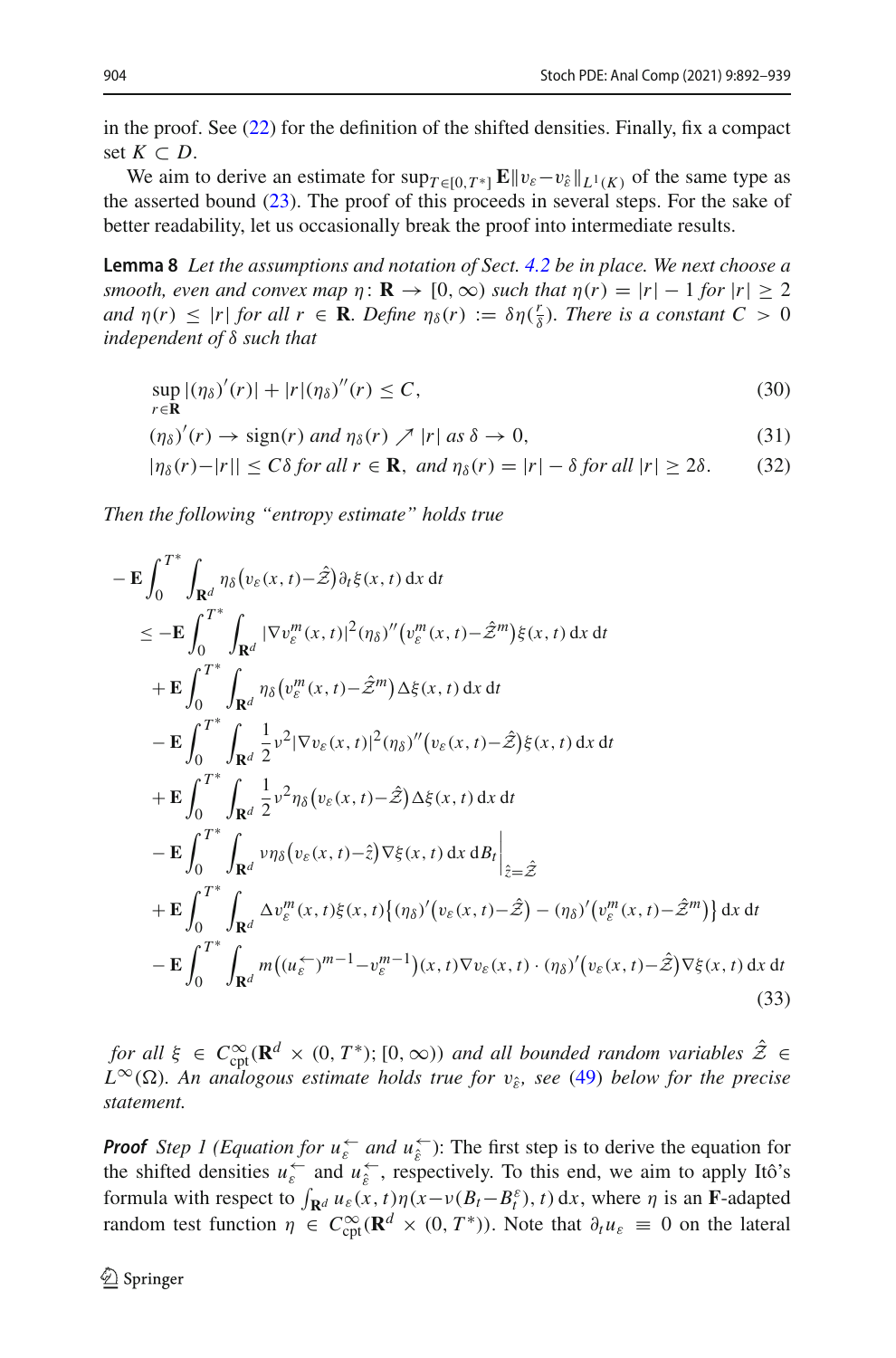boundary ∂*D* × (0, *T*<sup>\*</sup>). Hence, it holds  $∂_t u_ε ∈ C(\mathbf{R}^d × (0, T^*))$  and we thus obtain from an application of Itô's formula for each **F**-adapted random test function  $\eta \in$  $C_{\text{cpt}}^{\infty}(\mathbf{R}^d \times (0, T^*))$  with probability one

$$
-\int_{0}^{T^{*}} \int_{\mathbf{R}^{d}} u_{\varepsilon}(x, t) \partial_{t} \eta(x - v(B_{t} - B_{t}^{\varepsilon}), t) dx dt
$$
  
\n
$$
= \int_{0}^{T^{*}} \int_{\mathbf{R}^{d}} \partial_{t} u_{\varepsilon}(x, t) \eta(x - v(B_{t} - B_{t}^{\varepsilon}), t) dx dt
$$
  
\n
$$
+ \int_{0}^{T^{*}} \int_{\mathbf{R}^{d}} u_{\varepsilon}(x, t) v \frac{d}{dt} B_{t}^{\varepsilon} \cdot \nabla \eta(x - v(B_{t} - B_{t}^{\varepsilon}), t) dx dt
$$
  
\n
$$
+ \int_{0}^{T^{*}} \int_{\mathbf{R}^{d}} u_{\varepsilon}(x, t) \frac{1}{2} v^{2} \Delta \eta(x - v(B_{t} - B_{t}^{\varepsilon}), t) dx dt
$$
  
\n
$$
- \int_{0}^{T^{*}} \int_{\mathbf{R}^{d}} u_{\varepsilon}(x, t) v \nabla \eta(x - v(B_{t} - B_{t}^{\varepsilon}), t) dx dB_{t}.
$$
 (34)

Since  $u_{\varepsilon}$  solves the equation [\(12\)](#page-6-0) classically in  $D \times (0, T^*)$ , and is by definition constant outside of it, we may compute

<span id="page-13-1"></span><span id="page-13-0"></span>
$$
\int_{0}^{T^{*}} \int_{\mathbf{R}^{d}} \partial_{t} u_{\varepsilon}(x, t) \eta(x - v(B_{t} - B_{t}^{\varepsilon}), t) dx dt
$$
\n
$$
= \int_{0}^{T^{*}} \int_{\mathbf{R}^{d} \setminus \partial D} \Delta u_{\varepsilon}^{m}(x, t) \eta(x - v(B_{t} - B_{t}^{\varepsilon}), t) dx dt \qquad (35)
$$
\n
$$
+ \int_{0}^{T^{*}} \int_{\mathbf{R}^{d}} \eta(x - v(B_{t} - B_{t}^{\varepsilon}), t) v \frac{d}{dt} B_{t}^{\varepsilon} \cdot \nabla u_{\varepsilon}(x, t) dx dt.
$$

(Despite ∂ *D* having Lebesgue measure zero, the domain of integration in the first right hand side term is  $\mathbf{R}^d \setminus \partial D$  since  $\nabla u_{\varepsilon}^m$  may jump across the domain boundary  $\partial D$  for all  $i \in \{1, ..., d\}$ , and hence  $\partial_i \nabla u_{\varepsilon}^m$  may not exist in the sense of weak derivatives in  $\mathbf{R}^d \times (0, T^*)$  for all  $i \in \{1, \ldots, d\}$ .) Integrating by parts in the second term on the right hand side of the latter identity as well as performing a change of variables  $x \mapsto x + v(B_t - B_t^{\varepsilon})$  yields

<span id="page-13-2"></span>
$$
\int_{0}^{T^{*}} \int_{\mathbf{R}^{d}} \partial_{t} u_{\varepsilon}(x, t) \eta(x - v(B_{t} - B_{t}^{\varepsilon}), t) dx dt \n+ \int_{0}^{T^{*}} \int_{\mathbf{R}^{d}} u_{\varepsilon}(x, t) v \frac{d}{dt} B_{t}^{\varepsilon} \cdot \nabla \eta(x - v(B_{t} - B_{t}^{\varepsilon}), t) dx dt \qquad (36)\n= \int_{0}^{T^{*}} \int_{\mathbf{R}^{d} \setminus (-v(B_{t} - B_{t}^{\varepsilon}) + \partial D)} \Delta(u_{\varepsilon}^{+})^{m}(x, t) \eta(x, t) dx dt.
$$

Note that there is no boundary integral appearing from the integration by parts in the second term on the right hand side of [\(35\)](#page-13-0) since  $u_{\varepsilon} \in C(\mathbf{R}^d \times (0, T^*))$ . We compute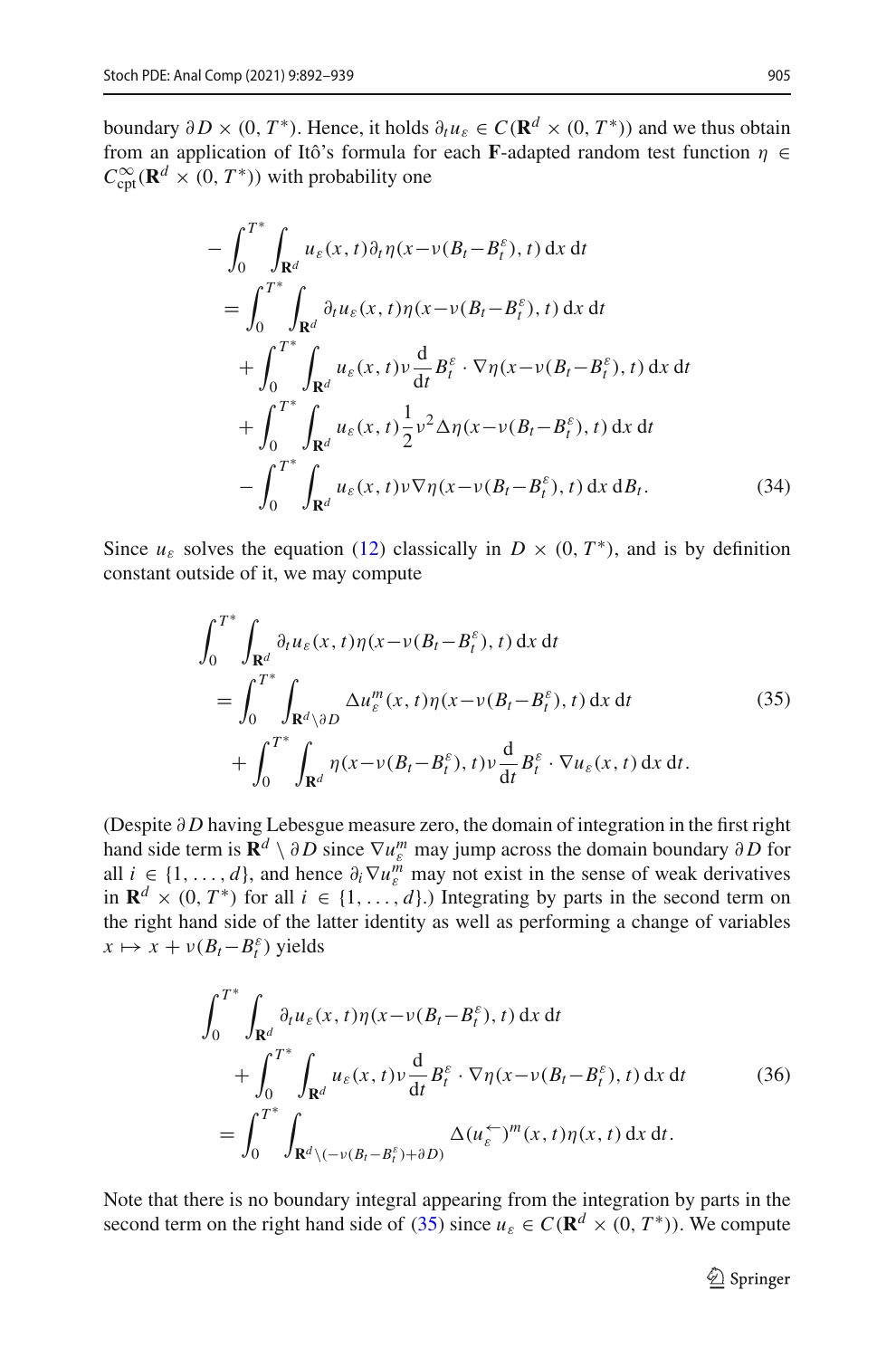analogously

<span id="page-14-0"></span>
$$
\int_0^{T^*} \int_{\mathbf{R}^d} u_{\varepsilon}(x, t) \frac{1}{2} v^2 \Delta \eta(x - v(B_t - B_t^{\varepsilon}), t) \, dx \, dt
$$
\n
$$
= - \int_0^{T^*} \int_{\mathbf{R}^d} \frac{1}{2} v^2 \nabla u_{\varepsilon} \leftarrow (x, t) \cdot \nabla \eta(x, t) \, dx \, dt
$$
\n(37)

as well as

<span id="page-14-1"></span>
$$
-\int_0^{T^*} \int_{\mathbf{R}^d} u_{\varepsilon}(x, t) \nu \nabla \eta(x - \nu(B_t - B_t^{\varepsilon}), t) dx dB_t.
$$
  
= 
$$
\int_0^{T^*} \int_{\mathbf{R}^d} \nu \nabla u_{\varepsilon} \tilde{f}(x, t) \eta(x, t) dx dB_t.
$$
 (38)

From [\(34\)](#page-13-1), [\(36\)](#page-13-2), [\(37\)](#page-14-0) and [\(38\)](#page-14-1) we infer that for each **F**-adapted random test function  $\eta \in C_{\text{cpt}}^{\infty}(\mathbf{R}^d \times (0, T^*))$  it holds with probability one

<span id="page-14-2"></span>
$$
-\int_0^{T^*} \int_{\mathbf{R}^d} u_{\varepsilon}^{\leftarrow}(x,t) \partial_t \eta(x,t) dx dt
$$
  
\n
$$
= \int_0^{T^*} \int_{\mathbf{R}^d \setminus (-\nu(B_t - B_t^{\varepsilon}) + \partial D)} \Delta(u_{\varepsilon}^{\leftarrow})^m(x,t) \eta(x,t) dx dt
$$
  
\n
$$
- \int_0^{T^*} \int_{\mathbf{R}^d} \frac{1}{2} \nu^2 \nabla u_{\varepsilon}^{\leftarrow}(x,t) \cdot \nabla \eta(x,t) dx dt
$$
  
\n
$$
+ \int_0^{T^*} \int_{\mathbf{R}^d} \nu \nabla u_{\varepsilon}^{\leftarrow}(x,t) \eta(x,t) dx dB_t.
$$
 (39)

Analogously one derives the equation for  $u_{\varepsilon}^{\leftarrow}$ .

*Step 2 (Convex approximation to*  $r \mapsto r \vee \kappa$  *as test function):* In the next step we aim to derive the equation for  $v_{\varepsilon} = \zeta_k^{\varepsilon^q} \circ u_{\varepsilon}^{\leftarrow}$  based on the equation for the shifted density derived in [\(39\)](#page-14-2). The idea is to test the equation (39) with the test function  $\eta$  :=  $((\zeta_K^{\varepsilon q})' \circ u_{\varepsilon}^{\leftarrow})\xi$ , where  $\xi \in C_{\text{cpt}}^{\infty}(\mathbf{R}^d \times (0, T^*)$ ;  $[0, \infty)$ ) is arbitrary. However, since the shifted density  $u_{\varepsilon}^{\leftarrow}$  is only Hölder continuous in the time variable we have to regularize first. To this end, we make use of the Steklov average  $\eta_h(x, t) := \frac{1}{h} \int_{t-h}^t \eta(x, s) ds$ which is an admissible test function for [\(39\)](#page-14-2) for all sufficiently small  $h > 0$  (depending only on the support of  $\xi$ ). Since  $\partial_t \eta_h(x, t) = \frac{\eta(x, t) - \eta(x, t - h)}{h}$  we obtain by a simple change of variables

$$
-\int_0^{T^*} \int_{\mathbf{R}^d} u_{\varepsilon}^{\leftarrow}(x,t) \partial_t \eta_h(x,t) \, dx \, dt
$$
\n
$$
= -\int_0^{T^*} \int_{\mathbf{R}^d} \frac{1}{h} \big( u_{\varepsilon}^{\leftarrow}(x,t+h) - u_{\varepsilon}^{\leftarrow}(x,t) \big) (\zeta_k^{\varepsilon^d})' (u_{\varepsilon}^{\leftarrow}(x,t)) \xi(x,t) \, dx \, dt \tag{40}
$$

 $\textcircled{2}$  Springer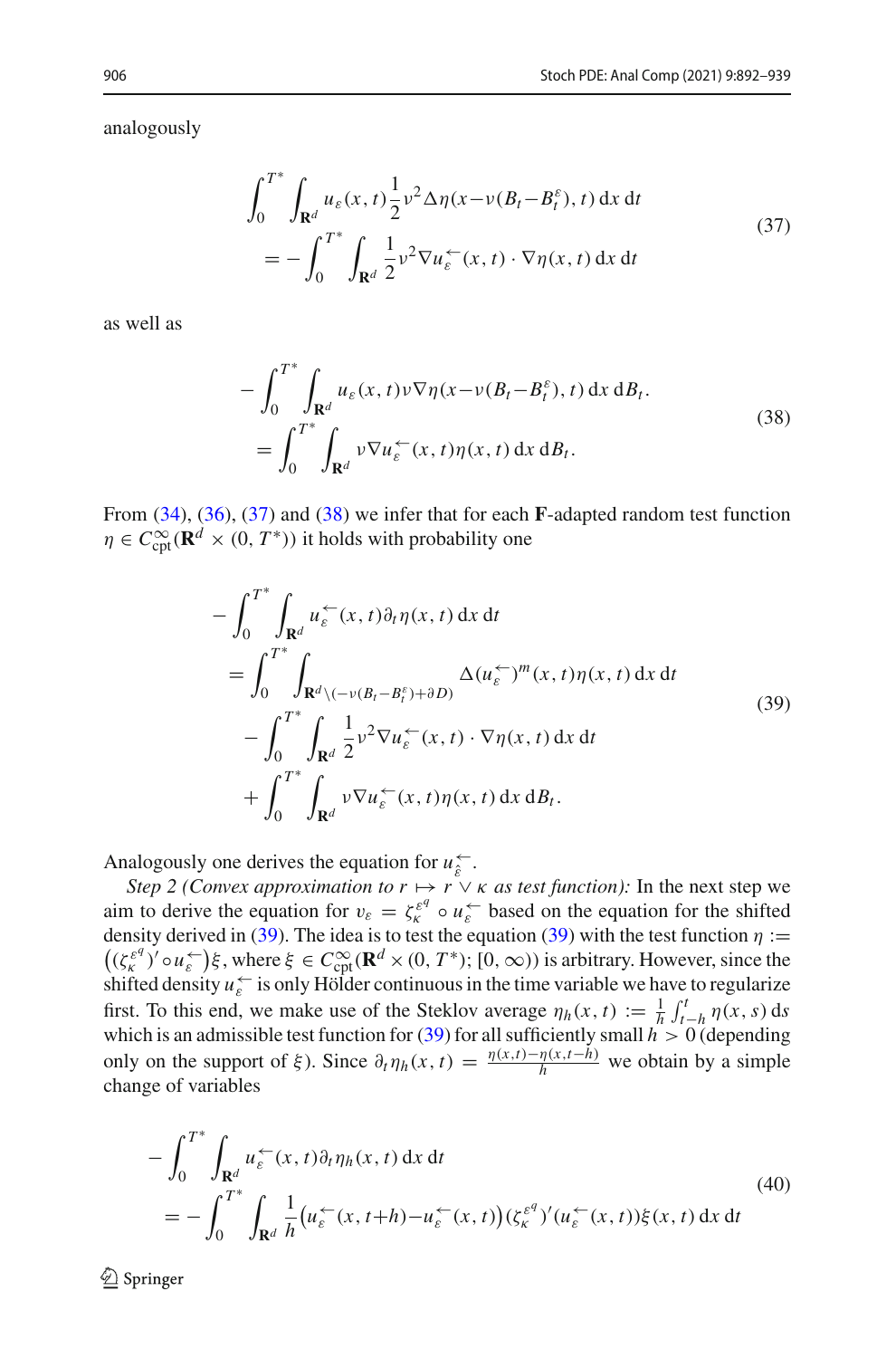for each  $h > 0$  and each  $\xi \in C_{\text{cpt}}^{\infty}(\mathbf{R}^d \times (0, T^*)$ ;  $[0, \infty))$  almost surely. We then deduce from the smoothness and convexity of  $\zeta_k^{e^q}$  as well as by reverting the change of variables the bound

$$
-\int_0^{T^*} \int_{\mathbf{R}^d} u_{\varepsilon}^{\leftarrow}(x, t) \partial_t \eta_h(x, t) dx dt
$$
  
\n
$$
\geq -\int_0^{T^*} \int_{\mathbf{R}^d} \frac{1}{h} \left( \zeta_k^{\varepsilon^q}(u_{\varepsilon}^{\leftarrow}(x, t+h)) - \zeta_k^{\varepsilon^q}(u_{\varepsilon}^{\leftarrow}(x, t)) \right) \xi(x, t) dx dt
$$
  
\n
$$
= -\int_0^{T^*} \int_{\mathbf{R}^d} \frac{1}{h} \left( \xi(x, t-h) - \xi(x, t) \right) \zeta_k^{\varepsilon^q}(u_{\varepsilon}^{\leftarrow}(x, t)) dx dt
$$

for each *h* > 0 and each  $\xi \in C_{\text{cpt}}^{\infty}(D\times(0,T^*);[0,\infty))$  almost surely. Hence, we may infer from this, [\(39\)](#page-14-2) and standard properties of the Steklov average after letting  $h \to 0$ the estimate

$$
-\int_{0}^{T^{*}}\int_{\mathbf{R}^{d}}\zeta_{\kappa}^{\varepsilon^{q}}(u_{\varepsilon}^{\leftarrow}(x,t))\partial_{t}\xi(x,t)\,dx\,dt
$$
  
\n
$$
\leq \int_{0}^{T^{*}}\int_{\mathbf{R}^{d}\backslash(-\nu(B_{t}-B_{t}^{\varepsilon})+\partial D)}\Delta(u_{\varepsilon}^{\leftarrow})^{m}(x,t)(\zeta_{\kappa}^{\varepsilon^{q}})'(u_{\varepsilon}^{\leftarrow}(x,t))\xi(x,t)\,dx\,dt
$$
  
\n
$$
-\int_{0}^{T^{*}}\int_{\mathbf{R}^{d}}\frac{1}{2}\nu^{2}\nabla u_{\varepsilon}^{\leftarrow}(x,t)\cdot\nabla\big((\zeta_{\kappa}^{\varepsilon^{q}})'(u_{\varepsilon}^{\leftarrow}(x,t))\xi(x,t)\big)\,dx\,dt
$$
  
\n
$$
+\int_{0}^{T^{*}}\int_{\mathbf{R}^{d}}\nu\nabla u_{\varepsilon}^{\leftarrow}(x,t)(\zeta_{\kappa}^{\varepsilon^{q}})'(u_{\varepsilon}^{\leftarrow}(x,t))\xi(x,t)\,dx\,dB_{t}, \tag{41}
$$

which is valid for each  $\xi \in C_{\text{cpt}}^{\infty}(\mathbf{R}^d \times (0, T^*)$ ;  $[0, \infty))$  on a set with probability one. Note that on  $\mathbf{R}^d \setminus (-\nu(B_t - B_t^{\varepsilon}) + \partial D)$  we may apply the chain rule to compute that  $\nabla u_{\varepsilon}^{\leftarrow}(x,t)(\zeta_{\kappa}^{\varepsilon^q})'(u_{\varepsilon}^{\leftarrow}(x,t)) = \nabla(\zeta_{\kappa}^{\varepsilon^q} \circ u_{\varepsilon}^{\leftarrow})(x,t)$ . Furthermore, note that  $(\zeta_{\kappa}^{\varepsilon^q})'(r) =$ 0 holds true for all  $r \leq \kappa$ . In particular, because of  $u_{\varepsilon} \in C(\mathbf{R}^d \times [0, T^*))$  and the choice  $\varepsilon \leq \frac{\kappa}{2}$  we have for all  $t \in [0, T^*]$  that  $(\zeta_k^{\varepsilon q})' \circ u_\varepsilon^{\leftarrow}(\cdot, t) \equiv 0$  in a neighborhood of the interface  $(-\nu(B_t - B_t^{\varepsilon}) + \partial D)$ . This in turn means that we can integrate by parts in the first term on the right hand side of  $(41)$  without producing an additional surface integral. Taking all of these information together yields the bound

$$
-\int_0^{T^*} \int_{\mathbf{R}^d} (\zeta_k^{\varepsilon^q} \circ u_{\varepsilon}^{\leftarrow}) \partial_t \xi \, dx \, dt
$$
  
\n
$$
\leq -\int_0^{T^*} \int_{\mathbf{R}^d} m(u_{\varepsilon}^{\leftarrow})^{m-1} |\nabla u_{\varepsilon}^{\leftarrow}|^2 ((\zeta_k^{\varepsilon^q})'' \circ u_{\varepsilon}^{\leftarrow}) \xi \, dx \, dt
$$
  
\n
$$
-\int_0^{T^*} \int_{\mathbf{R}^d} m(u_{\varepsilon}^{\leftarrow})^{m-1} \nabla (\zeta_k^{\varepsilon^q} \circ u_{\varepsilon}^{\leftarrow}) \cdot \nabla \xi \, dx \, dt
$$
  
\n
$$
-\int_0^{T^*} \int_{\mathbf{R}^d} \frac{1}{2} v^2 |\nabla u_{\varepsilon}^{\leftarrow}|^2 ((\zeta_k^{\varepsilon^q})'' \circ u_{\varepsilon}^{\leftarrow}) \xi \, dx \, dt
$$

<span id="page-15-0"></span> $\mathcal{D}$  Springer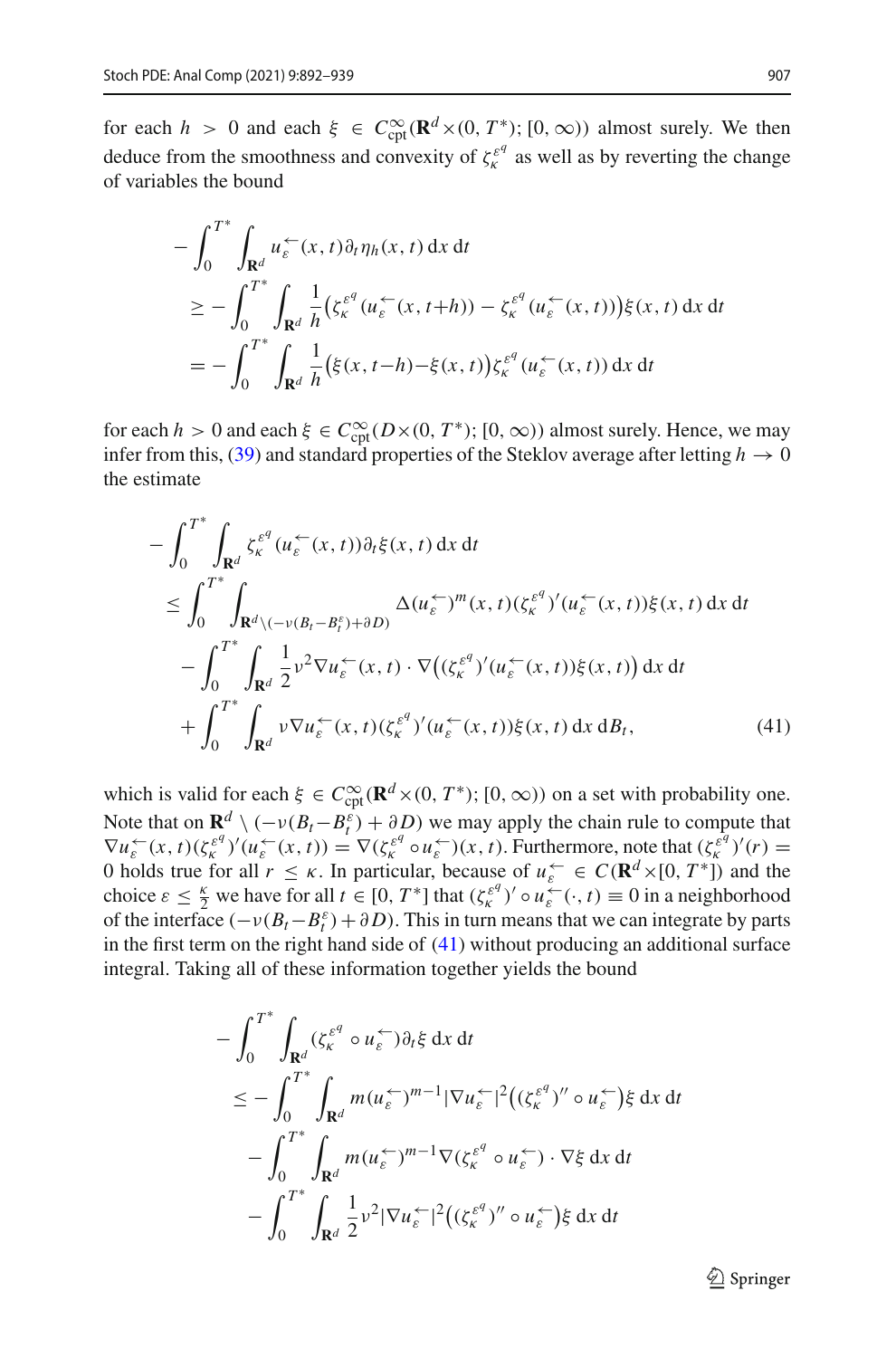$$
- \int_0^{T^*} \int_{\mathbf{R}^d} \frac{1}{2} v^2 \nabla (\zeta_k^{\varepsilon^q} \circ u_\varepsilon^{\leftarrow}) \cdot \nabla \xi \, dx \, dt + \int_0^{T^*} \int_{\mathbf{R}^d} v \nabla (\zeta_k^{\varepsilon^q} \circ u_\varepsilon^{\leftarrow}) \xi \, dx \, dB_t
$$
 (42)

for each  $\xi \in C_{\text{cpt}}^{\infty}(\mathbf{R}^d \times (0, T^*)$ ;  $[0, \infty))$  almost surely. Exploiting the sign  $(\zeta_k^{\varepsilon^q})'' \ge 0$ and making use of the abbreviation  $v_{\varepsilon} = \zeta_{\varepsilon}^{\varepsilon^q} \circ u_{\varepsilon}^{\leftarrow}$  we arrive at the estimate

$$
-\int_{0}^{T^{*}} \int_{\mathbf{R}^{d}} v_{\varepsilon}(x, t) \partial_{t} \xi(x, t) dx dt
$$
  
\n
$$
\leq -\int_{0}^{T^{*}} \int_{\mathbf{R}^{d}} \nabla v_{\varepsilon}^{m}(x, t) \cdot \nabla \xi(x, t) dx dt
$$
  
\n
$$
-\int_{0}^{T^{*}} \int_{\mathbf{R}^{d}} \frac{1}{2} v^{2} \nabla v_{\varepsilon}(x, t) \cdot \nabla \xi(x, t) dx dt
$$
  
\n
$$
+\int_{0}^{T^{*}} \int_{\mathbf{R}^{d}} v \nabla v_{\varepsilon}(x, t) \xi(x, t) dx dB_{t}
$$
  
\n
$$
-\int_{0}^{T^{*}} \int_{\mathbf{R}^{d}} m \big( (u_{\varepsilon}^{(-)}{}^{m-1} - v_{\varepsilon}^{m-1})(x, t) \nabla v_{\varepsilon}(x, t) \cdot \nabla \xi(x, t) dx dt \qquad (43)
$$

which is valid for all  $\xi \in C_{\text{cpt}}^{\infty}(\mathbf{R}^d \times (0, T^*)$ ;  $[0, \infty))$  almost surely. An analogous estimate also holds true for the pair  $(u_{\hat{\varepsilon}}^{\leftarrow}, v_{\hat{\varepsilon}} = \zeta_k^{\hat{\varepsilon}^q} \circ u_{\hat{\varepsilon}}^{\leftarrow} )$ , i.e.,

<span id="page-16-1"></span><span id="page-16-0"></span>
$$
-\int_{0}^{T^{*}} \int_{\mathbf{R}^{d}} v_{\hat{\varepsilon}}(y,s) \partial_{t} \tilde{\xi}(y,s) \,dy \,ds
$$
  
\n
$$
\leq -\int_{0}^{T^{*}} \int_{\mathbf{R}^{d}} \nabla v_{\hat{\varepsilon}}^{m}(y,s) \cdot \nabla \tilde{\xi}(y,s) \,dy \,ds
$$
  
\n
$$
-\int_{0}^{T^{*}} \int_{\mathbf{R}^{d}} \frac{1}{2} v^{2} \nabla v_{\hat{\varepsilon}}(y,s) \cdot \nabla \tilde{\xi}(y,s) \,dy \,ds
$$
  
\n
$$
+\int_{0}^{T^{*}} \int_{\mathbf{R}^{d}} v \nabla v_{\hat{\varepsilon}}(y,s) \tilde{\xi}(y,s) \,dy \,dB_{s}
$$
  
\n
$$
-\int_{0}^{T^{*}} \int_{\mathbf{R}^{d}} m \big( (u_{\hat{\varepsilon}}^{+})^{m-1} - v_{\hat{\varepsilon}}^{m-1} \big)(y,s) \nabla v_{\hat{\varepsilon}}(y,s) \cdot \nabla \tilde{\xi}(y,s) \,dy \,ds \qquad (44)
$$

for all  $\xi \in C_{\text{cpt}}^{\infty}(D\times(0,T^*);[0,\infty))$  almost surely.

*Step 3 (Convex approximation*  $\eta_{\delta}$  *to*  $r \mapsto |r|$  *as test function):* We proceed by testing the inequality [\(43\)](#page-16-0) with  $(\eta_{\delta})' (v_{\varepsilon}(x, t) - \hat{z}) \xi(x, t)$  where the test function  $\xi \in$  $C_{\text{cpt}}^{\infty}(\mathbf{R}^d \times (0, T^*)$ ;  $[0, \infty))$  and  $\hat{z} \in \mathbf{R}$  are arbitrary. This again incorporates several integration by parts which we do not want to produce any additional surface integrals. We reiterate that this will indeed not be the case since neither the Dirichlet data nor the Neumann data for  $v_{\varepsilon}$  jump across the interfaces  $-v(B_t - B_t^{\varepsilon}) + \partial D$  for all  $t \in [0, T^*]$ .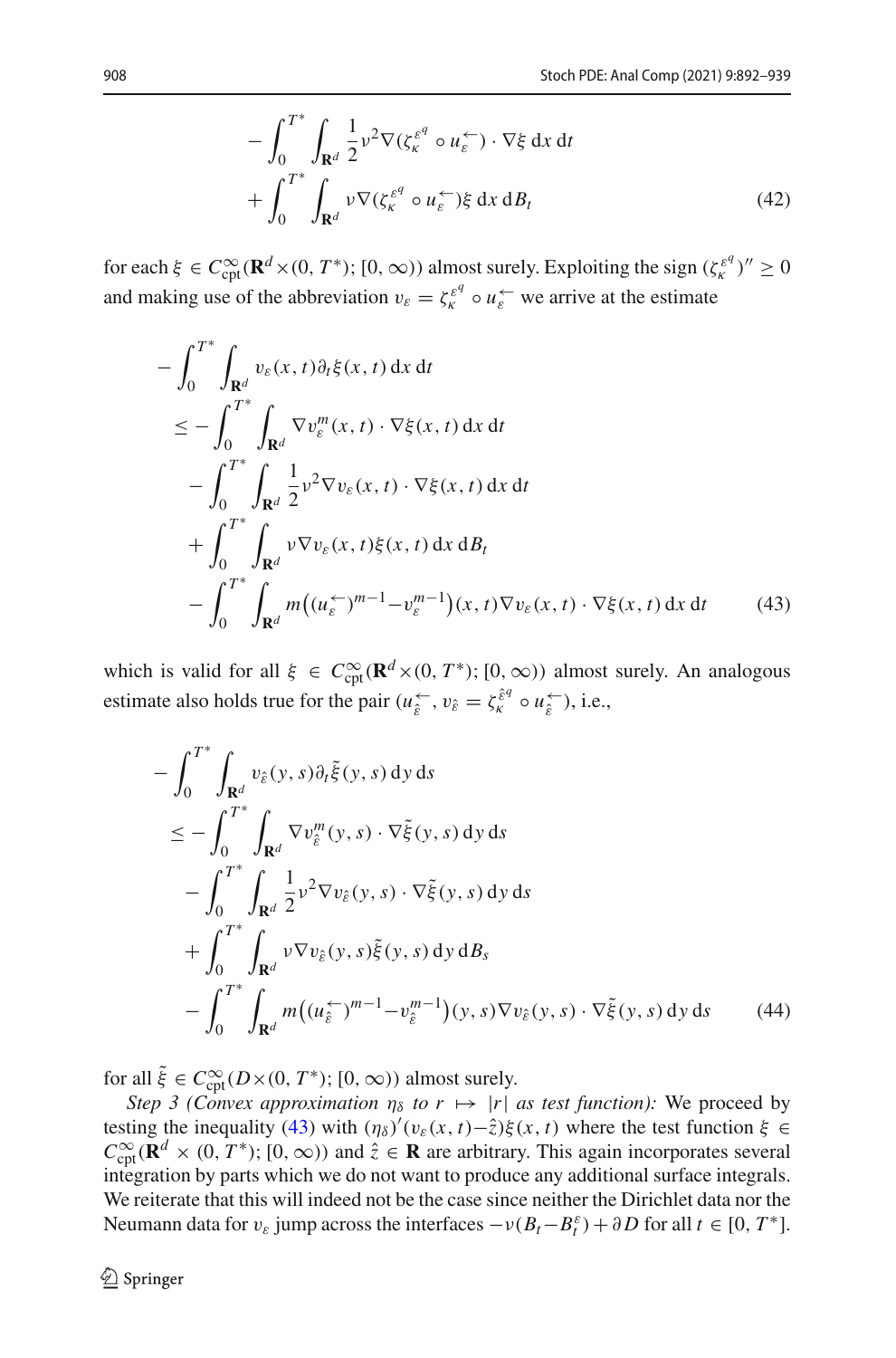Hence, arguing similar to the previous step using in particular the Steklov average and the convexity of  $\eta_{\delta}$  we obtain the estimate

$$
-\int_{0}^{T^*} \int_{\mathbf{R}^d} \eta_{\delta}(v_{\varepsilon}(x,t)-\hat{z}) \partial_t \xi(x,t) dx dt
$$
  
\n
$$
\leq -\int_{0}^{T^*} \int_{\mathbf{R}^d} \nabla v_{\varepsilon}^m(x,t) \cdot \nabla \big( (\eta_{\delta})^{\prime} (v_{\varepsilon}(x,t)-\hat{z}) \xi(x,t) \big) dx dt
$$
  
\n
$$
-\int_{0}^{T^*} \int_{\mathbf{R}^d} \frac{1}{2} v^2 \nabla v_{\varepsilon}(x,t) \cdot \nabla \big( (\eta_{\delta})^{\prime} (v_{\varepsilon}(x,t)-\hat{z}) \xi(x,t) \big) dx dt
$$
  
\n
$$
-\int_{0}^{T^*} \int_{\mathbf{R}^d} v \eta_{\delta}(v_{\varepsilon}(x,t)-\hat{z}) \nabla \xi(x,t) dx dB_t
$$
  
\n
$$
-\int_{0}^{T^*} \int_{\mathbf{R}^d} m \big( (u_{\varepsilon}^{\leftarrow})^{m-1} - v_{\varepsilon}^{m-1} \big) (x,t) |\nabla v_{\varepsilon}(x,t)|^2 (\eta_{\delta})^{\prime\prime} (v_{\varepsilon}(x,t)-\hat{z}) \xi(x,t) dx dt
$$
  
\n
$$
-\int_{0}^{T^*} \int_{\mathbf{R}^d} m \big( (u_{\varepsilon}^{\leftarrow})^{m-1} - v_{\varepsilon}^{m-1} \big) (x,t) \nabla v_{\varepsilon}(x,t) \cdot (\eta_{\delta})^{\prime} (v_{\varepsilon}(x,t)-\hat{z}) \nabla \xi(x,t) dx dt
$$
  
\n(45)

<span id="page-17-0"></span>for all  $\xi \in C_{\text{cpt}}^{\infty}(\mathbf{R}^d \times (0, T^*)$ ;  $[0, \infty))$  and all  $\hat{z} \in \mathbf{R}$ . As a preparation for what follows, we post-process the right hand side of the latter inequality. Integrating by parts, adding zero and using the chain rule we may rewrite the non-linear diffusion term as follows

$$
-\int_0^{T^*} \int_{\mathbf{R}^d} \nabla v_{\varepsilon}^m(x,t) \cdot \nabla \big( (\eta_{\delta})' \big( v_{\varepsilon}(x,t) - \hat{z} \big) \xi(x,t) \big) \, dx \, dt
$$
\n
$$
= -\int_0^{T^*} \int_{\mathbf{R}^d} |\nabla v_{\varepsilon}^m(x,t)|^2 (\eta_{\delta})'' \big( v_{\varepsilon}^m(x,t) - \hat{z}^m \big) \xi(x,t) \, dx \, dt
$$
\n
$$
+ \int_0^{T^*} \int_{\mathbf{R}^d} \eta_{\delta} \big( v_{\varepsilon}^m(x,t) - \hat{z}^m \big) \Delta \xi(x,t) \, dx \, dt
$$
\n
$$
+ \int_0^{T^*} \int_{\mathbf{R}^d} \Delta v_{\varepsilon}^m(x,t) \xi(x,t) \big\{ (\eta_{\delta})' \big( v_{\varepsilon}(x,t) - \hat{z} \big) - (\eta_{\delta})' \big( v_{\varepsilon}^m(x,t) - \hat{z}^m \big) \big\} \, dx \, dt.
$$
\n(46)

Analogously one obtains for the Stratonovich correction term

$$
-\int_{0}^{T^{*}} \int_{\mathbf{R}^{d}} \frac{1}{2} v^{2} \nabla v_{\varepsilon}(x, t) \cdot \nabla \big( (\eta_{\delta})' (v_{\varepsilon}(x, t) - \hat{z}) \xi(x, t) \big) \, dx \, dt
$$
  
\n
$$
= -\int_{0}^{T^{*}} \int_{\mathbf{R}^{d}} \frac{1}{2} v^{2} |\nabla v_{\varepsilon}(x, t)|^{2} (\eta_{\delta})'' \big( v_{\varepsilon}(x, t) - \hat{z} \big) \xi(x, t) \, dx \, dt
$$
  
\n
$$
+ \int_{0}^{T^{*}} \int_{\mathbf{R}^{d}} \frac{1}{2} v^{2} \eta_{\delta} \big( v_{\varepsilon}(x, t) - \hat{z} \big) \Delta \xi(x, t) \, dx \, dt.
$$
 (47)

<span id="page-17-2"></span><span id="page-17-1"></span><sup>2</sup> Springer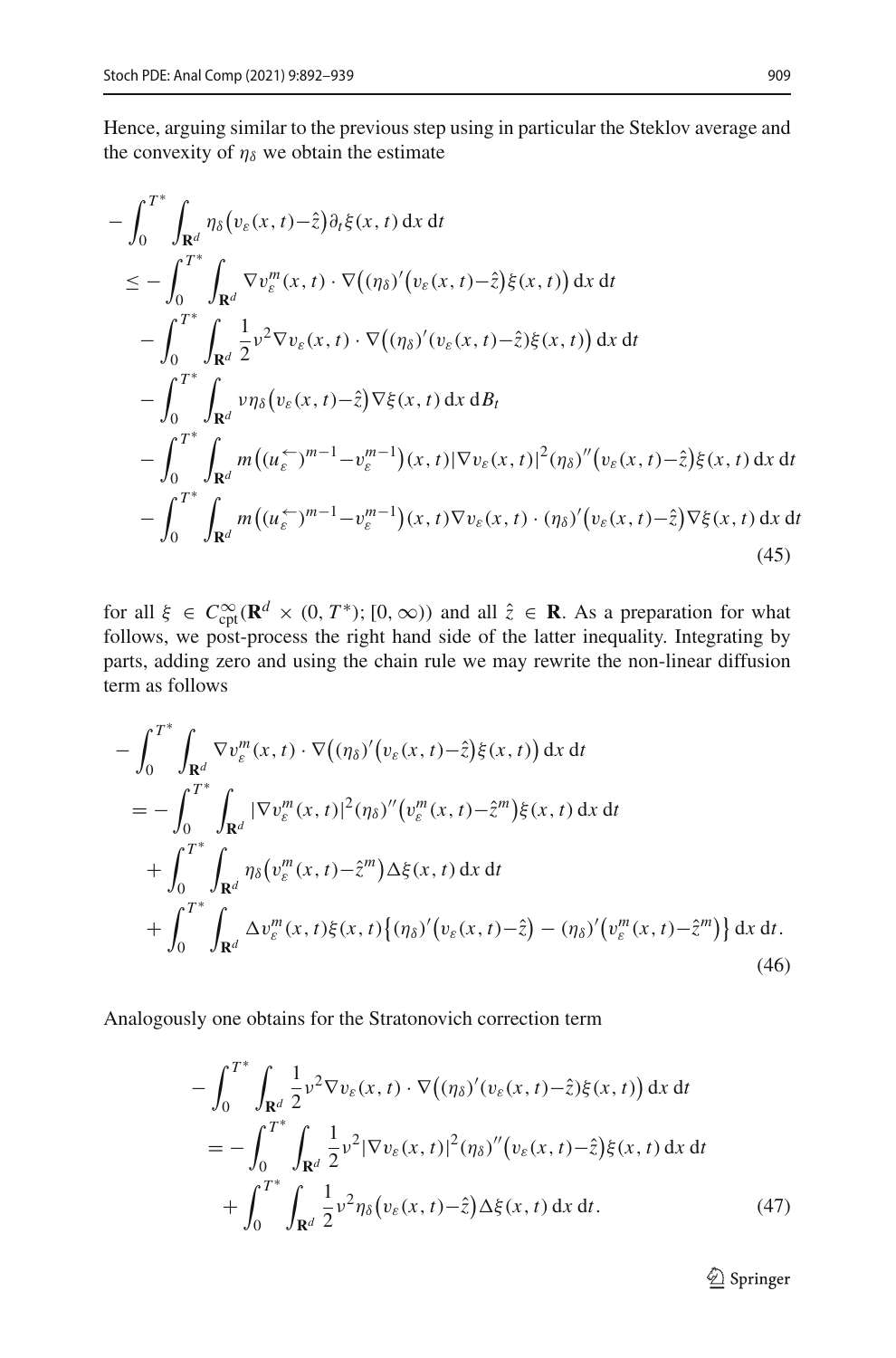Since  $\chi_{\text{supp}} \nabla v_{\varepsilon} v_{\varepsilon} \leq \chi_{\text{supp}} \nabla v_{\varepsilon} u_{\varepsilon}^{\leftarrow}$  by the definition of  $v_{\varepsilon} = \zeta_{\varepsilon}^{\varepsilon^q} \circ u_{\varepsilon}^{\leftarrow}$  and the truncation  $\zeta_k^{\hat{\epsilon}^q}$  we observe that the penultimate term in [\(45\)](#page-17-0) has a favorable sign. Together with the two identities [\(46\)](#page-17-1) and [\(47\)](#page-17-2) the bound [\(45\)](#page-17-0) thus yields for all  $\hat{z} \in \mathbb{R}$ and all  $\xi \in C_{\text{cpt}}^{\infty}(\mathbf{R}^d \times (0, T^*); [0, \infty))$  almost surely the estimate

$$
-\int_{0}^{T^{*}} \int_{\mathbf{R}^{d}} \eta_{\delta}(v_{\varepsilon}(x,t)-\hat{z}) \partial_{t} \xi(x,t) dx dt
$$
  
\n
$$
\leq -\int_{0}^{T^{*}} \int_{\mathbf{R}^{d}} |\nabla v_{\varepsilon}^{m}(x,t)|^{2} (\eta_{\delta})''(v_{\varepsilon}^{m}(x,t)-\hat{z}^{m}) \xi(x,t) dx dt
$$
  
\n
$$
+\int_{0}^{T^{*}} \int_{\mathbf{R}^{d}} \eta_{\delta}(v_{\varepsilon}^{m}(x,t)-\hat{z}^{m}) \Delta \xi(x,t) dx dt
$$
  
\n
$$
-\int_{0}^{T^{*}} \int_{\mathbf{R}^{d}} \frac{1}{2} v^{2} |\nabla v_{\varepsilon}(x,t)|^{2} (\eta_{\delta})''(v_{\varepsilon}(x,t)-\hat{z}) \xi(x,t) dx dt
$$
  
\n
$$
+\int_{0}^{T^{*}} \int_{\mathbf{R}^{d}} \frac{1}{2} v^{2} \eta_{\delta}(v_{\varepsilon}(x,t)-\hat{z}) \Delta \xi(x,t) dx dt
$$
  
\n
$$
-\int_{0}^{T^{*}} \int_{\mathbf{R}^{d}} v \eta_{\delta}(v_{\varepsilon}(x,t)-\hat{z}) \nabla \xi(x,t) dx dB_{t}
$$
  
\n
$$
+\int_{0}^{T^{*}} \int_{\mathbf{R}^{d}} \Delta v_{\varepsilon}^{m}(x,t) \xi(x,t) \{(\eta_{\delta})'(v_{\varepsilon}(x,t)-\hat{z}) - (\eta_{\delta})'(v_{\varepsilon}^{m}(x,t)-\hat{z}^{m})\} dx dt
$$
  
\n
$$
-\int_{0}^{T^{*}} \int_{\mathbf{R}^{d}} m((u_{\varepsilon}^{-})^{m-1}-v_{\varepsilon}^{m-1})(x,t) \nabla v_{\varepsilon}(x,t) \cdot (\eta_{\delta})'(v_{\varepsilon}(x,t)-\hat{z}) \nabla \xi(x,t) dx dt
$$
  
\n(48)

<span id="page-18-0"></span>*Step 4 (Substituting*  $\hat{z} \leadsto \hat{z}$  *and taking expectation):* We define for every  $\lambda > 0$  a smooth and compactly supported cut-off  $\bar{\rho}_{\lambda} := \frac{1}{\lambda} \bar{\rho}(\frac{1}{\lambda})$  by rescaling a standard even cut-off function  $\bar{\rho} \in C_{\text{cpt}}^{\infty}((-1, 1); [0, \infty))$  such that  $\int_{\mathbf{R}} \bar{\rho}(r) dr = 1$ . We may then multiply the inequality [\(48\)](#page-18-0) with the non-negative random variable  $\rho_{\lambda}(\hat{z}-\hat{z})$ , take the expected value of the resulting almost sure estimate, and finally integrate over  $\hat{z} \in \mathbb{R}$ . We claim that taking the limit  $\lambda \rightarrow 0$  produces the desired estimate [\(33\)](#page-12-0).

To this end, we focus on the parameter dependent stochastic integral term  $\mathbf{R} \ni$  $\hat{z} \mapsto X(\hat{z}) := \int_0^{T^*} \int_{\mathbf{R}^d} v \eta_\delta(v_\varepsilon(x,t) - \hat{z}) \nabla \xi(x,t) \, dx \, dB_t$ . Note that because of the maximum principle bound [\(15\)](#page-6-4), the definition  $v_{\varepsilon} = \zeta_k^{\varepsilon q} \circ u_{\varepsilon}^{\leftarrow}$ , as well as the Burkholder–Davis–Gundy inequality it holds  $\mathbf{E}|X'(0)| + \mathbf{E}|X''(0)| < \infty$ . Hence,  $\mathbb{E}|X(\hat{z})|_{\hat{z}=\hat{\mathcal{Z}}}\leq ||\hat{Z}||_{L^{\infty}}\mathbf{E}|X'(0)| < \infty, \mathbf{E}|X'(\hat{z})|_{\hat{z}=\hat{\mathcal{Z}}}\leq ||\hat{Z}||_{L^{\infty}}\mathbf{E}|X''(0)| < \infty$ , and

$$
\mathbf{E}\bigg|X(\hat{z})\big|_{\hat{z}=\hat{\mathcal{Z}}}-\int_{\mathbf{R}}\rho_{\lambda}(\hat{z}-\hat{\mathcal{Z}})X(\hat{z})\,\mathrm{d}\hat{z}\bigg|\leq \int_{\mathbf{R}}\hat{z}\rho_{\lambda}(\hat{z})\,\mathrm{d}\hat{z}\,\mathbf{E}\big|X'(\hat{z})\big|_{\hat{z}=\hat{\mathcal{Z}}}\big|\to 0\text{ as }\lambda\to 0.
$$

This yields the claim for the noise term appearing in [\(48\)](#page-18-0). We observe that all the other terms can be dealt with based on the estimates  $(15)$ – $(18)$  from Lemma [4,](#page-6-2) which in turn concludes the proof of  $(33)$ .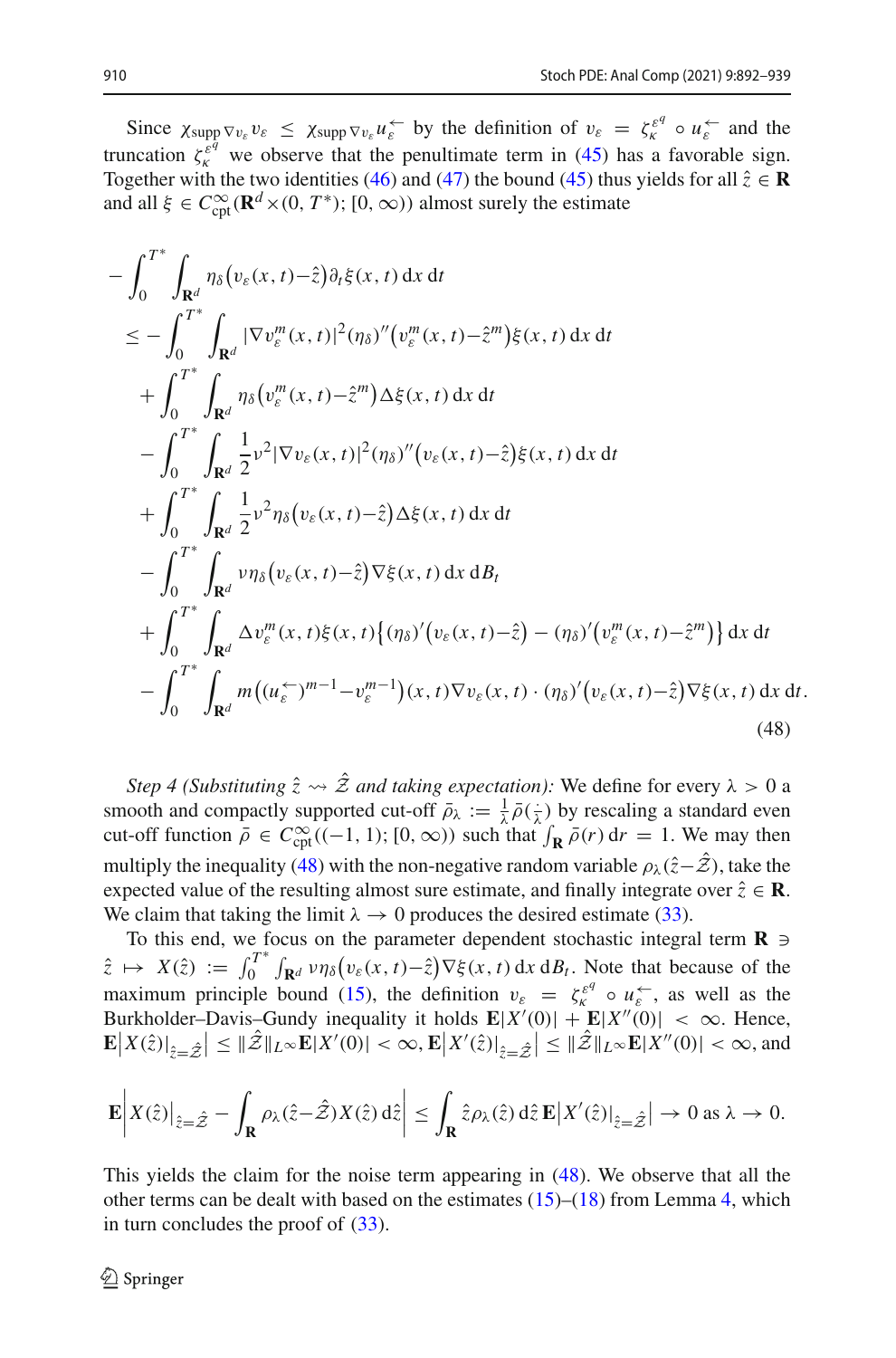Finally, by taking [\(44\)](#page-16-1) instead of [\(43\)](#page-16-0) as a starting point for the previous two steps we obtain along the same lines that

$$
-\mathbf{E} \int_{0}^{T^{*}} \int_{\mathbf{R}^{d}} \eta_{\delta}(v_{\hat{\varepsilon}}(y,s)-\mathcal{Z}) \partial_{t} \tilde{\xi}(y,s) dy ds
$$
  
\n
$$
\leq -\mathbf{E} \int_{0}^{T^{*}} \int_{\mathbf{R}^{d}} |\nabla v_{\hat{\varepsilon}}^{m}(y,s)|^{2} (\eta_{\delta})''(v_{\hat{\varepsilon}}^{m}(y,s)-\mathcal{Z}^{m}) \tilde{\xi}(y,s) dy ds
$$
  
\n
$$
+\mathbf{E} \int_{0}^{T^{*}} \int_{\mathbf{R}^{d}} \eta_{\delta}(v_{\hat{\varepsilon}}^{m}(y,s)-\mathcal{Z}^{m}) \Delta \tilde{\xi}(y,s) dy ds
$$
  
\n
$$
-\mathbf{E} \int_{0}^{T^{*}} \int_{\mathbf{R}^{d}} \frac{1}{2} v^{2} |\nabla v_{\hat{\varepsilon}}(y,s)|^{2} (\eta_{\delta})''(v_{\hat{\varepsilon}}(y,s)-\mathcal{Z}) \tilde{\xi}(y,s) dy ds
$$
  
\n
$$
+\mathbf{E} \int_{0}^{T^{*}} \int_{\mathbf{R}^{d}} \frac{1}{2} v^{2} \eta_{\delta}(v_{\hat{\varepsilon}}(y,s)-\mathcal{Z}) \Delta \tilde{\xi}(y,s) dy ds
$$
  
\n
$$
-\mathbf{E} \int_{0}^{T^{*}} \int_{\mathbf{R}^{d}} v \eta_{\delta}(v_{\hat{\varepsilon}}(y,s)-z) \nabla \tilde{\xi}(y,s) dy ds \Big|_{z=\mathcal{Z}
$$
  
\n
$$
+\mathbf{E} \int_{0}^{T^{*}} \int_{\mathbf{R}^{d}} \Delta v_{\hat{\varepsilon}}^{m}(y,s) \tilde{\xi}(y,s) \{(\eta_{\delta})'(v_{\hat{\varepsilon}}(y,s)-\mathcal{Z}) - (\eta_{\delta})'(v_{\hat{\varepsilon}}^{m}(y,s)-\mathcal{Z}^{m}) \} dy ds
$$
  
\n
$$
-\mathbf{E} \int_{0}^{T^{*}} \int_{\mathbf{R}^{d}} m((u_{\hat{\varepsilon}}^{+})^{m-1} - v_{\hat{\varepsilon}}^{m-1})(y,s) \nabla v_{\
$$

<span id="page-19-0"></span>for all test functions  $\xi \in C_{\text{cpt}}^{\infty}(\mathbf{R}^d \times (0, T^*); [0, \infty))$ , as well as all bounded random variables  $\mathcal{Z}$ . This concludes the proof of Lemma [8.](#page-12-1)

We continue with the proof of Proposition [5.](#page-8-0) The next step takes care of the proper choice of test functions  $\xi(x, t)$  resp.  $\xi(y, s)$  in the latter two estimates. After that, we start merging them by *i*) substituting  $\mathcal{\hat{Z}} = v_{\hat{\epsilon}}(y, s)$  in [\(33\)](#page-12-0) resp.  $\mathcal{Z} = v_{\epsilon}(x, t)$  in [\(49\)](#page-19-0), *ii*) integrating over the respective independent variables  $(y, s)$  resp.  $(x, t)$ , and *iii*) summing the two resulting inequalities.

Consider the mollifier  $\rho \in C_{\text{cpt}}^{\infty}((0, 1); [0, \infty))$  with  $\int_{\mathbf{R}} \rho(r) dr$  already used in [\(7\)](#page-5-2), and define for  $\tau > 0$  the scaled kernel  $\rho_{\tau} := \frac{1}{\tau} \rho(\frac{1}{\tau})$ . Let  $\varphi \in C_{\text{cpt}}^{\infty}((0, T^*)$ ; [0, 1]) and fix another even mollifier  $\gamma \in C_{\text{cpt}}^{\infty}(B_1; [0, \infty))$  such that  $\int_{B_1} \gamma(x) dx = 1$ . For  $\theta > 0$ let  $\gamma_{\theta} := \frac{1}{\theta^d} \gamma(\frac{1}{\theta})$ . Now, since  $K \subset D$  is compact we can find a scale  $s_c \in (0, 1)$  such that *K* is contained in  $D_{s_c} := \{x \in D : \text{dist}(x, \partial D) > s_c\}$ . Moreover, because *D* has a  $C^2$  boundary  $\partial D$  there exists (cf. [\[1,](#page-47-18) Lemma 5.4]) a sequence  $(\bar{\xi}_h)_h$  and a constant  $C = C(D)$  such that

(i)  $\bar{\xi}_h \in H_0^1(D; [0, 1])$ ,  $\bar{\xi}_h = \chi_D$  on  $\{x \in D : \text{dist}(x, \partial D) \ge h\},$ 

- (ii) it holds  $\int_D \nabla \phi \cdot \nabla \bar{\xi}_h \, dx \ge 0$  for all  $\phi \in H_0^1(D; [0, \infty)),$
- (iii) supp  $\nabla \xi_h \subset \{x \in D : \text{dist}(x, \partial D) < h\}$ , and we have the bounds

$$
C^{-1} \le \int_D |\nabla \bar{\xi}_h| \, dx \le C, \quad \int_D |\nabla \bar{\xi}_h|^2 \, dx \le Ch^{-1}.
$$
 (50)

 $\mathcal{D}$  Springer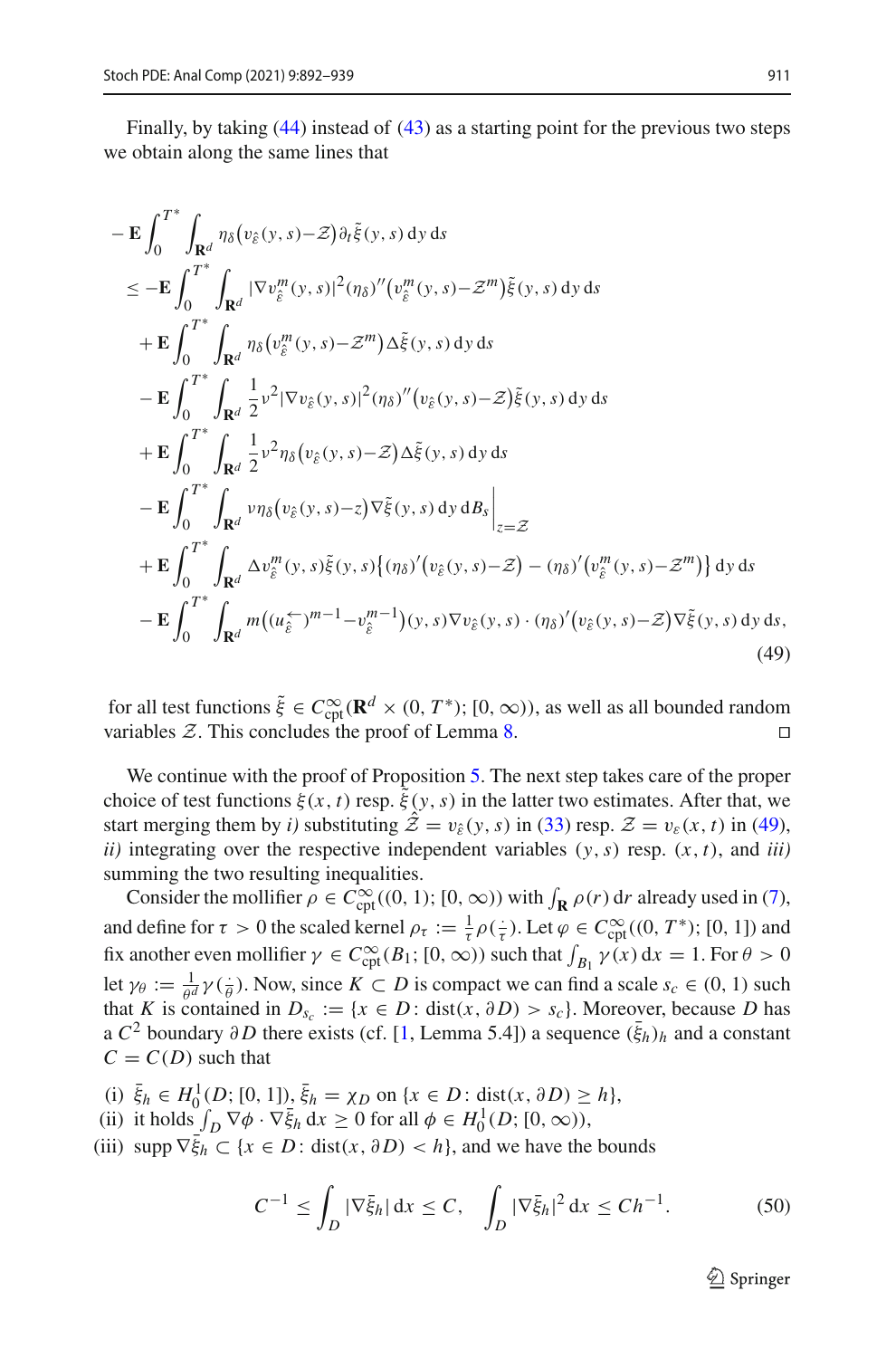We then fix once and for all a scale  $h \in (0, s_c)$ , and set  $\xi := \xi_h$ . Note that  $\xi \equiv 1$  on *K* by the choice of *sc* and *h*. For purely technical reasons, we actually consider in the following a mollified version of  $\xi$ . Let  $\xi_l := \gamma_l * \xi$  for  $l > 0$ .

Let now  $y \in \mathbb{R}^d$  and  $s \in (0, T^*)$  be fixed. We then define the test function

$$
\xi(x,t,y,s) := \rho_\tau(t-s)\varphi\left(\frac{t+s}{2}\right)\gamma_\theta(x-y)\overline{\xi}_l\left(\frac{x+y}{2}\right), \quad (x,t) \in \mathbf{R}^d \times (0,T^*). \tag{51}
$$

For this to be an admissible choice in [\(48\)](#page-18-0) we need to restrict the range of the various parameters. Assuming that

<span id="page-20-1"></span><span id="page-20-0"></span>
$$
2\tau < \min\{\inf \operatorname{supp}\varphi, T^*-\sup \operatorname{supp}\varphi\} \text{ and } \theta \vee l < \frac{s_c}{4}
$$
 (52)

we observe  $\xi(\cdot, \cdot, y, s) \in C_{\text{cpt}}^{\infty}(\mathbf{R}^d \times (0, T^*); [0, \infty))$  and is thus admissible for [\(48\)](#page-18-0). Moreover, for every  $x \in \mathbb{R}^d$  and  $t \in (0, T^*)$  the test function

<span id="page-20-2"></span>
$$
\tilde{\xi}(y, s, x, t) := \xi(x, t, y, s), \quad (y, s) \in \mathbf{R}^d \times (0, T^*)
$$
 (53)

then also represents an admissible choice for [\(33\)](#page-12-0) under the same restrictions [\(52\)](#page-20-0) on the parameters. We have everything in place to merge  $(48)$  and  $(33)$ .

Testing [\(33\)](#page-12-0) with the admissible test functions  $\xi(\cdot, \cdot, y, s)$  from [\(51\)](#page-20-1) for every  $(y, s)$  ∈  $\mathbf{R}^d$  × (0, *T* \*), integrating over  $(y, s)$  ∈  $\mathbf{R}^d$  × (0, *T* \*), then repeating everything with [\(49\)](#page-19-0) based on the admissible test functions  $\xi(\cdot, \cdot, x, t)$  from [\(53\)](#page-20-2) for every  $(x, t) \in$  $\mathbf{R}^d$ ×(0, *T*<sup>\*</sup>), and finally summing the two resulting inequalities (using in particular that  $\eta_{\delta}$  is even) yields an estimate of the form

<span id="page-20-3"></span>
$$
ER_{dt} \le ER_{porMed} + ER_{corr} + ER_{noise} + ER_{error}
$$
 (54)

for all  $(\tau, \theta, l)$  subject to [\(52\)](#page-20-0), all  $\delta > 0$  and all  $\varepsilon, \hat{\varepsilon} \leq \frac{\kappa}{2}$ . Here, we introduced for convenience the abbreviations

$$
R_{dt} := -\int_{0}^{T^{*}} \int_{\mathbf{R}^{d}} \int_{0}^{T^{*}} \int_{\mathbf{R}^{d}} \eta_{\delta}(v_{\varepsilon}(x, t) - v_{\varepsilon}(y, s)) (\partial_{t} + \partial_{s}) \xi(x, t, y, s) dy ds dx dt,
$$
  
\n
$$
R_{\text{porMed}} := -\int_{0}^{T^{*}} \int_{\mathbf{R}^{d}} \int_{0}^{T^{*}} \int_{\mathbf{R}^{d}} |\nabla v_{\varepsilon}^{m}(x, t)|^{2} (\eta_{\delta})''(v_{\varepsilon}^{m}(x, t) - v_{\varepsilon}^{m}(y, s)) \times \xi(x, t, y, s) dx dt dy ds
$$
  
\n
$$
+ \int_{0}^{T^{*}} \int_{\mathbf{R}^{d}} \int_{0}^{T^{*}} \int_{\mathbf{R}^{d}} \eta_{\delta}(v_{\varepsilon}^{m}(x, t) - v_{\varepsilon}^{m}(y, s)) \Delta_{x} \xi(x, t, y, s) dx dt dy ds
$$
  
\n
$$
- \int_{0}^{T^{*}} \int_{\mathbf{R}^{d}} \int_{0}^{T^{*}} \int_{\mathbf{R}^{d}} |\nabla v_{\varepsilon}^{m}(y, s)|^{2} (\eta_{\delta})''(v_{\varepsilon}^{m}(x, t) - v_{\varepsilon}^{m}(y, s)) \times \xi(x, t, y, s) dy ds dx dt
$$
  
\n
$$
+ \int_{0}^{T^{*}} \int_{\mathbf{R}^{d}} \int_{0}^{T^{*}} \int_{\mathbf{R}^{d}} \eta_{\delta}(v_{\varepsilon}^{m}(x, t) - v_{\varepsilon}^{m}(y, s)) \Delta_{y} \xi(x, t, y, s) dy ds dx dt,
$$

 $\textcircled{2}$  Springer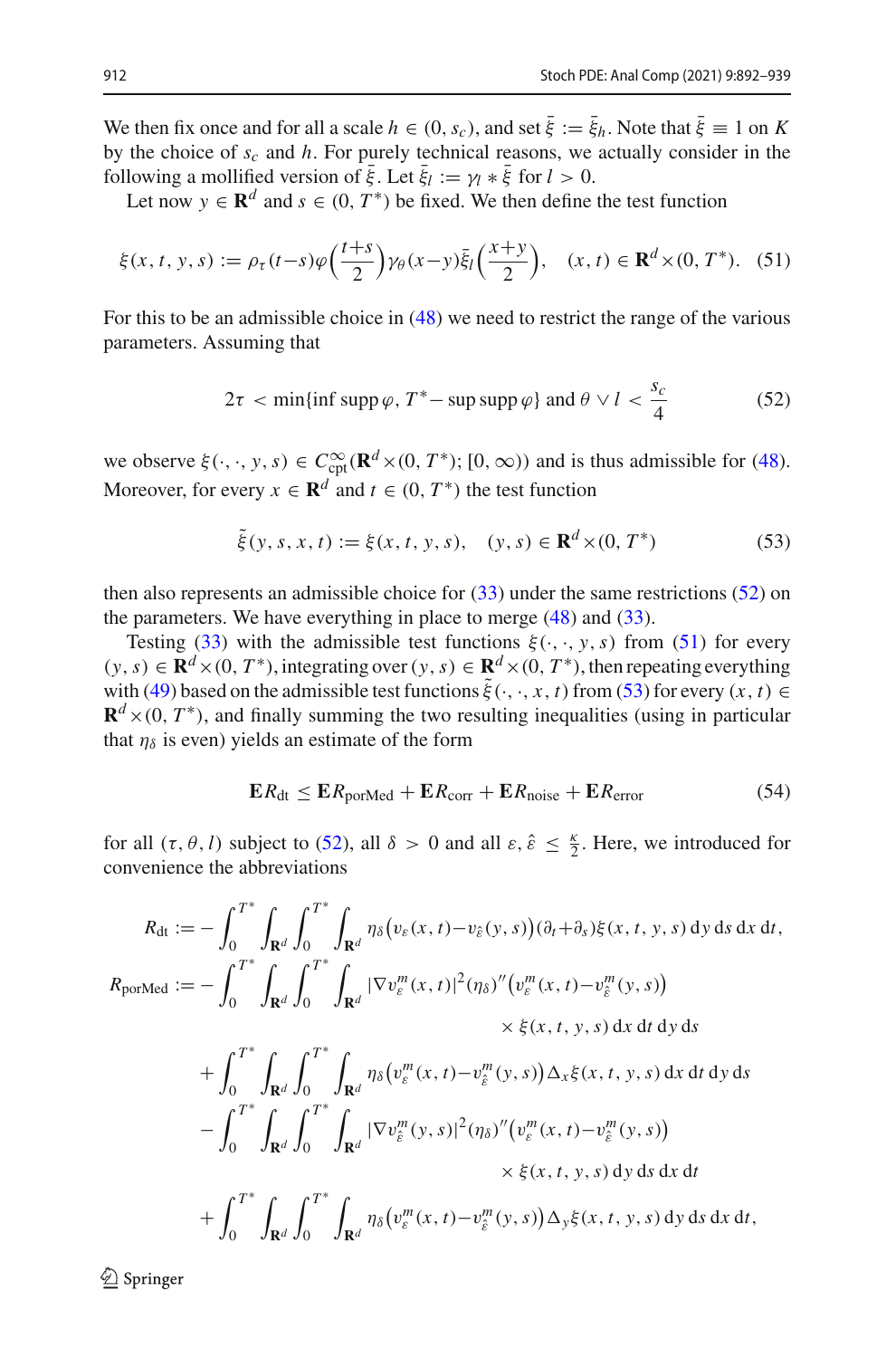$$
R_{\text{corr}} := -\int_{0}^{T^{*}} \int_{\mathbf{R}^{d}} \int_{0}^{T^{*}} \int_{\mathbf{R}^{d}} \frac{1}{2} v^{2} |\nabla v_{\varepsilon}(x, t)|^{2} (\eta_{\delta})'' (v_{\varepsilon}(x, t) - v_{\hat{\varepsilon}}(y, s))
$$
  
\n
$$
\times \xi(x, t, y, s) dx dt dy ds
$$
  
\n
$$
+ \int_{0}^{T^{*}} \int_{\mathbf{R}^{d}} \int_{0}^{T^{*}} \int_{\mathbf{R}^{d}} \frac{1}{2} v^{2} \eta_{\delta} (v_{\varepsilon}(x, t) - v_{\hat{\varepsilon}}(y, s)) \Delta_{x} \xi(x, t, y, s) dx dt dy ds
$$
  
\n
$$
- \int_{0}^{T^{*}} \int_{\mathbf{R}^{d}} \int_{0}^{T^{*}} \int_{\mathbf{R}^{d}} \frac{1}{2} v^{2} |\nabla v_{\hat{\varepsilon}}(y, s)|^{2} (\eta_{\delta})'' (v_{\varepsilon}(x, t) - v_{\hat{\varepsilon}}(y, s))
$$
  
\n
$$
\times \xi(x, t, y, s) dy ds dx dt
$$
  
\n
$$
+ \int_{0}^{T^{*}} \int_{\mathbf{R}^{d}} \int_{0}^{T^{*}} \int_{\mathbf{R}^{d}} \frac{1}{2} v^{2} \eta_{\delta} (v_{\varepsilon}(x, t) - v_{\hat{\varepsilon}}(y, s)) \Delta_{y} \xi(x, t, y, s) dy ds dx dt,
$$
  
\n
$$
R_{\text{noise}} := - \int_{0}^{T^{*}} \int_{\mathbf{R}^{d}} \int_{0}^{T^{*}} \int_{\mathbf{R}^{d}} v \eta_{\delta} (v_{\varepsilon}(x, t) - \hat{z}) \nabla_{x} \xi(x, t, y, s) dx dB_{t} \Big|_{\hat{z}=v_{\hat{\varepsilon}}(y, s)} dy ds
$$
  
\n
$$
- \int_{0}^{T^{*}} \int_{\mathbf{R}^{d}} \int_{0}^{T^{*}} \int_{\mathbf{R}^{d}} v \eta_{\delta}(z - v_{\hat{\varepsilon}}(y, s)) \nabla_{y} \xi
$$

as well as

$$
R_{\text{error}} := \int_0^{T^*} \int_{\mathbf{R}^d} \int_0^{T^*} \int_{\mathbf{R}^d} \left\{ (\eta_\delta)' (v_\varepsilon(x,t) - v_\varepsilon(y,s)) - (\eta_\delta)' (v_\varepsilon^m(x,t) - v_\varepsilon^m(y,s)) \right\}
$$
  

$$
\times (\Delta_x v_\varepsilon^m)(x,t) \xi(x,t,y,s) \, dx \, dt \, dy \, ds
$$
  

$$
+ \int_0^{T^*} \int_{\mathbf{R}^d} \int_0^{T^*} \int_{\mathbf{R}^d} \left\{ (\eta_\delta)' (v_\varepsilon(y,s) - v_\varepsilon(x,t)) - (\eta_\delta)' (v_\varepsilon^m(y,s) - v_\varepsilon^m(x,t)) \right\}
$$
  

$$
\times (\Delta_y v_\varepsilon^m)(y,s) \xi(y,s,x,t) \, dy \, ds \, dx \, dt
$$
  

$$
- \int_0^{T^*} \int_{\mathbf{R}^d} \int_0^{T^*} \int_{\mathbf{R}^d} m((u_\varepsilon \varepsilon)^{m-1} - v_\varepsilon^{m-1})(x,t) \nabla_x \xi(x,t,y,s)
$$
  

$$
\cdot \nabla v_\varepsilon(x,t) (\eta_\delta)' (v_\varepsilon(x,t) - v_\varepsilon(y,s)) \, dx \, dt \, dy \, ds
$$
  

$$
- \int_0^{T^*} \int_{\mathbf{R}^d} \int_0^{T^*} \int_{\mathbf{R}^d} m((u_\varepsilon \varepsilon)^{m-1} - v_\varepsilon^{m-1})(y,s) \nabla_y \xi(y,s,x,t)
$$
  

$$
\cdot \nabla v_\varepsilon(y,s) (\eta_\delta)' (v_\varepsilon(y,s) - v_\varepsilon(x,t)) \, dy \, ds \, dx \, dt.
$$

Before we move on with removing the doubling in the time variable by studying the limit  $\tau \to 0$  let us first perform some computations on the non-linear diffusion term  $R_{\text{porMed}}$  and the correction term  $R_{\text{corr}}$ . Exploiting that  $(\eta_\delta)'' \geq 0$  and  $\xi \geq 0$ , completing the square  $|\nabla v_{\varepsilon}^m|^2 + |\nabla v_{\hat{\varepsilon}}^m|^2 = |\nabla v_{\varepsilon}^m - \nabla v_{\hat{\varepsilon}}^m|^2 + 2\nabla v_{\varepsilon}^m \cdot \nabla v_{\hat{\varepsilon}}^m$  and integrating by parts entails that

$$
- \int_{\mathbf{R}^d} \int_{\mathbf{R}^d} |\nabla v_{\varepsilon}^m(x,t)|^2 (\eta_{\delta})'' \big( v_{\varepsilon}^m(x,t) - v_{\varepsilon}^m(y,s) \big) \xi \, dx \, dy
$$
  
- 
$$
\int_{\mathbf{R}^d} \int_{\mathbf{R}^d} |\nabla v_{\varepsilon}^m(y,s)|^2 (\eta_{\delta})'' \big( v_{\varepsilon}^m(x,t) - v_{\varepsilon}^m(y,s) \big) \xi \, dx \, dy
$$

<sup>2</sup> Springer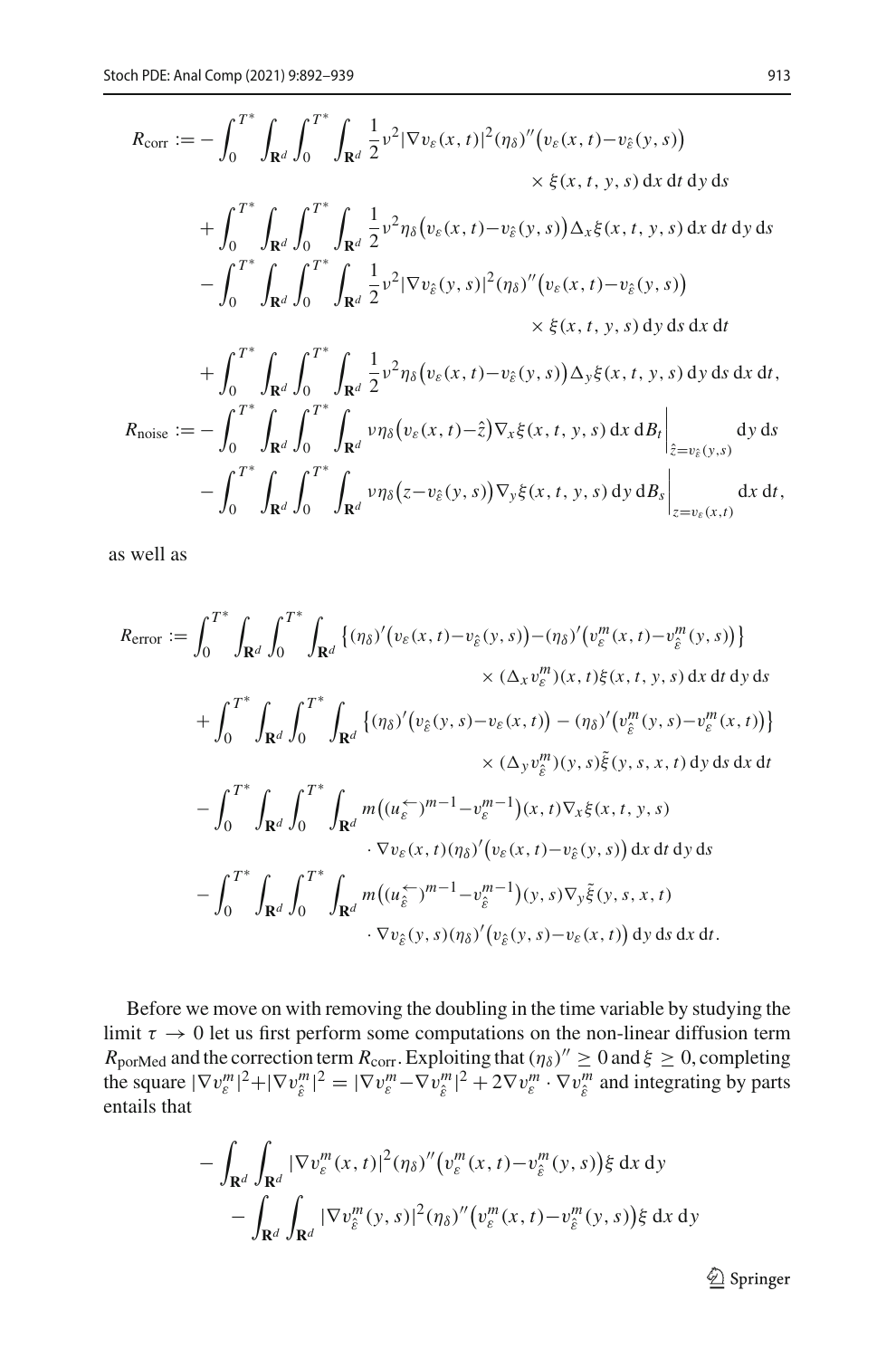$$
\leq \int_{\mathbf{R}^d} \int_{\mathbf{R}^d} 2\xi (\nabla_y \cdot \nabla_x) \eta_\delta \big( v_\varepsilon^m(x,t) - v_\varepsilon^m(y,s) \big) \, dx \, dy
$$
  
= 
$$
\int_{\mathbf{R}^d} \int_{\mathbf{R}^d} \eta_\delta \big( v_\varepsilon^m(x,t) - v_\varepsilon^m(y,s) \big) 2(\nabla_x \cdot \nabla_y) \xi \, dx \, dy.
$$

Since  $(\Delta_x + \Delta_y)(\gamma_\theta(x-y)\bar{\xi}_l(\frac{x+y}{2})) = \gamma_\theta(x-y)\frac{1}{2}\Delta \bar{\xi}_l(\frac{x+y}{2}) + \bar{\xi}_l(\frac{x+y}{2})2\Delta \gamma_\theta(x-y)$ and  $(2\nabla_x \cdot \nabla_y)(\gamma_\theta(x-y)\bar{\xi}_1(\frac{x+y}{2})) = \gamma_\theta(x-y)\frac{1}{2}\Delta \bar{\xi}_1(\frac{x+y}{2}) - \bar{\xi}_1(\frac{x+y}{2})2\Delta \gamma_\theta(x-y)$ , we thus obtain the estimate

$$
R_{\text{porMed}} \leq \int_0^{T^*} \int_{\mathbf{R}^d} \int_0^{T^*} \int_{\mathbf{R}^d} \eta_\delta \big( v_\varepsilon^m(x,t) - v_\varepsilon^m(y,s) \big) \times \rho_\tau(t-s) \varphi \Big( \frac{t+s}{2} \Big) \gamma_\theta(x-y) \Delta \bar{\xi}_l \Big( \frac{x+y}{2} \Big) \, dx \, dt \, dy \, ds
$$
  
=:  $R_{\text{porMed}}^{(1)}$ .

The idea eventually is—after letting  $\tau \to 0$ ,  $\delta \to 0$  and removing the doubling in the spatial variables (the latter by fine-tuning the scales  $\theta > 0$  and  $l > 0$  as suitably chosen powers of  $\varepsilon \vee \hat{\varepsilon}$ )—to integrate by parts and to use the sign in condition *ii*) for the spatial test function  $\bar{\xi}$ . We will make this precise together with all the required error estimates in a later stage of the proof. For the moment, we only wish to mention that because of the convexity of  $\eta_{\delta}$  and  $\xi \geq 0$  it holds

$$
R_{\text{corr}} \leq \int_0^{T^*} \int_{\mathbf{R}^d} \int_0^{T^*} \int_{\mathbf{R}^d} \frac{1}{2} v^2 \eta_\delta \big( v_\varepsilon(x,t) - v_\varepsilon(y,s) \big) (\Delta_x + \Delta_y) \xi(x,t,y,s) \, dx \, dt \, dy \, ds
$$
  
=:  $R_{\text{corr}}^{(1)}$ .

The task therefore reduces to post-process the bound

<span id="page-22-1"></span>
$$
\mathbf{E}R_{\mathrm{dt}} \leq \mathbf{E}R_{\mathrm{porMed}}^{(1)} + \mathbf{E}R_{\mathrm{corr}}^{(1)} + \mathbf{E}R_{\mathrm{noise}} + \mathbf{E}R_{\mathrm{error}} \tag{55}
$$

<span id="page-22-0"></span>with the remaining three terms left unchanged from the estimate [\(54\)](#page-20-3). In a first step we aim to remove the doubling in the time variable by letting  $\tau \to 0$ .

**Lemma 9** *Let the assumptions and notation of Sect. [4.2](#page-11-0) until this point be in place. Define the quantities*

$$
R_{\text{dt}}^{(1)} := -\int_0^{T^*} \int_{\mathbf{R}^d} \int_{\mathbf{R}^d} \eta_\delta \big( v_\varepsilon(x,t) - v_\varepsilon(y,t) \big) \gamma_\theta(x-y) \bar{\xi}_l \Big( \frac{x+y}{2} \Big) \frac{\mathrm{d}}{\mathrm{d}t} \varphi(t) \, \mathrm{d}y \, \mathrm{d}x \, \mathrm{d}t,\tag{56}
$$

$$
R_{\text{porMed}}^{(2)} := \int_0^{T^*} \int_{\mathbf{R}^d} \int_{\mathbf{R}^d} \eta_\delta \big( v_\varepsilon^m(x,t) - v_\varepsilon^m(y,t) \big) \varphi(t) \gamma_\theta(x-y) \Delta \bar{\xi}_l \big( \frac{x+y}{2} \big) \, \mathrm{d}y \, \mathrm{d}x \, \mathrm{d}t,\tag{57}
$$

$$
R_{\text{corr}}^{(2)} := \int_0^{T^*} \int_{\mathbf{R}^d} \int_{\mathbf{R}^d} \frac{1}{2} v^2 \eta_\delta \big( v_\varepsilon(x,t) - v_\varepsilon(y,t) \big) \varphi(t) \gamma_\theta(x-y) \Delta \bar{\xi}_l \big( \frac{x+y}{2} \big) \, \mathrm{d}y \, \mathrm{d}x \, \mathrm{d}t,
$$
\n(58)

 $\textcircled{2}$  Springer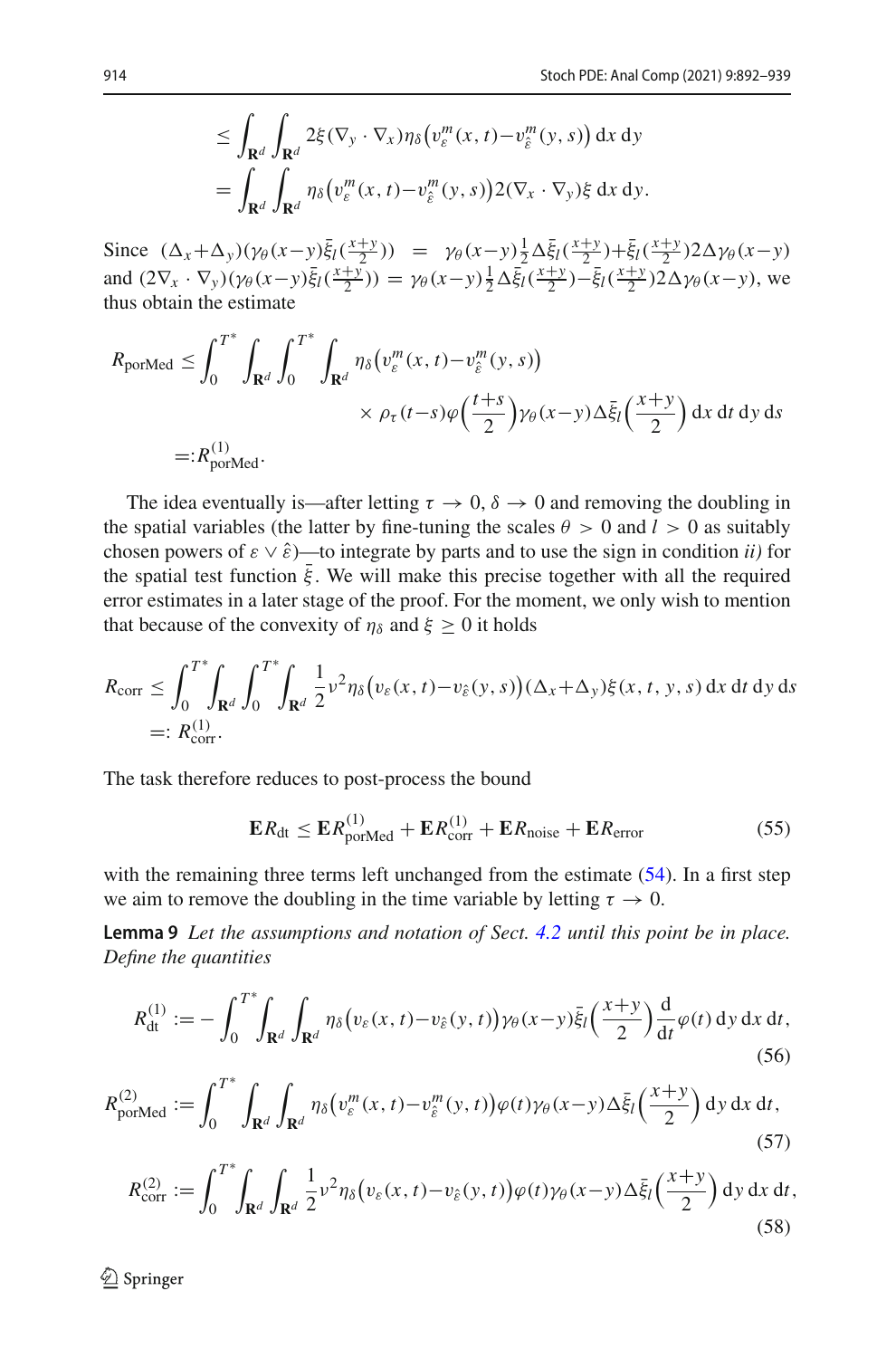$$
R_{\text{error}}^{(1)} := \int_0^{T^*} \int_{\mathbf{R}^d} \left\{ (\eta_\delta)' (v_\varepsilon(x, t) - v_{\hat{\varepsilon}}(y, t)) - (\eta_\delta)' (v_\varepsilon^m(x, t) - v_\varepsilon^m(y, t)) \right\}
$$
  

$$
\times (\Delta_x v_\varepsilon^m)(x, t) \gamma_\theta(x - y) \bar{\xi}_l \left( \frac{x + y}{2} \right) \varphi(t) \, dy \, dx \, dt
$$
  
+ 
$$
\int_0^{T^*} \int_{\mathbf{R}^d} \int_{\mathbf{R}^d} \left\{ (\eta_\delta)' (v_{\hat{\varepsilon}}(y, t) - v_\varepsilon(x, t)) - (\eta_\delta)' (v_\varepsilon^m(y, t) - v_\varepsilon^m(x, t)) \right\}
$$
  

$$
\times (\Delta_y v_\varepsilon^m)(y, t) \gamma_\theta(x - y) \bar{\xi}_l \left( \frac{x + y}{2} \right) \varphi(t) \, dy \, dx \, dt
$$
  
- 
$$
\int_0^{T^*} \int_{\mathbf{R}^d} \int_{\mathbf{R}^d} m \big( (u_\varepsilon^{\leftarrow})^{m-1} - v_\varepsilon^{m-1} \big) (x, t) \nabla_x \big( \gamma_\theta(x - y) \bar{\xi}_l \left( \frac{x + y}{2} \right) \big) \varphi(t)
$$
  

$$
\cdot \nabla v_\varepsilon(x, t) (\eta_\delta)' (v_\varepsilon(x, t) - v_{\hat{\varepsilon}}(y, t)) \, dy \, dx \, dt
$$
  
- 
$$
\int_0^{T^*} \int_{\mathbf{R}^d} \int_{\mathbf{R}^d} m \big( (u_\varepsilon^{\leftarrow})^{m-1} - v_\varepsilon^{m-1} \big) (y, t) \nabla_y \big( \gamma_\theta(x - y) \bar{\xi}_l \left( \frac{x + y}{2} \right) \big) \varphi(t)
$$
  

$$
\cdot \nabla v_\varepsilon(y, t) (\eta_\delta)' (v_\varepsilon(y, t) - v_\varepsilon(x, t)) \, dy \, dx \, dt.
$$
  
(59)

*Then the estimate*

<span id="page-23-5"></span><span id="page-23-4"></span>
$$
\mathbf{E}R_{\text{dt}}^{(1)} \le \mathbf{E}R_{\text{porMed}}^{(2)} + \mathbf{E}R_{\text{corr}}^{(2)} + \mathbf{E}R_{\text{error}}^{(1)}
$$
(60)

*holds true for all*  $(\theta, l)$  *subject to* [\(52\)](#page-20-0)*, all*  $\delta > 0$  *and all*  $\varepsilon, \hat{\varepsilon} \leq \frac{\kappa}{2}$ *.* 

*Proof* It follows from [\(51\)](#page-20-1) that  $(\partial_t + \partial_s)\xi = \varphi'(\frac{t+s}{2})\rho_\tau(t-s)\gamma_\theta(x-y)\bar{\xi}_l(\frac{x+y}{2})$ . In particular, the singular terms as  $\tau \to 0$  cancel. Hence, it follows by Lebesgue's dominated convergence based on the regularity and the bounds for the Wong–Zakai approximation  $u_{\varepsilon}$  from Lemma [4](#page-6-2) and definition [\(22\)](#page-8-2) of the shifted densities  $u_{\varepsilon}^{\leftarrow}$  that

<span id="page-23-3"></span><span id="page-23-2"></span><span id="page-23-1"></span><span id="page-23-0"></span>
$$
\mathbf{E}R_{\mathrm{dt}} \to \mathbf{E}R_{\mathrm{dt}}^{(1)} \text{ as } \tau \to 0. \tag{61}
$$

Relying again on Lebesgue's dominated convergence due to the regularity and the a priori estimates for the Wong–Zakai approximation *u*<sup>ε</sup> from Lemma [4](#page-6-2) and the defi-nition [\(22\)](#page-8-2) of the shifted densities  $u_{\varepsilon}^{\leftarrow}$ , we may also easily pass to the limit  $\tau \to 0$ in all the terms on the right hand side of  $(55)$  except for the noise term  $R_{\text{noise}}$ . More precisely, we obtain

$$
\mathbf{E}R_{\text{porMed}}^{(1)} \to \mathbf{E}R_{\text{porMed}}^{(2)} \qquad \qquad \text{as } \tau \to 0,
$$
 (62)

$$
\mathbf{E}R_{\rm corr}^{(1)} \to \mathbf{E}\widetilde{R}_{\rm corr}^{(2)}, \qquad \qquad \text{as } \tau \to 0,
$$
 (63)

$$
ER_{\text{error}} \to ER_{\text{error}}^{(1)} \qquad \qquad \text{as } \tau \to 0,
$$
 (64)

with the shorthand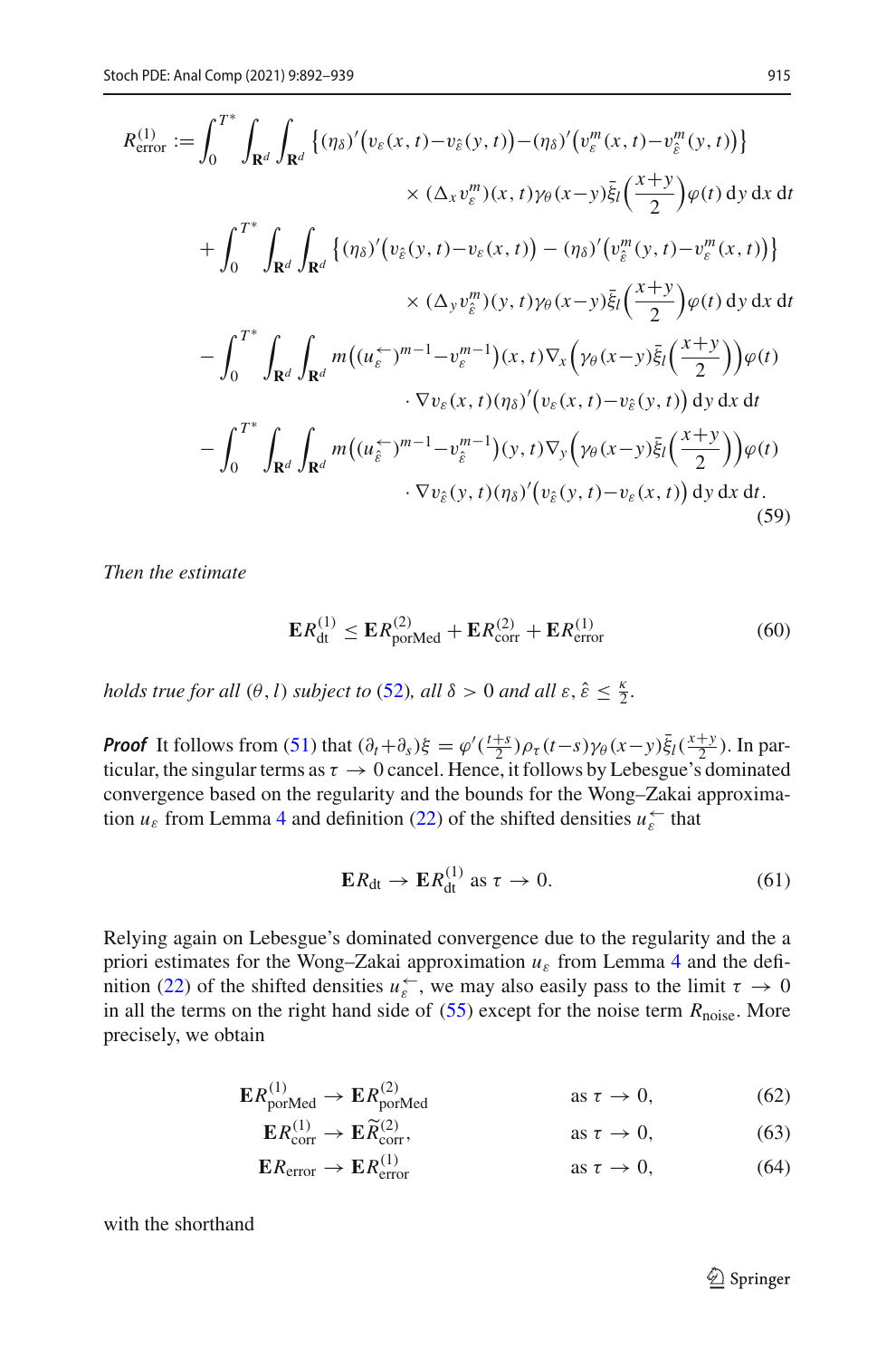$$
\widetilde{R}_{\text{corr}}^{(2)} := \int_0^{T^*} \int_{\mathbf{R}^d} \int_{\mathbf{R}^d} \frac{1}{2} v^2 \eta_\delta \big( v_\varepsilon(x,t) - v_\varepsilon(y,t) \big) \varphi(t) \times (\Delta_x + \Delta_y) \Big( \gamma_\theta(x-y) \bar{\xi}_l \Big( \frac{x+y}{2} \Big) \Big) \, dy \, dx \, dt.
$$

We proceed with the discussion of the noise term  $R_{\text{noise}}$ , and claim that as  $\tau \to 0$ 

$$
\mathbf{E}R_{\text{noise}} \to \int_0^{T^*} \int_{\mathbf{R}^d} \int_{\mathbf{R}^d} \frac{1}{2} v^2 \eta_\delta \big( v_\varepsilon(x,t) - v_\varepsilon(y,t) \big) \varphi(t) \times 2(\nabla_x \cdot \nabla_y) \Big( \gamma_\theta(x-y) \bar{\xi}_l \Big( \frac{x+y}{2} \Big) \Big) \, dy \, dx \, dt. \tag{65}
$$

Recall that  $(\Delta_x + \Delta_y)(\gamma_\theta(x-y)\bar{\xi}_l(\frac{x+y}{2})) = \gamma_\theta(x-y)\frac{1}{2}\Delta \bar{\xi}_l(\frac{x+y}{2}) + \bar{\xi}_l(\frac{x+y}{2})2\Delta \gamma_\theta(x-y)$ and  $2(\nabla_x \cdot \nabla_y)(\gamma_\theta(x-y)\bar{\xi}_l(\frac{x+y}{2})) = \gamma_\theta(x-y)\frac{1}{2}\Delta \bar{\xi}_l(\frac{x+y}{2}) - \bar{\xi}_l(\frac{x+y}{2})2\Delta \gamma_\theta(x-y).$ Hence, the combination of  $(63)$  and  $(65)$  yields

<span id="page-24-0"></span>
$$
ER_{\text{corr}}^{(1)} + ER_{\text{noise}} \rightarrow ER_{\text{corr}}^{(2)} \tag{66}
$$

as  $\tau \to 0$ , which in view of [\(61\)](#page-23-1), [\(62\)](#page-23-2) and [\(64\)](#page-23-3) entails the desired estimate [\(60\)](#page-23-4). Hence, it remains to verify  $(65)$ .

To this end, we again define for  $\lambda > 0$  the cut-off  $\bar{\rho}_{\lambda} := \frac{1}{\lambda} \bar{\rho}(\frac{1}{\lambda})$  by means of a standard even cut-off function  $\bar{\rho} \in C_{\text{cpt}}^{\infty}((-1, 1); [0, \infty))$  such that  $\int_{\mathbf{R}} \bar{\rho}(r) dr = 1$ . Furthermore, let  $X(y, s; \hat{z}) := -\int_{s}^{s+\tau} \int_{\mathbf{R}^d} v \eta_{\delta}(v_{\varepsilon}(x, t) - \hat{z}) \nabla_x \xi(x, t, y, s) dx dB_t$  and  $Y(x, t; z) := -\int_{t-\tau}^{t} \int_{\mathbf{R}^d} v \eta_\delta(z-v_\delta(y, s)) \nabla_y \xi(x, t, y, s) dy dB_s$ . Hence, using that the mollifier  $\rho$  is supported on the positive real axis, we may rewrite for all  $\tau > 0$ subject to  $(52)$ 

$$
R_{\text{noise}} = \int_0^{T^* - \tau} \int_{\mathbf{R}^d} X(y, s; \hat{z}) \big|_{\hat{z} = v_{\hat{\varepsilon}}(y, s)} \, \mathrm{d}y \, \mathrm{d}s + \int_{\tau}^{T^*} \int_{\mathbf{R}^d} Y(x, t; z) \big|_{z = v_{\varepsilon}(x, t)} \, \mathrm{d}x \, \mathrm{d}t.
$$

Based on the argument given in Step 4 of the proof of Lemma [8,](#page-12-1) it holds

$$
\mathbf{E}R_{\text{noise}} = \lim_{\lambda \to 0} \mathbf{E} \int_0^{T^* - \tau} \int_{\mathbf{R}^d} \int_{\mathbf{R}} \bar{\rho}_{\lambda} (v_{\hat{\varepsilon}}(y, s) - \hat{z}) X(y, s; \hat{z}) d\hat{z} dy ds
$$
  
+ 
$$
\lim_{\lambda \to 0} \mathbf{E} \int_{\tau}^{T^*} \int_{\mathbf{R}^d} \int_{\mathbf{R}} \bar{\rho}_{\lambda} (v_{\varepsilon}(x, t) - z) Y(x, t; z) dz dx dt
$$
  
=: 
$$
\lim_{\lambda \to 0} \mathbf{E} R_{\text{noise}}^{(1), \lambda} + \lim_{\lambda \to 0} \mathbf{E} R_{\text{noise}}^{(2), \lambda}.
$$

Observe that  $\mathbf{E}R_{\text{noise}}^{(1),\lambda} = 0$  since the bounded random variable  $v_{\hat{\varepsilon}}(y, s)$  is measurable with respect to  $\mathcal{F}_s$ . Similarly, due to the fact that  $v_{\varepsilon}(x, t-\tau)$  is bounded and measurable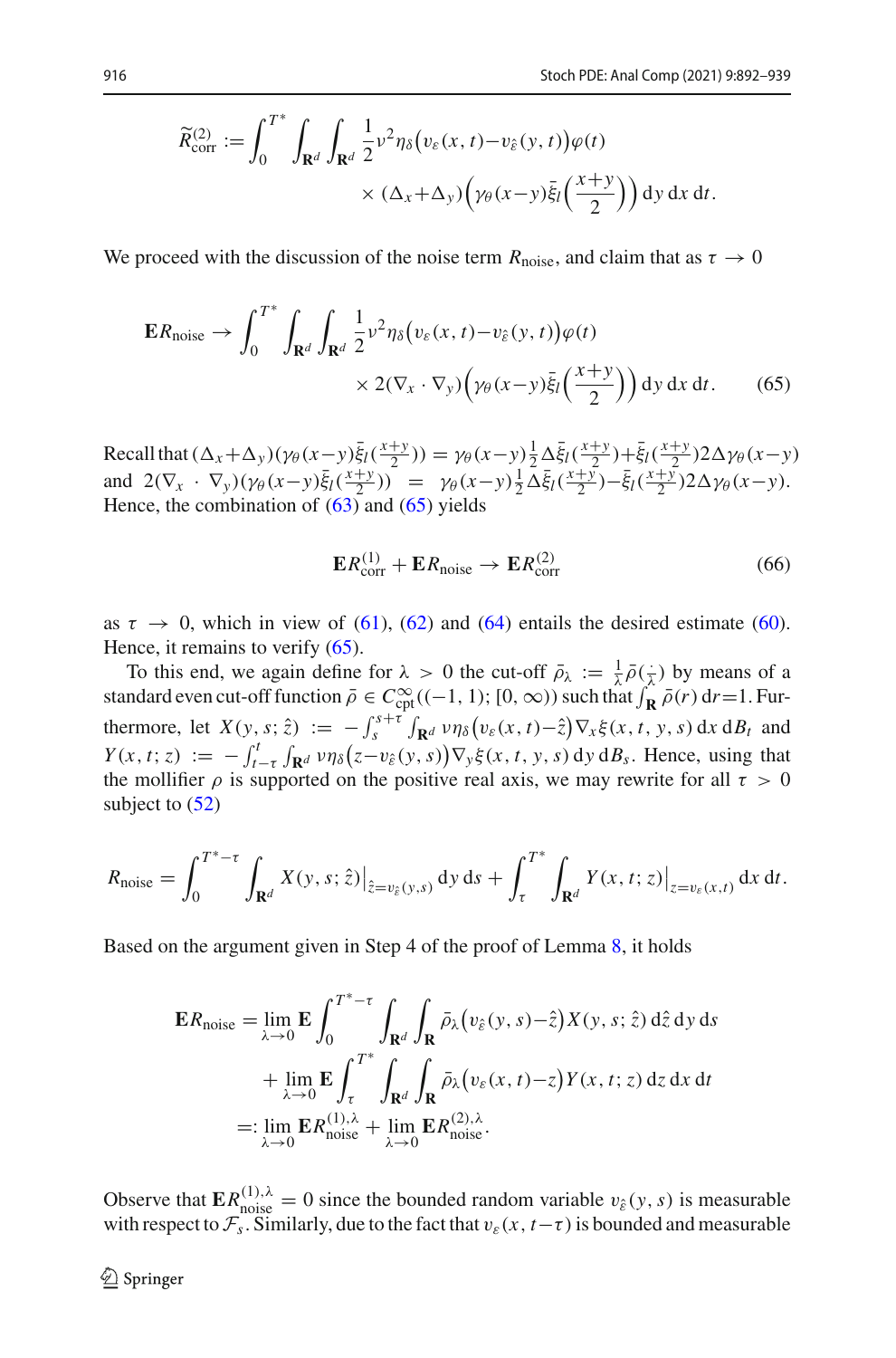with respect to  $\mathcal{F}_{t-\tau}$  we may actually write for all  $\lambda \in (0, 1]$ 

$$
\mathbf{E}R_{\text{noise}}^{(2),\lambda} = \mathbf{E} \int_{\tau}^{T^*} \int_{\mathbf{R}^d} \int_{\mathbf{R}} Y(x,t;z) \Big\{ \bar{\rho}_{\lambda} \big( v_{\varepsilon}(x,t) - z \big) - \bar{\rho}_{\lambda} \big( v_{\varepsilon}(x,t-\tau) - z \big) \Big\} \, \mathrm{d}z \, \mathrm{d}x \, \mathrm{d}t. \tag{67}
$$

As a preparation for what follows, we present regularity estimates for *Y* . More precisely, we claim that for all  $m, n > 1$  there exists a constant  $C > 0$  such that

<span id="page-25-3"></span><span id="page-25-1"></span><span id="page-25-0"></span>
$$
\left(\mathbf{E}\|\partial_z^m \nabla_x^n Y\|_{L_{x,t,z}^\infty(\mathbf{R}^d \times [0,T] \times \mathbf{R})}^8\right)^{\frac{1}{8}} \le C\tau^{-\frac{3}{4}},\tag{68}
$$

uniformly over all  $\tau$  subject to [\(52\)](#page-20-0). For a proof of [\(68\)](#page-25-0), it suffices to show that

<span id="page-25-2"></span>
$$
\left(\mathbf{E}\|\partial_z^{\widehat{m}}\nabla_x^{\widehat{n}}Y\|_{L_t^8([0,T];L_{x,z}^8(\mathbf{R}^d\times\mathbf{R}))}^8\right)^{\frac{1}{8}} \leq C_{\widehat{m},\widehat{n}}\tau^{-\frac{1}{2}},\tag{69}
$$

$$
\left(\mathbf{E}\|\partial_t\partial_z^{\widehat{m}}\nabla_x^{\widehat{n}}Y\|_{L_t^8([0,T];L_{x,z}^8(\mathbf{R}^d\times\mathbf{R}))}^8\right)^{\frac{1}{8}}\leq C_{\widehat{m},\widehat{n}}\tau^{-\frac{3}{2}},\tag{70}
$$

uniformly over all  $\tau$  subject to [\(52\)](#page-20-0). Indeed, by passing through a fractional Sobolev space in the time variable we may interpolate between the previous two estimates to obtain  $\mathbf{E} \|\partial_z^{\widehat{m}} \nabla_x^{\widehat{n}} Y\|_{W_t^{8,\delta}([0,T];L_{x,\zeta}^8(\mathbf{R}^d\times\mathbf{R}))}^8 \leq C_{\delta,\widehat{m},\widehat{n}} \tau^{8(-\delta-\frac{1}{2})}$ , uniformly over all  $\tau$ subject to [\(52\)](#page-20-0). In particular, fixing  $\delta = \frac{1}{4}$  in combination with Sobolev embedding allows to deduce  $(68)$ . For a proof of  $(69)$ , we may appeal to the Burkholder–Davis– Gundy inequality and the maximum principle bound [\(15\)](#page-6-4), which imply the desired estimate in form of (with the scaling in  $\tau$  resulting from  $\rho_{\tau}$ )

$$
\mathbf{E} \|\partial_z^{\widehat{n}} \nabla_x^{\widehat{n}} Y\|_{L_t^{\widehat{n}}([0,T];L_{x,z}^{\widehat{n}}(\mathbf{R}^d \times \mathbf{R}))}^{\widehat{n}} \n\leq C_{\widehat{m}} \tau^{-8} \int_{\tau}^{T^*} \int_{\mathbf{R}^d} \mathbf{E} \left| \int_{t-\tau}^t \int_{B_{\theta}(x)} \left| \nabla_x^{\widehat{n}} \nabla_y \left( \gamma_\theta(x-y) \bar{\xi}_l \left( \frac{x+y}{2} \right) \right) \right|^2 dy ds \right|^4 dx dt \n\leq C_{\widehat{m},\widehat{n}} \tau^{-4}.
$$

Similarly, one derives the estimate [\(70\)](#page-25-2) with the scaling in  $\tau$  stemming from  $\partial_t \rho_{\tau}$ .

Let now  $f: \mathbf{R}^d \times (0, T^*) \to [0, \infty)$  be a smooth and compactly supported space-time mollifier. It then follows from [\(39\)](#page-14-2) that  $f * u_{\varepsilon}^{\leftarrow}$  satisfies pointwise

$$
d(f * u_{\varepsilon}^{\leftarrow})_t = \left\{ \Delta_x (f * (u_{\varepsilon}^{\leftarrow})^m) + \frac{1}{2} v^2 \Delta_x (f * u_{\varepsilon}^{\leftarrow}) \right\} dt + v \nabla_x (f * u_{\varepsilon}^{\leftarrow}) \cdot dB_t.
$$

Applying Itô's formula to  $F_z \circ (f * u_{\varepsilon}^{\leftarrow})$ ,  $F_z := \bar{\rho}_{\lambda} (\zeta_{\kappa}^{e^q}(\cdot) - z) \in C^{\infty}(\mathbf{R})$ , thus yields

$$
F_z((f * u_{\varepsilon}^{\leftarrow})(x, t)) - F_z((f * u_{\varepsilon}^{\leftarrow})(x, t-\tau))
$$
  
= 
$$
\int_{t-\tau}^t F'_z((f * u_{\varepsilon}^{\leftarrow})(x, \ell)) \Big\{ \Delta_x (f * (u_{\varepsilon}^{\leftarrow})^m) + \frac{1}{2} v^2 \Delta_x (f * u_{\varepsilon}^{\leftarrow}) \Big\} (x, \ell) d\ell
$$

 $\mathcal{D}$  Springer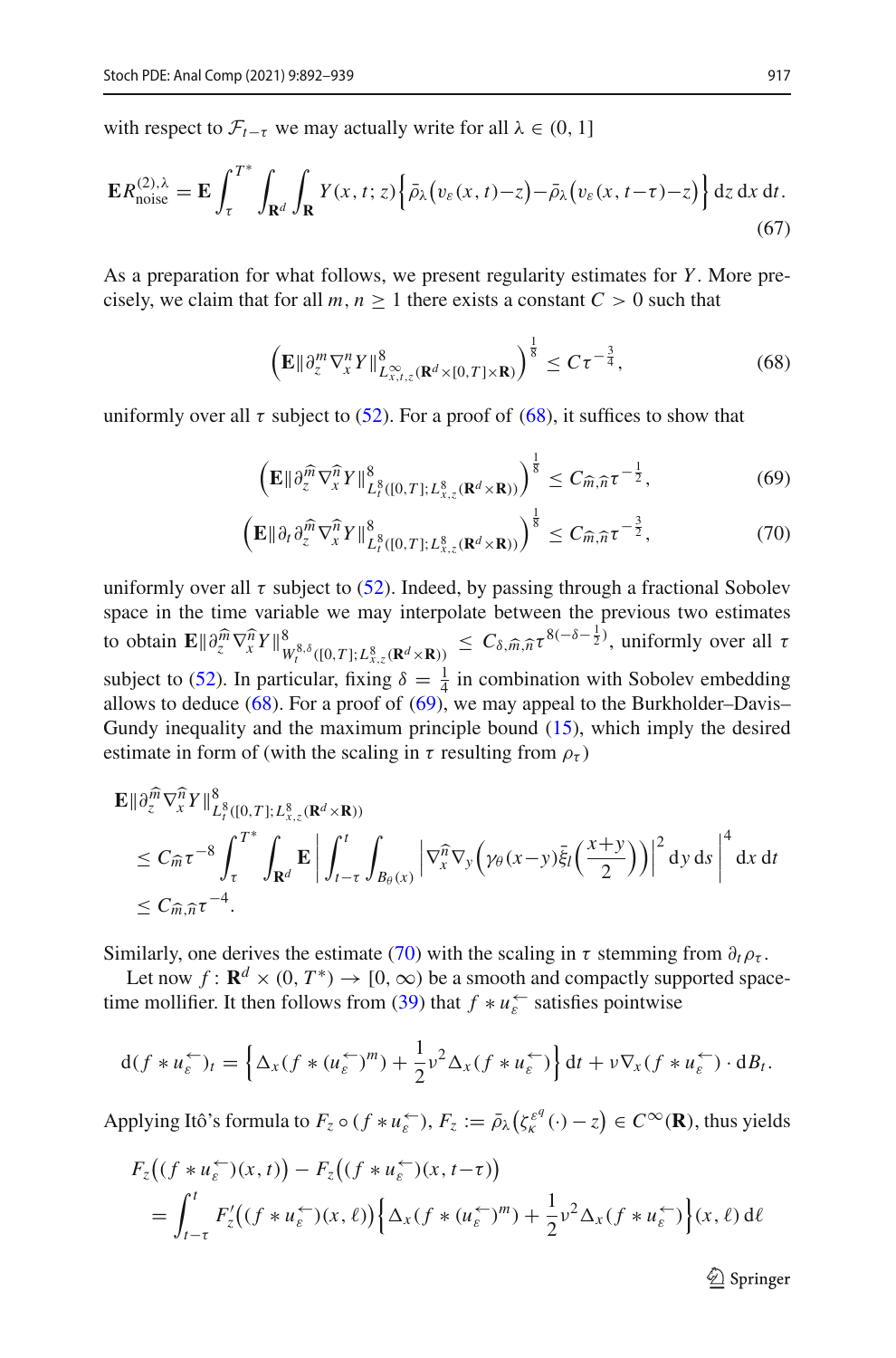<span id="page-26-0"></span>
$$
+\int_{t-\tau}^{t} \frac{1}{2} \nu^2 F_z''((f * u_{\varepsilon}^{\leftarrow})(x,\ell)) |\nabla_x (f * u_{\varepsilon}^{\leftarrow})|^2(x,\ell) d\ell + \int_{t-\tau}^{t} \nu F_z'((f * u_{\varepsilon}^{\leftarrow})(x,\ell)) \nabla_x (f * u_{\varepsilon}^{\leftarrow})(x,\ell) dB_{\ell}
$$
\n(71)

for all  $x \in \mathbb{R}^d$ , all  $t \in (\tau, T^*)$  and all  $z \in \mathbb{R}$ . The left hand side term of [\(71\)](#page-26-0) represents a proxy for  $\bar{\rho}_{\lambda}(v_{\varepsilon}(x,t)-z) - \bar{\rho}_{\lambda}(v_{\varepsilon}(x,t-\tau)-z)$  in [\(67\)](#page-25-3). Substituting this proxy into the right hand side term of  $(67)$ , then inserting the identity  $(71)$ , integrating by parts once in the terms with second-order spatial derivatives, and exploiting Itô's isometry for the third right hand side term of  $(71)$ , we deduce that it holds

$$
\mathbf{E} \int_{\tau}^{T^*} \int_{\mathbf{R}^d} \int_{\mathbf{R}} Y(x, t; z) \Big\{ F_z \big( (f * u_{\varepsilon}^{\leftarrow}) (x, t) \big) - F_z \big( (f * u_{\varepsilon}^{\leftarrow}) (x, t - \tau) \big) \Big\} \, dz \, dx \, dt
$$
\n
$$
= - \mathbf{E} \int_{\tau}^{T^*} \int_{\mathbf{R}^d} \int_{\mathbf{R}} \nabla_x Y(x, t; z) \cdot \int_{t - \tau}^t F'_z \big( (f * u_{\varepsilon}^{\leftarrow}) (x, \ell) \big) \times \big( f * \nabla_x (u_{\varepsilon}^{\leftarrow})^m \big) (x, \ell) \, d\ell \, dz \, dx \, dt
$$
\n
$$
- \mathbf{E} \int_{\tau}^{T^*} \int_{\mathbf{R}^d} \int_{\mathbf{R}} Y(x, t; z) \int_{t - \tau}^t F''_z \big( (f * u_{\varepsilon}^{\leftarrow}) (x, \ell) \big) \times \big( f * m(u_{\varepsilon}^{\leftarrow})^{m-1} | \nabla_x u_{\varepsilon}^{\leftarrow} |^2 \big) (x, \ell) \, d\ell \, dz \, dx \, dt
$$
\n
$$
- \mathbf{E} \int_{\tau}^{T^*} \int_{\mathbf{R}^d} \int_{\mathbf{R}} \nabla_x Y(x, t; z) \cdot \int_{t - \tau}^t F'_z \big( (f * u_{\varepsilon}^{\leftarrow}) (x, \ell) \big) \times \frac{1}{2} v^2 (f * \nabla_x u_{\varepsilon}^{\leftarrow}) (x, \ell) \, d\ell \, dz \, dx \, dt
$$
\n
$$
- \mathbf{E} \int_{\tau}^{T^*} \int_{\mathbf{R}^d} \int_{\mathbf{R}} \int_{t - \tau}^t \int_{\mathbf{R}^d} v^2 \eta_{\delta} (z - v_{\varepsilon}(y, s)) \nabla_y \xi (x, t, y, s)
$$
\n
$$
\cdot \nabla_x (F_z \circ (f * u_{\varepsilon}^{\leftarrow}) \big) (x, s) \, dy \, ds \, dz \
$$

Based on the regularity estimates for *Y*, the estimates for  $u_{\varepsilon}$  from Lemma [4,](#page-6-2) and the support properties of the test function  $\xi$ , we may let the mollifier  $f$  run through a space-time Dirac sequence and pass to the limit. This updates [\(67\)](#page-25-3) to

$$
\mathbf{E}R_{\text{noise}}^{(2),\lambda}
$$
\n
$$
= -\mathbf{E} \int_{\tau}^{T^*} \int_{\mathbf{R}^d} \int_{\mathbf{R}} \partial_z \nabla_x Y(x,t;z) \cdot \int_{t-\tau}^t \bar{\rho}_{\lambda} (v_{\varepsilon}(x,\ell) - z) (\zeta_{\kappa}^{\varepsilon^q})' (u_{\varepsilon}^{\leftarrow}(x,\ell))
$$
\n
$$
\times \nabla_x (u_{\varepsilon}^{\leftarrow})^m(x,\ell) \, d\ell \, dz \, dx \, dt
$$
\n
$$
- \mathbf{E} \int_{\tau}^{T^*} \int_{\mathbf{R}^d} \int_{\mathbf{R}} \partial_z \nabla_x Y(x,t;z) \cdot \int_{t-\tau}^t \bar{\rho}_{\lambda} (v_{\varepsilon}(x,\ell) - z) (\zeta_{\kappa}^{\varepsilon^q})' (u_{\varepsilon}^{\leftarrow}(x,\ell))
$$
\n
$$
\times \frac{1}{2} v^2 \nabla_x u_{\varepsilon}^{\leftarrow}(x,\ell) \, d\ell \, dz \, dx \, dt
$$

<sup>2</sup> Springer

 $(2)$ , λ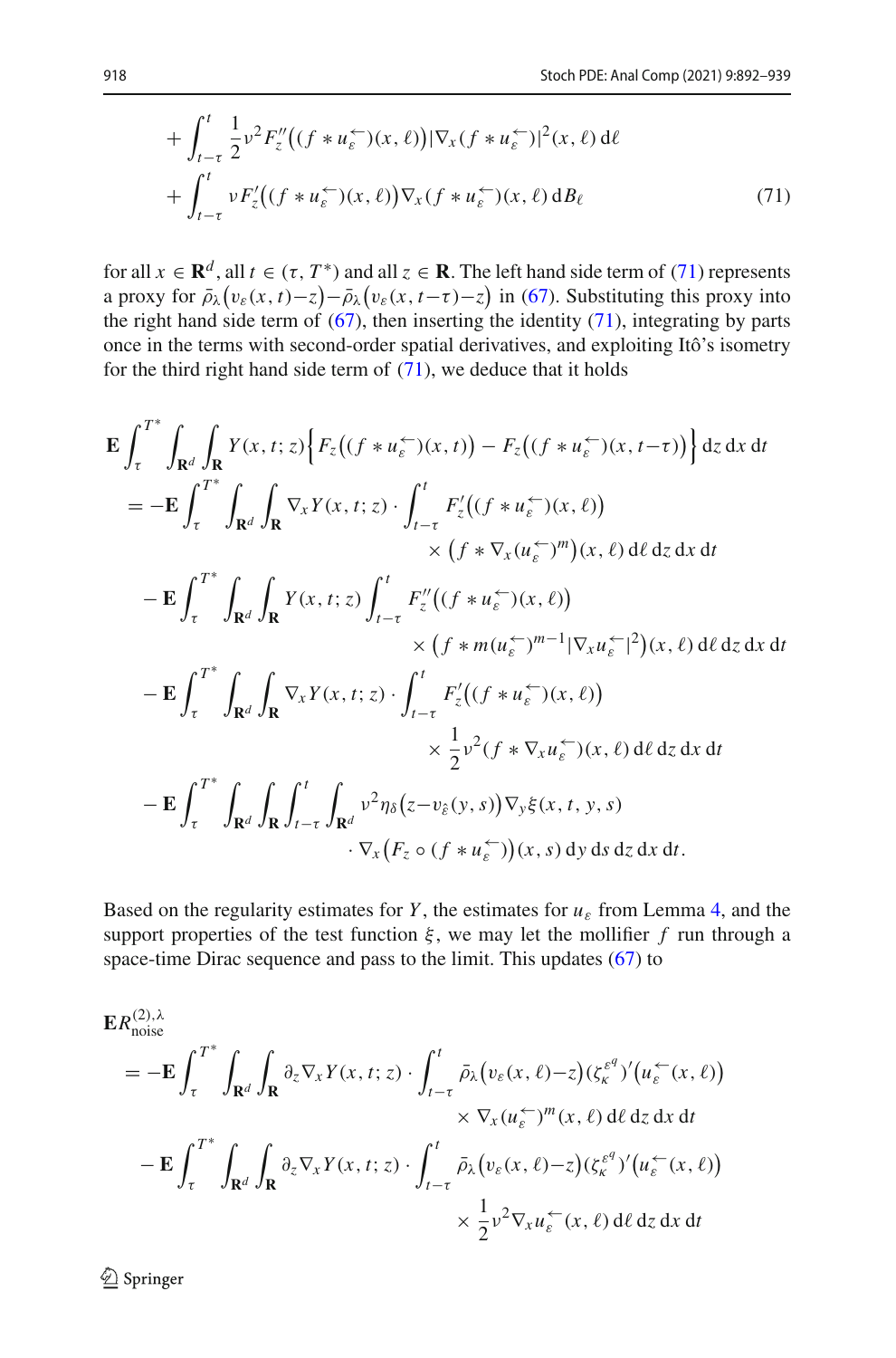$$
-\mathbf{E} \int_{\tau}^{T^*} \int_{\mathbf{R}^d} \int_{\mathbf{R}} \partial_z Y(x, t; z) \int_{t-\tau}^t \bar{\rho}_{\lambda} (v_{\varepsilon}(x, \ell) - z) (\zeta_{\kappa}^{\varepsilon^q})'' (u_{\varepsilon}^{\leftarrow}(x, \ell))
$$
  
\n
$$
\times m(u_{\varepsilon}^{\leftarrow})^{m-1}(x, \ell) |\nabla_x u_{\varepsilon}^{\leftarrow}|^2(x, \ell) d\ell dz dx dt
$$
  
\n
$$
-\mathbf{E} \int_{\tau}^{T^*} \int_{\mathbf{R}^d} \int_{\mathbf{R}} \partial_z^2 Y(x, t; z) \int_{t-\tau}^t \bar{\rho}_{\lambda} (v_{\varepsilon}(x, \ell) - z) |(\zeta_{\kappa}^{\varepsilon^q})'(u_{\varepsilon}^{\leftarrow}(x, \ell))|^2
$$
  
\n
$$
\times m(u_{\varepsilon}^{\leftarrow})^{m-1}(x, \ell) |\nabla_x u_{\varepsilon}^{\leftarrow}|^2(x, \ell) d\ell dz dx dt
$$
  
\n
$$
-\mathbf{E} \int_{\tau}^{T^*} \int_{\mathbf{R}^d} \int_{\mathbf{R}} \int_{t-\tau}^t \int_{\mathbf{R}^d} v^2 \eta_{\delta}(z - v_{\varepsilon}(y, s)) \nabla_y \xi(x, t, y, s)
$$
  
\n
$$
\cdot \nabla_x (\bar{\rho}_{\lambda}(v_{\varepsilon}(x, s) - z)) dy ds dz dx dt
$$
  
\n=:\n
$$
\mathbf{E} R_{\text{noise}}^{(3),\lambda} + \mathbf{E} R_{\text{noise}}^{(4),\lambda} + \mathbf{E} R_{\text{noise}}^{(5),\lambda} + \mathbf{E} R_{\text{noise}}^{(6),\lambda} + \mathbf{E} R_{\text{noise}}^{(7),\lambda},
$$
\n(72)

where we also integrated by parts in the *z*-variable to avoid derivatives of  $\bar{\rho}_{\lambda}$  (which is required for  $\lambda \to 0$ ).

The upshot of the argument is now the following. Based on the regularity estimates for *Y*, the estimates for  $u_{\varepsilon}$  from Lemma [4,](#page-6-2) and the support properties of the test function  $\xi$ , we claim that it holds

<span id="page-27-0"></span>
$$
\lim_{\tau \to 0} \lim_{\lambda \to 0} \sum_{i=3}^{6} \mathbf{E} R_{\text{noise}}^{(i),\lambda} = 0.
$$
 (73)

We give details for the term  $R_{\text{noise}}^{(5),\lambda}$ ; the other terms may be dealt with similarly. By Hölder's inequality with respect to the exponents  $(q, \frac{q+1}{q})$ ,  $q = 8$ , the bound  $\int_{\tau}^{T^*} \int_{t-\tau}^t |g(\ell)| d\ell dt \leq \tau \int_0^{T^*} |g(t)| dt$ , and the estimate [\(15\)](#page-6-4), we obtain

$$
\mathbf{E}|R_{\text{noise}}^{(5),\lambda}|
$$
\n
$$
\leq \tau \Big( \mathbf{E} \|\partial_z Y\|_{L_{x,t,z}^{\infty}(\mathbf{R}^d \times [0,T] \times \mathbf{R})}^q \Big)^{\frac{1}{q}} \Big( \mathbf{E} \bigg| \int_0^{T^*} \int_{\mathbf{R}^d} m(u_{\varepsilon} \zeta)^{m-1} |\nabla u_{\varepsilon} \zeta|^2 \, \mathrm{d}x \, \mathrm{d}t \bigg|^{\frac{q+1}{q}} \Big)^{\frac{q}{q+1}}
$$

uniformly over all  $\tau$  subject to [\(52\)](#page-20-0) and all  $\lambda \in (0, 1]$ . By a change of variables to switch from  $u_{\varepsilon}^{\leftarrow}$  to  $u_{\varepsilon}$ , the energy estimate [\(16\)](#page-6-5), as well as the the regularity esti-mate [\(68\)](#page-25-0) for *Y*, we may deduce from the previous display that  $\mathbf{E}|R_{\text{noise}}^{(5),\lambda}| \leq C\tau^{\frac{1}{4}}$ uniformly over all  $\tau$  subject to [\(52\)](#page-20-0) and all  $\lambda \in (0, 1]$ . Hence, we obtain as claimed  $\lim_{\tau \to 0} \lim_{\lambda \to 0} \mathbf{E} R_{\text{noise}}^{(5),\lambda} = 0.$ 

It remains to consider the term  $R_{\text{noise}}^{(7),\lambda}$ . However, after performing an integration by parts it directly follows (the limits  $\tau \to 0$  and  $\lambda \to 0$  are unproblematic by the support properties of  $\xi$ , and the regularity properties of  $u_{\varepsilon}$  due to Lemma [4\)](#page-6-2)

<span id="page-27-1"></span>
$$
\lim_{\tau \to 0} \lim_{\lambda \to 0} \mathbf{E} R_{\text{noise}}^{(7),\lambda} = \int_0^{T^*} \int_{\mathbf{R}^d} \int_{\mathbf{R}^d} \frac{1}{2} v^2 \eta_\delta \big( v_\varepsilon(x,t) - v_\varepsilon(y,t) \big) \varphi(t) \times 2(\nabla_x \cdot \nabla_y) \bigg( \gamma_\theta(x-y) \bar{\xi}_l \Big( \frac{x+y}{2} \Big) \bigg) \, dy \, dx \, dt.
$$
\n(74)

 $\mathcal{D}$  Springer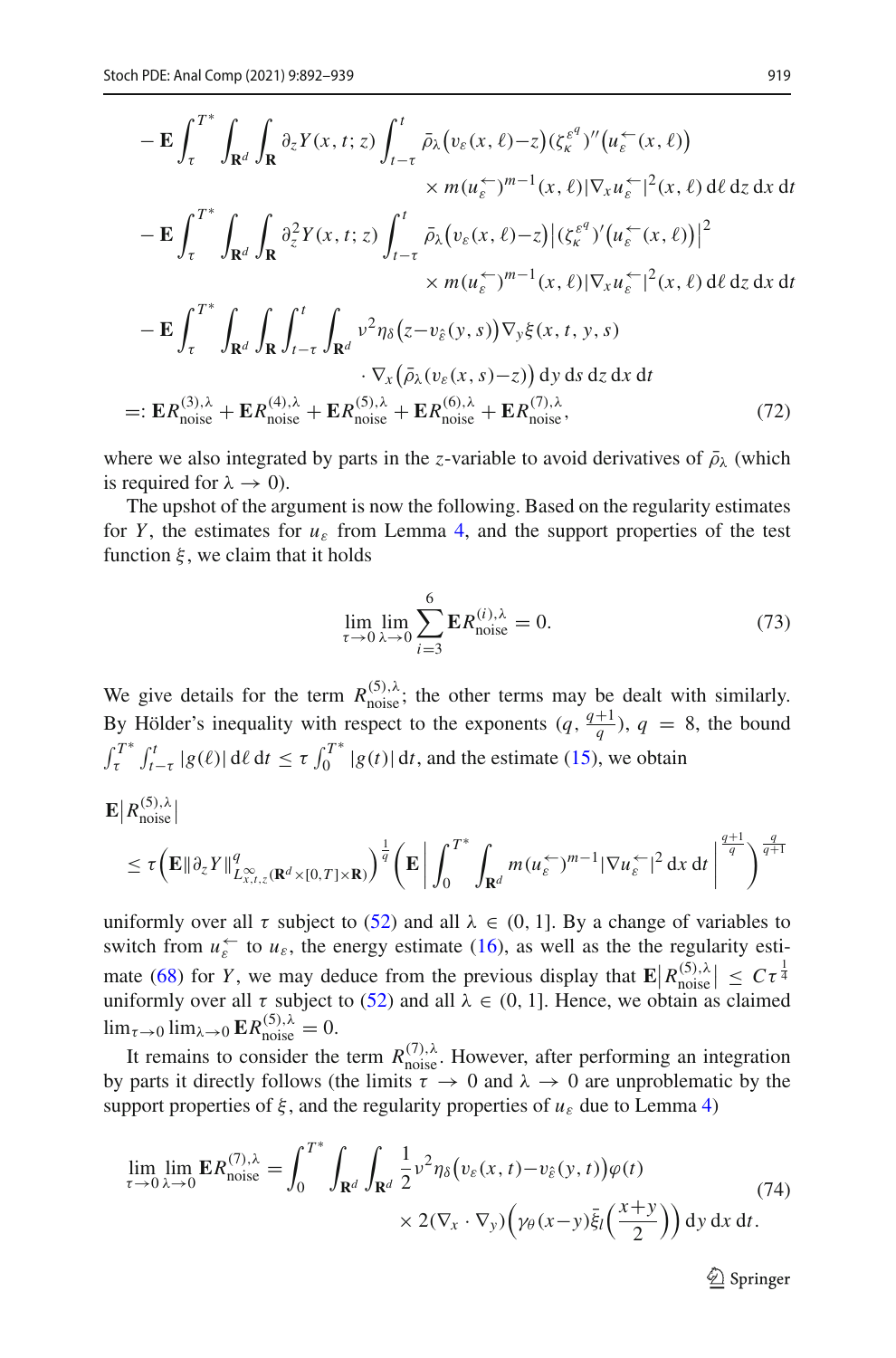The combination of  $(72)$ – $(74)$  finally entails [\(65\)](#page-24-0), which in turn concludes the proof of Lemma [9](#page-22-0) as already argued above.

We continue with the proof of Proposition [5](#page-8-0) taking care in the next step of the error terms. More precisely, we may derive the following bound.

**Lemma 10** *Let the assumptions and notation of Sect. [4.2](#page-11-0) until this point be in place. In particular, recall the definition of the error term*  $R_{\text{error}}^{(1)}$  *from* [\(59\)](#page-23-5)*. We then have the estimate*

<span id="page-28-1"></span><span id="page-28-0"></span>
$$
\mathbf{E}R_{\text{error}}^{(1)} \le C(\kappa)l^{-1}\theta^{-1}(\varepsilon \vee \hat{\varepsilon})^q + O_{\delta \to 0}(1) \tag{75}
$$

*for all*  $(\theta, l)$  *subject to* [\(52\)](#page-20-0)*, all*  $\delta > 0$  *and all*  $\varepsilon, \hat{\varepsilon} \leq \frac{\kappa}{2}$ *.* 

*Proof* We start estimating by Hölder's inequality

$$
\mathbf{E} \Bigg| \int_0^{T^*} \int_{\mathbf{R}^d} \int_{\mathbf{R}^d} (\Delta_x v_{\varepsilon}^m)(x, t) \gamma_{\theta}(x-y) \bar{\xi}_l \Big(\frac{x+y}{2}\Big) \varphi(t) \times \Big\{ (\eta_{\delta})' \big(v_{\varepsilon}(x, t) - v_{\varepsilon}(y, t) \big) - (\eta_{\delta})' \big(v_{\varepsilon}^m(x, t) - v_{\varepsilon}^m(y, t) \big) \Big\} \, \mathrm{d}y \, \mathrm{d}x \, \mathrm{d}t \Bigg|
$$
  

$$
\leq \left( \mathbf{E} \int_0^{T^*} \int_{\mathbf{R}^d} \int_{\mathbf{R}^d} \Big| (\eta_{\delta})' \big(v_{\varepsilon}(x, t) - v_{\varepsilon}(y, t) \big) - (\eta_{\delta})' \big(v_{\varepsilon}^m(x, t) - v_{\varepsilon}^m(y, t) \big) \Big|^2 \, \mathrm{d}y \, \mathrm{d}x \, \mathrm{d}t \right)^{\frac{1}{2}}
$$
  

$$
\times \frac{\|\varphi\|_{L^{\infty}(0, T^*)}}{\left(\inf \sup \varphi\right)^{\frac{1}{2}}} \left( \mathbf{E} \int_0^{T^*} \int_{\mathbf{R}^d} t |(\Delta_x v_{\varepsilon}^m)(x, t)|^2 \, \mathrm{d}x \, \mathrm{d}t \right)^{\frac{1}{2}} \|\bar{\xi}_l\|_{L^{\infty}(\mathbf{R}^d)} \|\gamma_{\theta}\|_{L^{\infty}(\mathbf{R}^d)}.
$$

However, by the bounds  $(18)$  and  $(30)$ , the convergence  $(31)$  and the fact that sign(*a*−*b*) = sign(*a*<sup>*m*</sup>−*b*<sup>*m*</sup>) due to the monotonicity of  $r \mapsto r^m$  we infer by an application of Lebesgue's dominated convergence theorem based on the regularity of the Wong–Zakai approximation  $u_{\varepsilon}$  from Lemma [4](#page-6-2) that the term on the right hand side of the latter bound vanishes as  $\delta \to 0$ .

Recall that  $\kappa \le v_{\varepsilon} \le u_{\varepsilon}^{\leftarrow}$  on supp  $\nabla v_{\varepsilon}$ . Hence, we can estimate by means of [\(21\)](#page-7-2)

$$
\chi_{\text{supp}\nabla v_{\varepsilon}}|(u_{\varepsilon}^{\leftarrow})^{m-1}(x,t)-v_{\varepsilon}^{m-1}(x,t)|
$$
\n
$$
\leq \chi_{\text{supp}\nabla v_{\varepsilon}}\sup_{r\in[v_{\varepsilon}(x,t),u_{\varepsilon}^{\leftarrow}(x,t)]}(m-1)r^{m-2}|v_{\varepsilon}(x,t)-u_{\varepsilon}^{\leftarrow}(x,t)|
$$
\n
$$
\leq C(\kappa)\chi_{\text{supp}\nabla v_{\varepsilon}}\varepsilon^{q}.
$$

We may then estimate using also  $(19)$ , the definition  $(22)$  of the shifted densities  $u_{\varepsilon}^{\leftarrow}$ ,  $\|\nabla \bar{\xi}_l\|_{L^{\infty}(\mathbf{R}^d)} \leq \|\nabla \gamma_l\|_{L^1(\mathbf{R}^d)} \|\bar{\xi}\|_{L^{\infty}(\mathbf{R}^d)} \leq C_l^{1-1}$  (which follows from Young's inequality and condition *i*) for the spatial cut-off  $\bar{\xi}$ ),  $\|\varphi\|_{L^{\infty}(0,T^*)} \leq 1$ , a change of variables  $x \mapsto x - \nu(B_t - B_t^{\varepsilon})$ , the fact that  $u_{\varepsilon}^{\leftarrow} \ge \kappa$  on supp  $\nabla v_{\varepsilon}$ , and finally the a priori estimate [\(16\)](#page-6-5)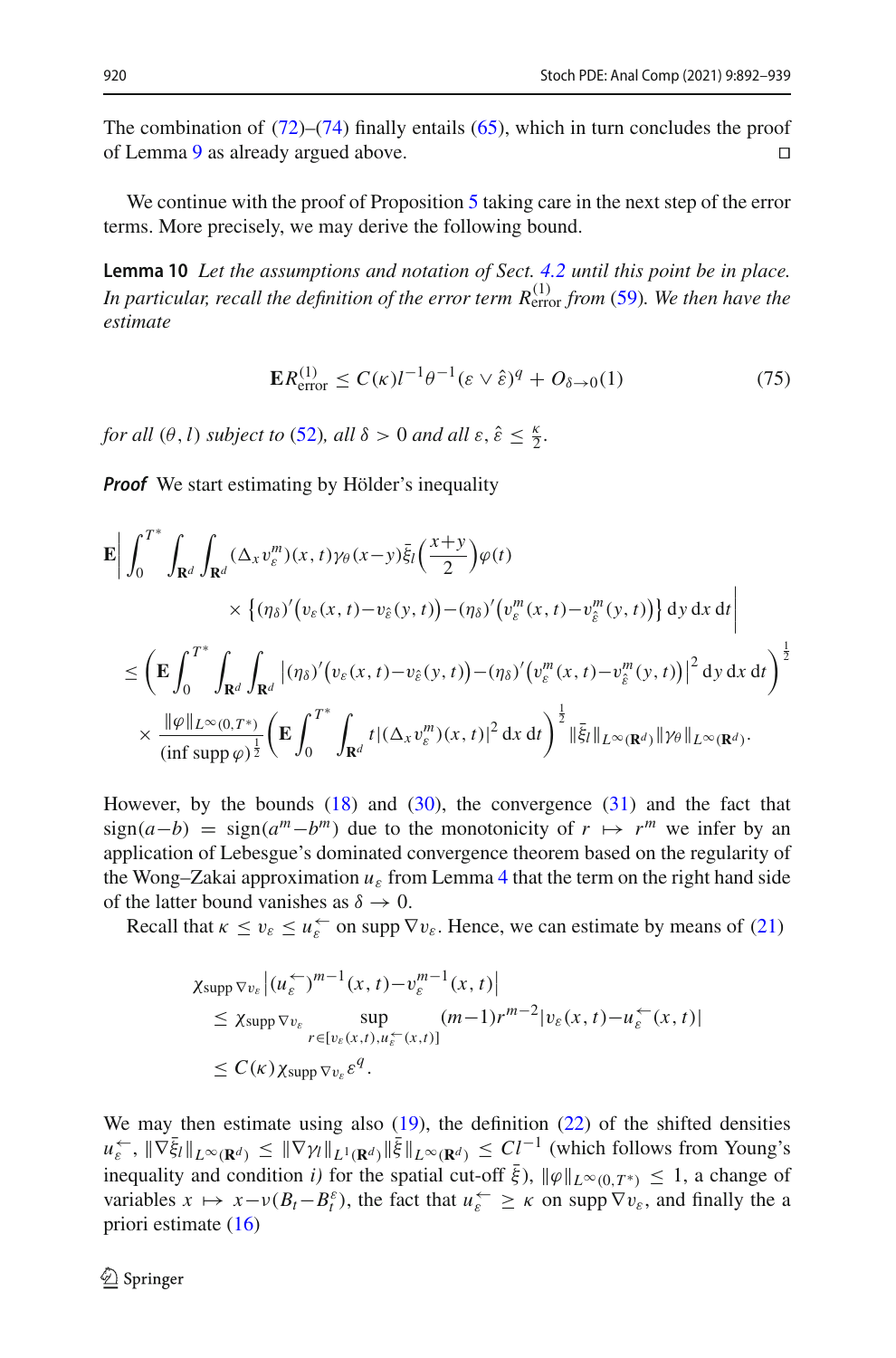$$
\mathbf{E} \Big| \int_0^{T^*} \int_{\mathbf{R}^d} \int_{\mathbf{R}^d} \left( (u_{\varepsilon}^{\leftarrow})^{m-1}(x, t) - v_{\varepsilon}^{m-1}(x, t) \right) \times \nabla v_{\varepsilon}(x, t) \cdot \nabla_x \left( \gamma_\theta(x - y) \bar{\xi}_l \left( \frac{x + y}{2} \right) \right) \varphi(t) \, dy \, dx \, dt \Big|
$$
  
\n
$$
\leq C l^{-1} \theta^{-1} \mathbf{E} \int_0^{T^*} \int_{\mathbf{R}^d} \chi_{\text{supp}} \nabla v_{\varepsilon} \Big| (u_{\varepsilon}^{\leftarrow})^{m-1}(x, t) - v_{\varepsilon}^{m-1}(x, t) \Big| |\nabla u_{\varepsilon}^{\leftarrow}(x, t)| \, dx \, dt \Big|
$$
  
\n
$$
\leq C(\kappa) l^{-1} \theta^{-1} \varepsilon^q \left( \mathbf{E} \int_0^{T^*} \int_D m u_{\varepsilon}^{m-1}(x, t) |\nabla u_{\varepsilon}(x, t)|^2 \, dx \, dt \right)^{\frac{1}{2}}
$$
  
\n
$$
\leq C(\kappa) l^{-1} \theta^{-1} \varepsilon^q.
$$

Since the other two terms of  $R_{\text{error}}^{(1)}$  can be treated along the same lines, we obtain in total the asserted estimate  $(75)$ . This concludes the proof of Lemma [10.](#page-28-1)

We continue with the proof of Proposition [5.](#page-8-0) We have by now everything in place to let  $\delta \to 0$  in [\(60\)](#page-23-4). A straightforward application of Lebesgue's dominated convergence theorem based on the convergence in [\(31\)](#page-12-3) and the regularity and bounds for the Wong– Zakai approximations  $u_{\varepsilon}$  from Lemma [4](#page-6-2) shows that by letting  $\delta \to 0$  in [\(60\)](#page-23-4) and using [\(75\)](#page-28-0) it holds

<span id="page-29-0"></span>
$$
\mathbf{E}R_{\rm dt}^{(2)} \le \mathbf{E}R_{\rm porMed}^{(3)} + \mathbf{E}R_{\rm corr}^{(3)} + C(\kappa)l^{-1}\theta^{-1}(\varepsilon \vee \hat{\varepsilon})^q \tag{76}
$$

for all  $(\theta, l)$  subject to [\(52\)](#page-20-0), and all  $\varepsilon$ ,  $\hat{\varepsilon} \leq \frac{\kappa}{2}$ . The updated terms in this inequality are given by

$$
R_{\text{dt}}^{(2)} := -\int_0^{T^*} \int_{\mathbf{R}^d} \int_{\mathbf{R}^d} |v_{\varepsilon}(x, t) - v_{\varepsilon}(y, t)| \gamma_{\theta}(x - y) \bar{\xi}_l \left(\frac{x + y}{2}\right) \frac{d}{dt} \varphi(t) \, dy \, dx \, dt,
$$
  
\n
$$
R_{\text{porMed}}^{(3)} := \int_0^{T^*} \int_{\mathbf{R}^d} \int_{\mathbf{R}^d} |v_{\varepsilon}^m(x, t) - v_{\varepsilon}^m(y, t)| \varphi(t) \gamma_{\theta}(x - y) \Delta \bar{\xi}_l \left(\frac{x + y}{2}\right) \, dy \, dx \, dt,
$$
  
\n
$$
R_{\text{corr}}^{(3)} := \int_0^{T^*} \int_{\mathbf{R}^d} \int_{\mathbf{R}^d} \frac{1}{2} v^2 |v_{\varepsilon}(x, t) - v_{\varepsilon}(y, t)| \varphi(t) \gamma_{\theta}(x - y) \Delta \bar{\xi}_l \left(\frac{x + y}{2}\right) \, dy \, dx \, dt,
$$

<span id="page-29-1"></span>respectively. We may proceed with the next step which consists of removing the doubling in the spatial variables. More precisely, the following holds true.

**Lemma 11** *Let the assumptions and notation of Sect. [4.2](#page-11-0) until this point be in place. Define the quantities*

$$
R_{\text{dt}}^{(3)} := -\int_0^{T^*} \int_{\mathbf{R}^d} \int_{\mathbf{R}^d} |v_{\varepsilon}(x, t) - v_{\varepsilon}(y, t)| \gamma_{\theta}(x - y) \bar{\xi}_l(x) \frac{d}{dt} \varphi(t) \, dy \, dx \, dt,
$$
  
\n
$$
R_{\text{portMed}}^{(5)} := \int_0^{T^*} \varphi(t) \int_{\mathbf{R}^d} |v_{\varepsilon}^m(x, t) - v_{\varepsilon}^m(x, t)| \Delta \bar{\xi}_l(x) \, dx \, dt,
$$
  
\n
$$
R_{\text{corr}}^{(5)} := \int_0^{T^*} \varphi(t) \int_{\mathbf{R}^d} \frac{1}{2} v^2 |v_{\varepsilon}(x, t) - v_{\varepsilon}(x, t)| \Delta \bar{\xi}_l(x) \, dx \, dt.
$$

 $\mathcal{D}$  Springer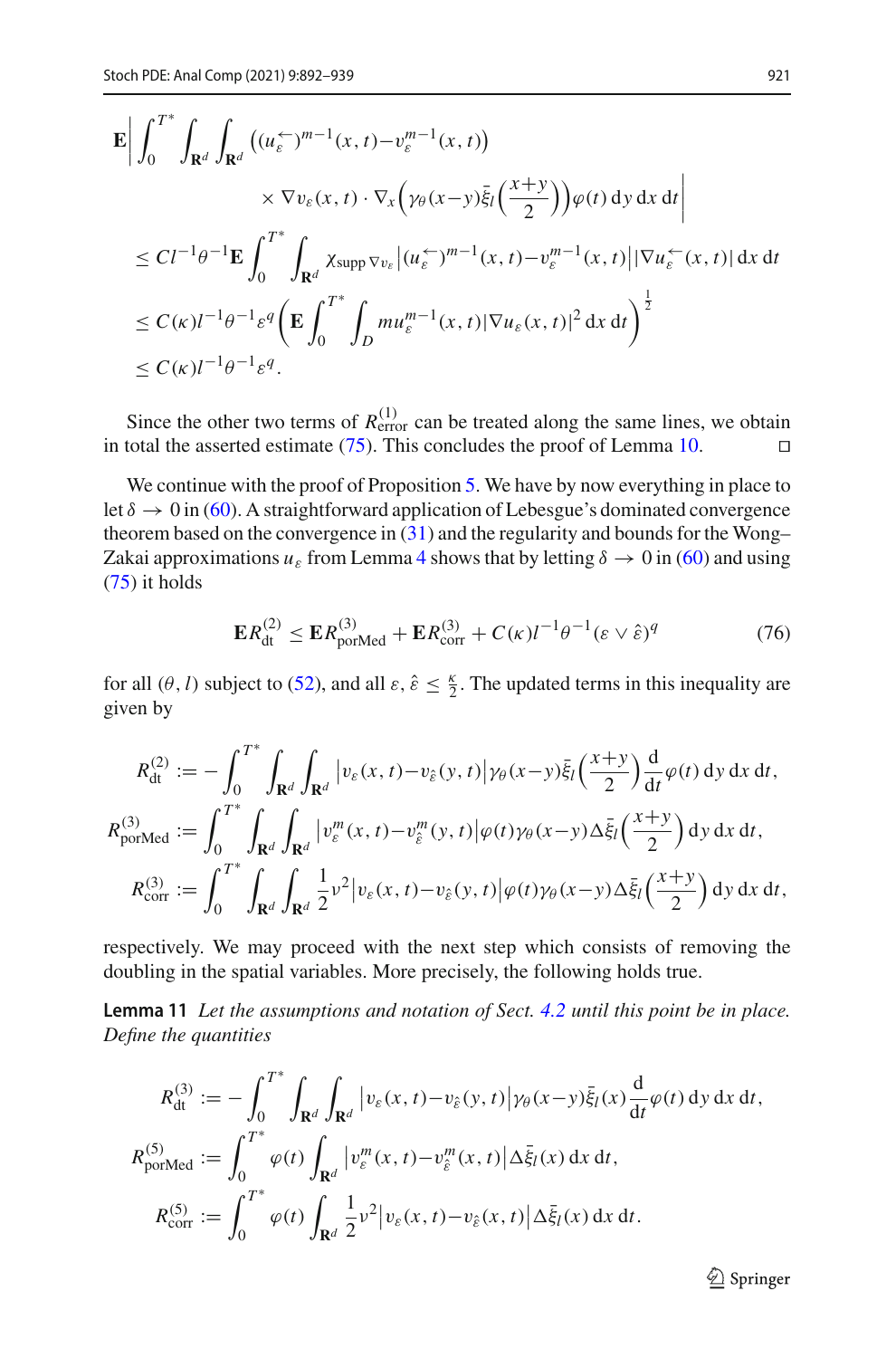*We then have the estimate*

<span id="page-30-0"></span>
$$
ER_{\text{dt}}^{(3)} \le ER_{\text{porMed}}^{(5)} + ER_{\text{corr}}^{(5)} + C(\kappa)l^{-1}\theta^{-1}(\varepsilon \vee \hat{\varepsilon})^q + C(\kappa)l^{-3}\theta \tag{77}
$$

 $f$ *or all*  $\varphi \in C^{\infty}_{\text{cpt}}((0, T^*); [0, 1])$  *with*  $\|\varphi\|_{W^{1,1}(0,T^*)} \leq C$ , all  $(\theta, l)$  *subject to* [\(52\)](#page-20-0) *and*  $all \varepsilon, \hat{\varepsilon} \leq \frac{\kappa}{2}.$ 

*Proof* By a straightforward estimate, we may replace in all three terms  $\bar{\xi}_l(\frac{-y}{2})$  by  $\bar{\xi}_l(\cdot)$ and therefore update the estimate [\(76\)](#page-29-0) to

$$
\mathbf{E}R_{\rm dt}^{(3)} \leq \mathbf{E}R_{\rm porMed}^{(4)} + \mathbf{E}R_{\rm corr}^{(4)} + C(\kappa)l^{-1}\theta^{-1}(\varepsilon \vee \hat{\varepsilon})^q + Cl^{-3}\theta \|\varphi\|_{W^{1,1}(0,T^*)} \tag{78}
$$

for all  $(\theta, l)$  subject to [\(52\)](#page-20-0) and all  $\varepsilon, \hat{\varepsilon} \leq \frac{\kappa}{2}$ , where

$$
R_{\text{porMed}}^{(4)} := \int_0^{T^*} \int_{\mathbf{R}^d} \int_{\mathbf{R}^d} \left| v_{\varepsilon}^m(x, t) - v_{\hat{\varepsilon}}^m(y, t) \right| \varphi(t) \gamma_\theta(x - y) \Delta \bar{\xi}_I(x) \, dy \, dx \, dt,
$$
  

$$
R_{\text{corr}}^{(4)} := \int_0^{T^*} \int_{\mathbf{R}^d} \int_{\mathbf{R}^d} \frac{1}{2} v^2 \left| v_{\varepsilon}(x, t) - v_{\hat{\varepsilon}}(y, t) \right| \varphi(t) \gamma_\theta(x - y) \Delta \bar{\xi}_I(x) \, dy \, dx \, dt,
$$

respectively. We estimate using  $\|\Delta \bar{\xi}_l\|_{L^{\infty}(\mathbf{R}^d)} \leq \|\nabla^2 \gamma_l\|_{L^1(\mathbf{R}^d)} \|\bar{\xi}\|_{L^{\infty}(\mathbf{R}^d)} \leq C l^{-2}$ (which follows from Young's inequality and condition *i*) for the spatial cut-off  $\bar{\xi}$ ), a change of variables  $y \mapsto y + x$ ,  $u_{\varepsilon} \ge \kappa$  on supp  $\nabla v_{\varepsilon}$ , and the bounds [\(19\)](#page-7-1) resp. [\(16\)](#page-6-5)

$$
\begin{split}\n&\left|\mathbf{E}R_{\text{corr}}^{(4)} - \mathbf{E} \int_{0}^{T^{*}} \int_{\mathbf{R}^{d}} \frac{1}{2} v^{2} |v_{\varepsilon}(x,t) - v_{\hat{\varepsilon}}(x,t)| \varphi(t) \Delta \bar{\xi}_{I}(x) \, dx \, dt\right| \\
&\leq C \mathbf{E} \int_{0}^{T^{*}} \int_{\mathbf{R}^{d}} \int_{\mathbf{R}^{d}} |v_{\hat{\varepsilon}}(y,t) - v_{\hat{\varepsilon}}(x,t)| \gamma_{\theta}(x-y) | \Delta \bar{\xi}_{I}(x) | \varphi(t) \, dy \, dx \, dt \\
&\leq C l^{-2} \theta \mathbf{E} \int_{0}^{T^{*}} \int_{\mathbf{R}^{d}} \int_{\mathbf{R}^{d}} \gamma_{\theta}(x-y) \int_{0}^{1} |\nabla v_{\hat{\varepsilon}}(rx + (1-r)y, t)| \, dr \, dy \, dx \, dt \\
&\leq C(\kappa) l^{-2} \theta \mathbf{E} \int_{0}^{1} \int_{0}^{T^{*}} \int_{\mathbf{R}^{d}} \int_{\mathbf{R}^{d}} \gamma_{\theta}(y) (u_{\hat{\varepsilon}}^{2})^{\frac{m-1}{2}}(x-ry, t) |\nabla u_{\hat{\varepsilon}}^{2}(x-ry, t)| \, dx \, dy \, dt \, dr \\
&\leq C(\kappa) l^{-2} \theta \left( \mathbf{E} \int_{0}^{T^{*}} \int_{D} mu_{\hat{\varepsilon}}^{m-1}(x, t) |\nabla u_{\hat{\varepsilon}}(x, t)|^{2} \, dx \, dt \right)^{\frac{1}{2}} \\
&\leq C(\kappa) l^{-2} \theta\n\end{split}
$$

for all  $(\theta, l)$  subject to [\(52\)](#page-20-0) and all  $\varepsilon$ ,  $\hat{\varepsilon} \leq \frac{\kappa}{2}$ . Arguing along the same lines we also get the estimate

$$
\left| \mathbf{E} R_{\text{porMed}}^{(4)} - \mathbf{E} \int_0^{T^*} \int_{\mathbf{R}^d} \left| v_{\varepsilon}^m(x, t) - v_{\varepsilon}^m(x, t) \right| \varphi(t) \Delta \bar{\xi}_I(x) \, \mathrm{d}x \, \mathrm{d}t \right| \le C(\kappa) l^{-2} \theta
$$

for all  $(\theta, l)$  subject to [\(52\)](#page-20-0) and all  $\varepsilon$ ,  $\hat{\varepsilon} \leq \frac{\kappa}{2}$ . Summarizing we then obtain the desired inequality [\(77\)](#page-30-0). This concludes the proof of Lemma [11.](#page-29-1)  $\Box$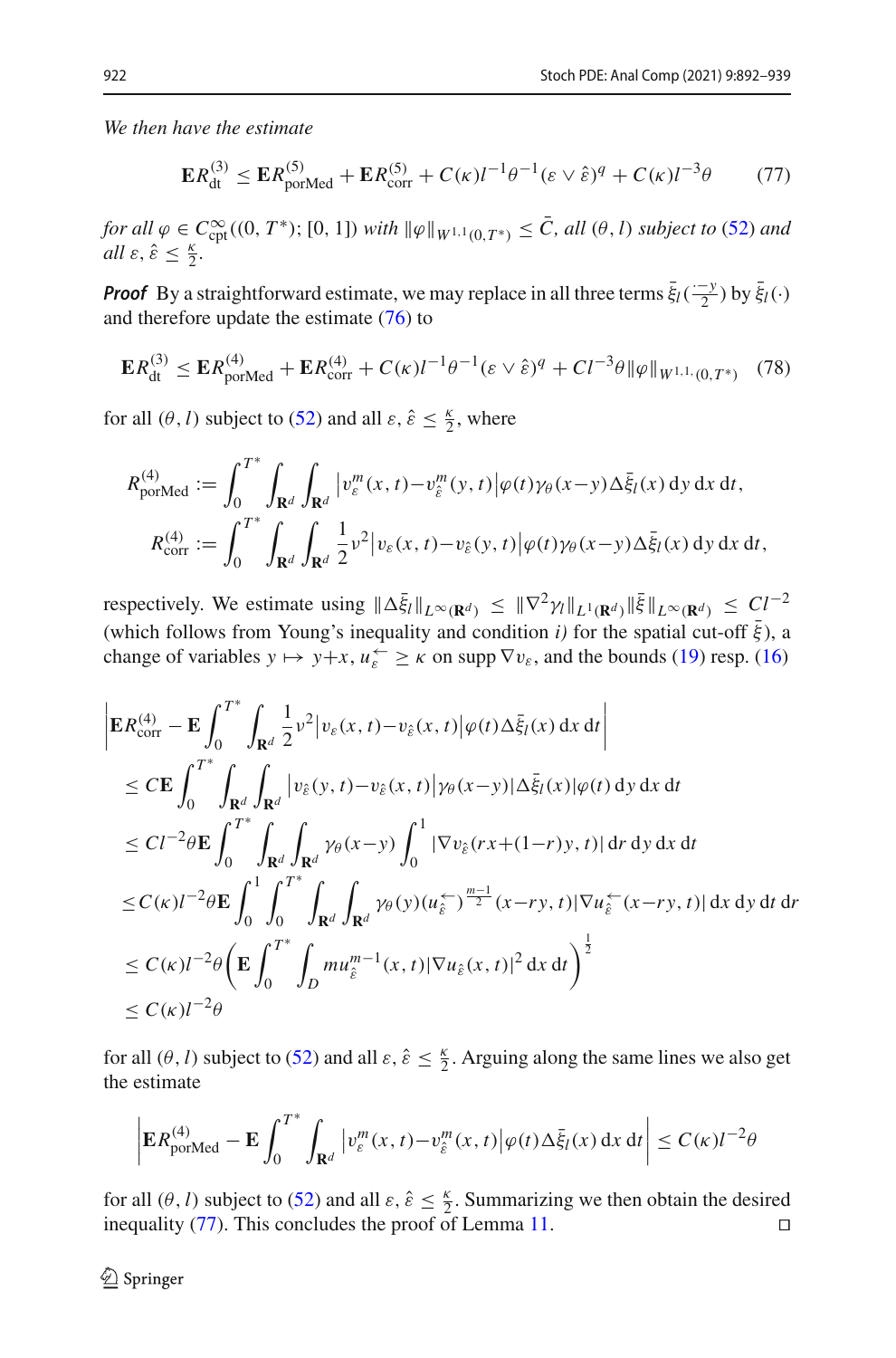We continue with the proof of Proposition [5.](#page-8-0) The next step takes care of estimating the non-linear diffusion term and the correction term.

**Lemma 12** *Let the assumptions and notation of Sect. [4.2](#page-11-0) until this point be in place. In particular, recall from the statement of Lemma [11](#page-29-1) the definition of the quantities*  $R_{\rm{porMed}}^{(5)}$  and  $R_{\rm{corr}}^{(5)}$ . Then there exists some  $l(\bar{\xi}) > 0$  small enough and some absolute *constant*  $\overline{C} > 0$  *such that we have the estimate* 

<span id="page-31-0"></span>
$$
\mathbf{E}R_{\text{porMed}}^{(5)} + \mathbf{E}R_{\text{corr}}^{(5)} \le \bar{C}\kappa + C(\kappa)l^{-2}(\varepsilon \vee \hat{\varepsilon})^{\alpha} \tag{79}
$$

*for all*  $(\theta, l)$  *subject to* [\(52\)](#page-20-0) *resp.*  $l < l(\bar{\xi})$ *, and all*  $\varepsilon, \hat{\varepsilon} \leq \frac{\kappa}{2}$ *.* 

*Proof* We first aim to replace  $v_{\varepsilon}$  resp.  $v_{\varepsilon}$  by  $\zeta_{\varepsilon}^{\varepsilon^q} \circ u_{\varepsilon}$  resp.  $\zeta_{\varepsilon}^{\varepsilon^q} \circ u_{\varepsilon}$  in the two terms  $R_{\rm{porMed}}^{(5)}$  and  $R_{\rm{corr}}^{(5)}$ . This can be done by an estimation similar to the proof of Lemma [11,](#page-29-1) this time using in particular [\(7\)](#page-5-2), [\(10\)](#page-6-7) and  $EC_{\alpha}^2 < \infty$ , which yields the bound

$$
\mathbf{E}R_{\text{portMed}}^{(5)} + \mathbf{E}R_{\text{corr}}^{(5)}
$$
\n
$$
\leq -\mathbf{E} \int_0^{T^*} \varphi(t) \int_{\mathbf{R}^d} |(\zeta_k^{\varepsilon^q} \circ u_{\varepsilon})^m(x, t) - (\zeta_k^{\varepsilon^q} \circ u_{\varepsilon})^m(x, t) | \Delta \bar{\xi}_l(x) \, dx \, dt
$$
\n
$$
- \mathbf{E} \int_0^{T^*} \varphi(t) \int_{\mathbf{R}^d} \frac{1}{2} v^2 |(\zeta_k^{\varepsilon^q} \circ u_{\varepsilon})(x, t) - (\zeta_k^{\varepsilon^q} \circ u_{\varepsilon})(x, t) | \Delta \bar{\xi}_l(x) \, dx \, dt
$$
\n
$$
+ C(\kappa) I^{-2} (\varepsilon \vee \hat{\varepsilon})^{\alpha}.
$$

However, it follows from  $\varepsilon$ ,  $\hat{\varepsilon} \leq \frac{\kappa}{2}$  that  $(\zeta_k^{\varepsilon q} \circ u_{\varepsilon})^m - (\zeta_k^{\hat{\varepsilon} q} \circ u_{\hat{\varepsilon}})^m \in H_0^1(D)$  as well as  $(\zeta_k^{\varepsilon^q} \circ u_{\varepsilon}) - (\zeta_k^{\varepsilon^q} \circ u_{\varepsilon}) \in H_0^1(D)$ . An integration by parts together with condition *ii*) of the spatial cut-off function  $\bar{\xi}$  then entails

$$
\mathbf{E}R_{\text{portMed}}^{(5)} + \mathbf{E}R_{\text{corr}}^{(5)}
$$
\n
$$
\leq -\mathbf{E} \int_0^{T^*} \varphi(t) \int_{\mathbf{R}^d} \nabla |(\zeta_k^{\varepsilon^q} \circ u_{\varepsilon})^m(x, t) - (\zeta_k^{\varepsilon^q} \circ u_{\varepsilon})^m(x, t)| \cdot \nabla \bar{\xi}_l(x) dx dt
$$
\n
$$
- \mathbf{E} \int_0^{T^*} \varphi(t) \int_{\mathbf{R}^d} \frac{1}{2} v^2 \nabla |(\zeta_k^{\varepsilon^q} \circ u_{\varepsilon})(x, t) - (\zeta_k^{\varepsilon^q} \circ u_{\varepsilon})(x, t)| \cdot \nabla \bar{\xi}_l(x) dx dt
$$
\n
$$
+ C(\kappa) l^{-2} (\varepsilon \vee \hat{\varepsilon})^{\alpha}
$$
\n
$$
\leq -\mathbf{E} \int_0^{T^*} \varphi(t) \int_{\mathbf{R}^d} \nabla |(\zeta_k^{\varepsilon^q} \circ u_{\varepsilon})^m(x, t) - (\zeta_k^{\varepsilon^q} \circ u_{\varepsilon})^m(x, t)| \cdot \nabla (\bar{\xi}_l - \bar{\xi})(x) dx dt
$$
\n
$$
- \mathbf{E} \int_0^{T^*} \varphi(t) \int_{\mathbf{R}^d} \frac{1}{2} v^2 \nabla |(\zeta_k^{\varepsilon^q} \circ u_{\varepsilon})(x, t) - (\zeta_k^{\varepsilon^q} \circ u_{\varepsilon})(x, t)| \cdot \nabla (\bar{\xi}_l - \bar{\xi})(x) dx dt
$$
\n
$$
+ C(\kappa) l^{-2} (\varepsilon \vee \hat{\varepsilon})^{\alpha}.
$$

It remains to bound the two terms featuring the difference  $\nabla \xi_l - \nabla \xi$ . By continuity of translations in  $L^2$ , however, together with the a priori estimate [\(16\)](#page-6-5) we find some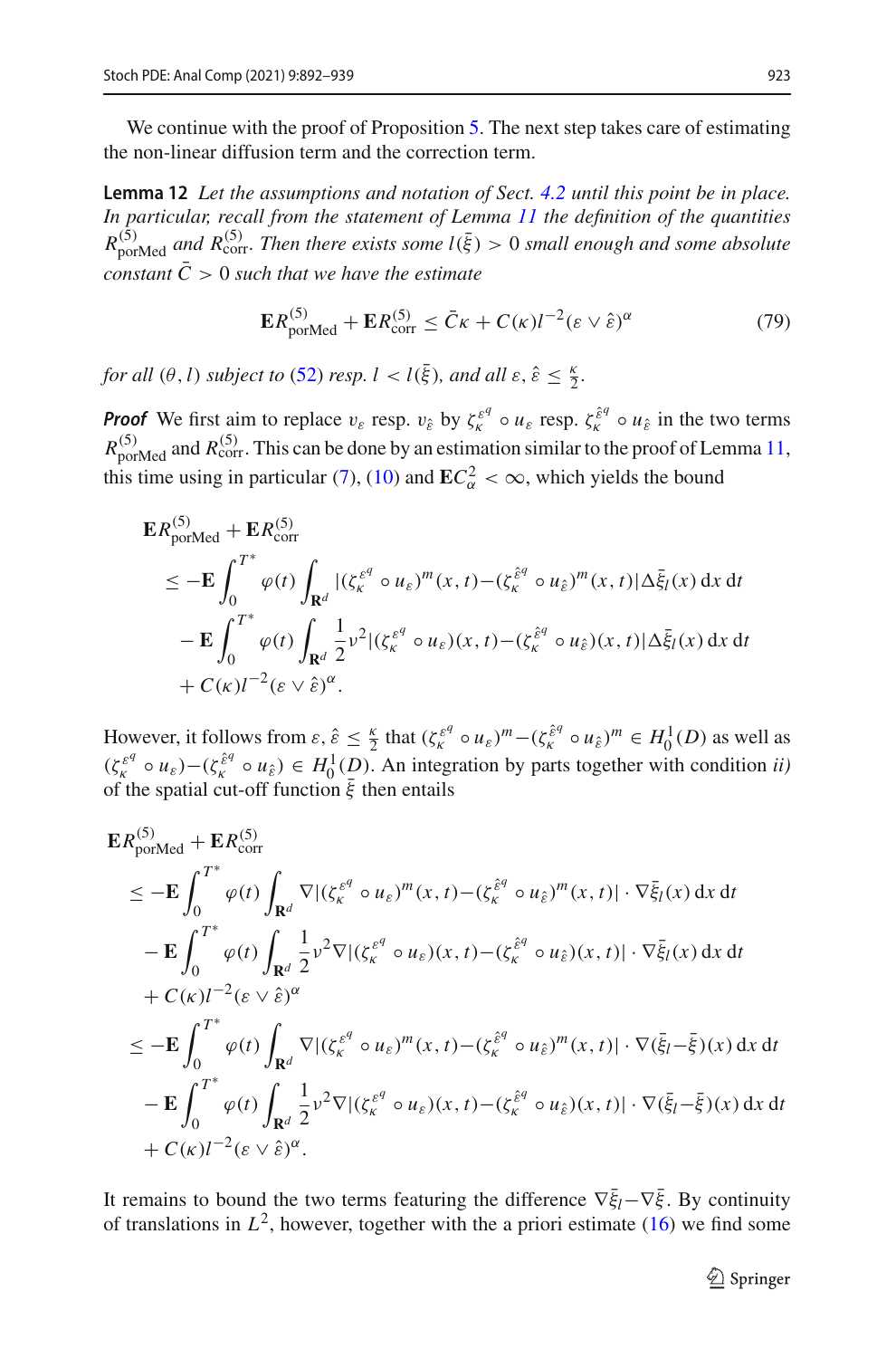small enough  $l(\bar{\xi}) > 0$  such that

<span id="page-32-1"></span><span id="page-32-0"></span>
$$
l < l(\bar{\xi}) \quad \Rightarrow \quad \|\bar{\xi}_l - \bar{\xi}\|_{H^1(\mathbf{R}^d)} \le \kappa^{\frac{m+1}{2}},\tag{80}
$$

holds true, and therefore in particular the desired estimate [\(79\)](#page-31-0) for some absolute constant  $\bar{C} > 0$ .

We continue with the proof of Proposition [5.](#page-8-0) It is straightforward to estimate

$$
\left| -\mathbf{E} R_{\mathrm{dt}}^{(3)} - \mathbf{E} \int_0^{T^*} \frac{\mathrm{d}}{\mathrm{d}t} \varphi(t) \int_{\mathbf{R}^d} \int_{\mathbf{R}^d} |v_{\varepsilon}(x,t) - v_{\hat{\varepsilon}}(x,t)| \gamma_{\theta}(x-y) \bar{\xi}(x) \, \mathrm{d}y \, \mathrm{d}x \, \mathrm{d}t \right| \leq \bar{C} \kappa
$$

for all *l* subject to [\(80\)](#page-32-0) and all  $\varphi \in C_{\text{cpt}}^{\infty}((0, T^*); [0, 1])$  with  $\|\varphi\|_{W^{1,1}(0, T^*)} \leq C$ . In summary, we thus obtain together with  $(79)$  the estimate

$$
-{\mathbf{E}}R_{\mathrm{dt}}^{(4)} := -{\mathbf{E}} \int_0^{T^*} \frac{\mathrm{d}}{\mathrm{d}t} \varphi(t) \int_{\mathbf{R}^d} \int_{\mathbf{R}^d} |v_{\varepsilon}(x, t) - v_{\hat{\varepsilon}}(y, t)| \gamma_{\theta}(x - y) \bar{\xi}(x) \, \mathrm{d}y \, \mathrm{d}x \, \mathrm{d}t \leq C(\kappa) l^{-1} \theta^{-1} (\varepsilon \vee \hat{\varepsilon})^q + C(\kappa) l^{-2} (\varepsilon \vee \hat{\varepsilon})^\alpha + C(\kappa) l^{-3} \theta + \bar{C}\kappa
$$
\n(81)

for all  $\varphi \in C_{\mathrm{cpt}}^{\infty}((0, T^*); [0, 1])$  with  $\|\varphi\|_{W^{1,1}(0,T^*)} \leq C$ , all  $(\theta, l)$  subject to [\(52\)](#page-20-0) resp. [\(80\)](#page-32-0), and all  $\mathcal{E}, \hat{\varepsilon} \leq \frac{\kappa}{2}$ .

In the next step we take care of the term  $\mathbf{E}R_{\text{dt}}^{(4)}$ . Employing the same argument leading to [\[7,](#page-47-8) (4.20)] (instead of using [\[7](#page-47-8), Lemma 3.2] to treat the initial condition we can also rely on the continuity down to  $t = 0$  thanks to Lemma [4\)](#page-6-2) we infer that the estimate [\(81\)](#page-32-1) entails the bound (recall that the initial condition is deterministic)

$$
\mathbf{E} \int_{D} \int_{D} |v_{\varepsilon}(x, T) - v_{\hat{\varepsilon}}(y, T)| \gamma_{\theta}(x - y) \bar{\xi}(x) \, dy \, dx
$$
\n
$$
\leq \int_{D} \int_{D} |v_{\varepsilon}(x, 0) - v_{\hat{\varepsilon}}(y, 0)| \gamma_{\theta}(x - y) \bar{\xi}(x) \, dy \, dx
$$
\n
$$
+ C(\kappa) l^{-1} \theta^{-1} (\varepsilon \vee \hat{\varepsilon})^q + C(\kappa) l^{-2} (\varepsilon \vee \hat{\varepsilon})^\alpha + C(\kappa) l^{-3} \theta + \bar{C} \kappa \qquad (82)
$$

for all  $T \in [0, T^*]$ , all  $(\theta, l)$  subject to [\(52\)](#page-20-0) resp. [\(80\)](#page-32-0), and all  $\varepsilon, \hat{\varepsilon} \leq \frac{\kappa}{2}$ . We then estimate for all  $T \in [\kappa, T^*]$  by means of [\(17\)](#page-6-6), [\(19\)](#page-7-1) and  $\|\bar{\xi}\|_{L^{\infty}(D)} \leq 1$ 

$$
\begin{split}\n&\left|\mathbf{E}\int_{D}\int_{D}|v_{\varepsilon}(x,T)-v_{\hat{\varepsilon}}(y,T)|\gamma_{\theta}(x-y)\bar{\xi}(x)\,dy\,dx-\mathbf{E}\int_{D}|v_{\varepsilon}(x,T)-v_{\hat{\varepsilon}}(x,T)|\bar{\xi}(x)\,dx\right| \\
&\leq \mathbf{E}\int_{D}\int_{D}|v_{\hat{\varepsilon}}(y+x,T)-v_{\hat{\varepsilon}}(x,T)|\gamma_{\theta}(y)\bar{\xi}(x)\,dx\,dy \\
&\leq C\theta\mathbf{E}\int_{0}^{1}\int_{\mathbf{R}^{d}}\int_{\mathbf{R}^{d}}|\nabla u_{\hat{\varepsilon}}^{+}(x-ry,T)|\gamma_{\theta}(y)\,dx\,dy\,dr \\
&\leq C(\kappa)\theta\mathbf{E}\int_{D}u_{\hat{\varepsilon}}^{m-1}|\nabla u_{\hat{\varepsilon}}|\,dx\leq C(\kappa)\hat{\varepsilon}^{-\beta}\theta.\n\end{split}
$$

 $\textcircled{2}$  Springer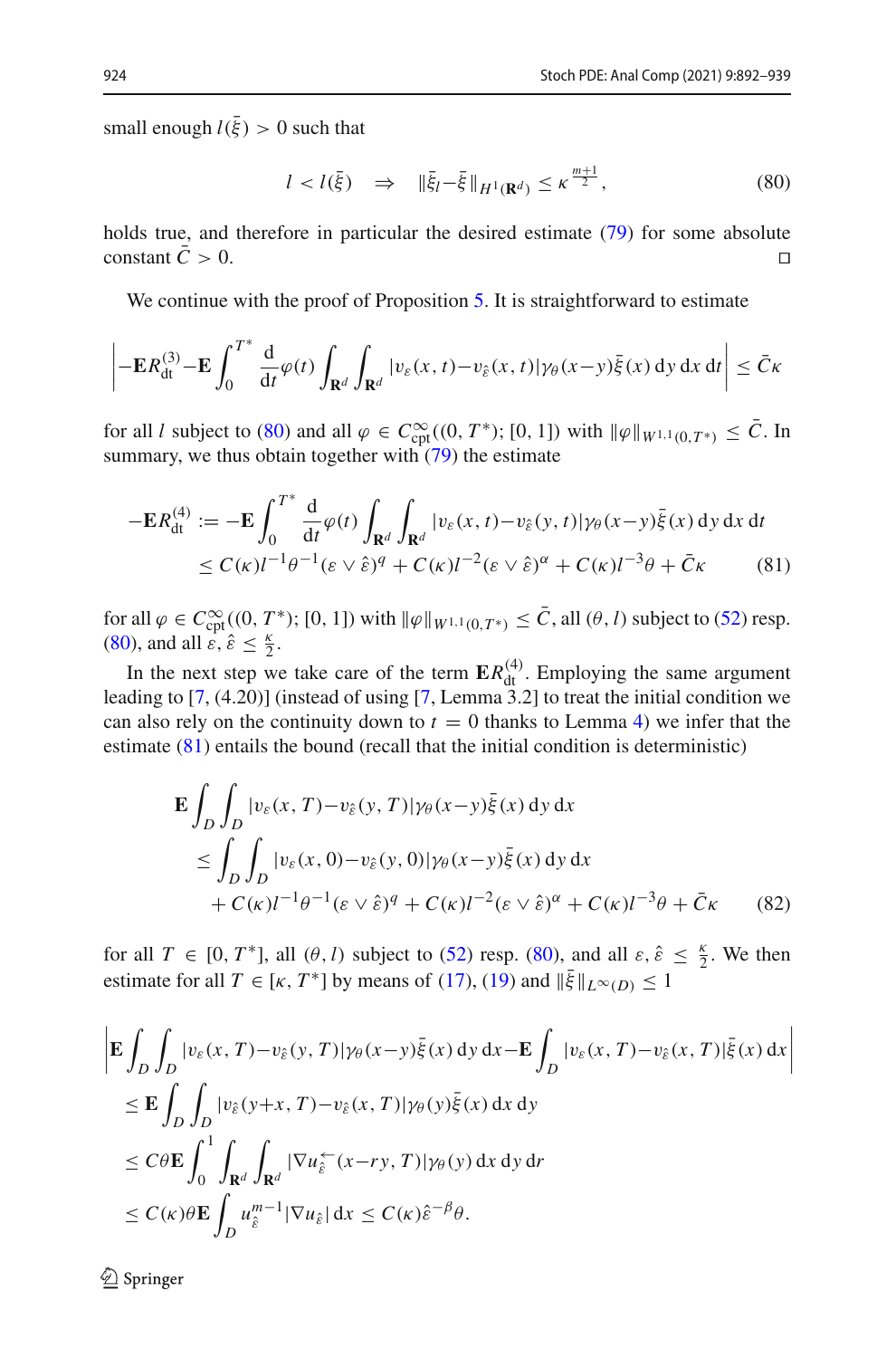Since we may assume in this argument without loss of generality that  $\varepsilon \leq \hat{\varepsilon}$  (otherwise, switch the roles of  $v_{\hat{\varepsilon}}$  and  $v_{\varepsilon}$  in the previous estimate) we obtain together with an analogous estimate based on the regularity of the initial condition and the fact that  $\bar{\xi} \equiv 1$  on *K* as well as  $\bar{\xi} > 0$  on *D*,

$$
\mathbf{E} \int_{K} |v_{\varepsilon}(x, T) - v_{\hat{\varepsilon}}(x, T)| dx
$$
  
\n
$$
\leq \int_{D} |v_{\varepsilon}(x, 0) - v_{\hat{\varepsilon}}(x, 0)| dx + C(\kappa) I^{-1} \theta^{-1} (\varepsilon \vee \hat{\varepsilon})^{q} + C(\kappa) I^{-2} (\varepsilon \vee \hat{\varepsilon})^{\alpha}
$$
  
\n
$$
+ C(\kappa) (\varepsilon \vee \hat{\varepsilon})^{-\beta} \theta + C(\kappa) I^{-3} \theta + \bar{C} \kappa
$$
\n(83)

for all  $T \in [\kappa, T^*]$ , all  $(\theta, l)$  subject to [\(52\)](#page-20-0) resp. [\(80\)](#page-32-0), and all  $\varepsilon, \hat{\varepsilon} \leq \frac{\kappa}{2}$ . As a consequence of [\(21\)](#page-7-2) and the triangle inequality, we may finally switch from  $v_{\varepsilon}(\cdot)$  =  $\zeta_{\kappa}^{\varepsilon^q} (u_{\varepsilon}^{\leftarrow}(\cdot)) = \kappa + \zeta_{\varepsilon^q} (u_{\varepsilon}^{\leftarrow}(\cdot) - \kappa)$  to  $\kappa \vee u_{\varepsilon}^{\leftarrow}(\cdot) = \kappa + (u_{\varepsilon}^{\leftarrow}(\cdot) - \kappa)_{+}$ , which yields

<span id="page-33-0"></span>
$$
\mathbf{E} \int_{K} |\kappa \vee u_{\varepsilon}^{\leftarrow}(x, T) - \kappa \vee u_{\varepsilon}^{\leftarrow}(x, T) | dx
$$
\n
$$
\leq \mathbf{E} \int_{K} |v_{\varepsilon}(x, T) - v_{\varepsilon}(x, T) | dx + C \mathcal{L}^{d}(D) (\varepsilon \vee \hat{\varepsilon})^{q}
$$
\n
$$
\leq \int_{D} |\kappa \vee u_{\varepsilon}^{\leftarrow}(x, 0) - \kappa \vee u_{\hat{\varepsilon}}^{\leftarrow}(x, 0) | dx + C(\kappa) l^{-1} \theta^{-1} (\varepsilon \vee \hat{\varepsilon})^{q}
$$
\n
$$
+ C(\kappa) l^{-2} (\varepsilon \vee \hat{\varepsilon})^{\alpha} + C(\kappa) (\varepsilon \vee \hat{\varepsilon})^{-\beta} \theta + C(\kappa) l^{-3} \theta + \bar{C} \kappa \tag{84}
$$

for all  $T \in [\kappa, T^*]$ , all  $(\theta, l)$  subject to [\(52\)](#page-20-0) resp. [\(80\)](#page-32-0), and all  $\varepsilon, \hat{\varepsilon} \leq \frac{\kappa}{2}$ . We eventually arrived at the last step of the proof.

In light of the right hand side terms in [\(84\)](#page-33-0) we first define  $\theta := (\varepsilon \vee \hat{\varepsilon})^{\beta+1}$ , then fix  $\bar{\vartheta} > 0$  and  $q > 0$  such that  $2\bar{\vartheta} < \alpha$ ,  $3\bar{\vartheta} < \beta + 1$  as well as  $\beta + 1 + \bar{\vartheta} < q$ , and finally define  $l := (\varepsilon \vee \hat{\varepsilon})^{\vartheta}$ . Choosing  $\varepsilon_0 > 0$  small enough, we can ensure that  $(\theta, l)$ satisfy  $(52)$  resp.  $(80)$ . Hence, these choices guarantee that we may infer from  $(84)$ a bound of the type [\(23\)](#page-8-3) with right hand side terms  $C(\kappa)(\varepsilon \vee \hat{\varepsilon})^{2\vartheta}$  for some suitable exponent  $\vartheta > 0$ . Choosing  $\varepsilon_0$  even smaller, if needed, we can avoid the dependence of the constant on the data by sacrificing a power  $\vartheta$ , which entails [\(23\)](#page-8-3). This concludes the proof of Proposition [5.](#page-8-0)  $\Box$ 

# **4.3 Proof of Corollary [6](#page-8-1)** (*L***<sup>1</sup>** convergence of shifted densities)

Let  $\delta > 0$  be fixed but arbitrary. By the triangle inequality we may estimate

$$
\sup_{T \in [\kappa, T^*]} \mathbf{E} \int_D |u_{\varepsilon}^{\leftarrow}(T) - u_{\varepsilon}^{\leftarrow}(T)| dx
$$
\n
$$
\leq \sup_{T \in [\kappa, T^*]} \mathbf{E} \int_D |u_{\varepsilon}^{\leftarrow}(T)| \chi_{\{u_{\varepsilon}(T) < \kappa\}} + |u_{\varepsilon}^{\leftarrow}(T)| \chi_{\{u_{\varepsilon}(T) < \kappa\}} dx
$$

 $\mathcal{L}$  Springer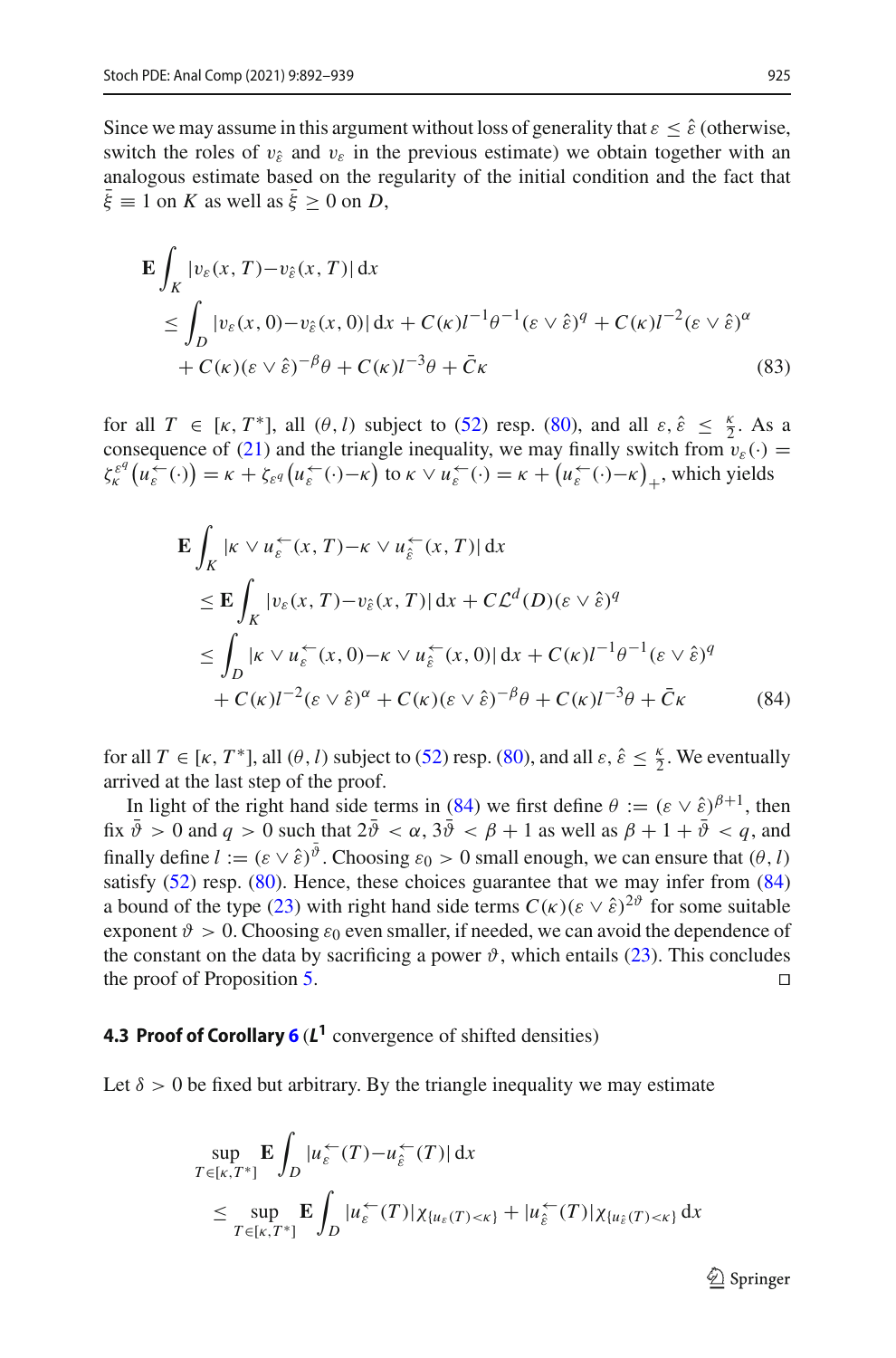$$
+\sup_{T\in[\kappa,T^*]} \mathbf{E}\int_D |\kappa \vee u_{\varepsilon}^{\leftarrow}(x,T)-\kappa \vee u_{\varepsilon}^{\leftarrow}(x,T)| dx
$$

for all  $\kappa \in (0, T^* \wedge 1)$  and all  $\varepsilon, \hat{\varepsilon} \leq \frac{\kappa}{2}$ . Hence, it follows from splitting  $D =$  $K \cup (D \setminus K)$  together with the bounds [\(15\)](#page-6-4) and [\(23\)](#page-8-3) as well as the definition [\(22\)](#page-8-2) of the shifted densities that

$$
\sup_{T \in [\kappa, T^*]} \mathbf{E} \int_D |u_{\varepsilon}^{\leftarrow}(T) - u_{\hat{\varepsilon}}^{\leftarrow}(T)| \, dx
$$
\n
$$
\leq 2\mathcal{L}^d(D)\kappa + 2\mathcal{L}^d(D \setminus K)(\kappa \vee (1 + \|u_0\|_{L^\infty(D)})) + \bar{C}(\varepsilon \vee \hat{\varepsilon})^{\vartheta} + \bar{C}\kappa
$$
\n
$$
+ \mathbf{E} \int_D |\kappa \vee (u_0(x) + \varepsilon) - \kappa \vee (u_0(x) + \hat{\varepsilon})| \, dx.
$$

The term with the initial data is estimated similarly by

$$
\mathbf{E} \int_D |\kappa \vee (u_0(x)+\varepsilon) - \kappa \vee (u_0(x)+\hat{\varepsilon})| \, dx \le 2\mathcal{L}^d(D)\kappa + \mathcal{L}^d(D)|\varepsilon - \hat{\varepsilon}|
$$

for all  $\kappa > 0$  and all  $\varepsilon$ ,  $\hat{\varepsilon} \leq \frac{\kappa}{2}$ . Choosing first  $\kappa < \tau$  sufficiently small such that  $(4\mathcal{L}^{d}(D)+\bar{C})\kappa \leq \frac{8}{2}$ , we may then fix a large enough compact set  $K \subset D$  and some small enough  $\varepsilon_0(\kappa, K)$  such that the bound

$$
\sup_{T \in [\tau, T^*]} \mathbf{E} \int_D |u_{\varepsilon}^{\leftarrow}(T) - u_{\hat{\varepsilon}}^{\leftarrow}(T)| \, \mathrm{d}x \le \delta
$$

holds true for all  $\varepsilon$ ,  $\hat{\varepsilon} \leq \varepsilon_0$ . This proves that the sequence of shifted densities  $u_{\varepsilon}^{\leftarrow}$ is a Cauchy sequence in the space  $C([\tau, T^*]; L^1(\Omega \times D, \mathbf{P} \otimes \mathcal{L}^d))$  for all  $\tau > 0$ . The corresponding assertion in the space  $L^1([0, T^*]; L^1(\Omega \times D, \mathbf{P} \otimes \mathcal{L}^d))$  is proved similarly based on the additional estimate

$$
\mathbf{E} \int_0^{T^*} \int_D |u_{\varepsilon}^{\leftarrow} - u_{\varepsilon}^{\leftarrow}| \, \mathrm{d}x \, \mathrm{d}t
$$
\n
$$
\leq 2\mathcal{L}^d(D)\kappa \left(1 + \|u_0\|_{L^{\infty}(D)}\right) + \left(T^* - \kappa\right) \sup_{T \in [\kappa, T^*]} \mathbf{E} \int_D |u_{\varepsilon}^{\leftarrow}(T) - u_{\varepsilon}^{\leftarrow}(T)| \, \mathrm{d}x.
$$

Let us denote the corresponding limit in  $L^1([0, T^*]; L^1(\Omega \times D, \mathbf{P} \otimes \mathcal{L}^d))$  by *u*.

On the other side, it follows immediately from the bound  $(15)$  that the sequence of densities  $u_{\varepsilon}$  has a weak limit in the space  $L^{m+1}(\Omega_{T^*}, \mathcal{P}_{T^*}; L^{m+1}(D))$ , which we denote by  $\bar{u}$ . It remains to verify that  $u = \bar{u}$ . To this end, let  $\phi \in C_{\text{cpt}}^{\infty}(D \times [0, T^*])$ and  $A \in \mathcal{F}_{T^*}$  be fixed. We then have

$$
\mathbf{E}\chi_A \int_0^{T^*} \int_D (u-\bar{u})\phi \,dx \,dt = \lim_{\varepsilon \to 0} \mathbf{E}\chi_A \int_0^{T^*} \int_D (u_\varepsilon^{\leftarrow} - u_\varepsilon)\phi \,dx \,dt.
$$

 $\textcircled{2}$  Springer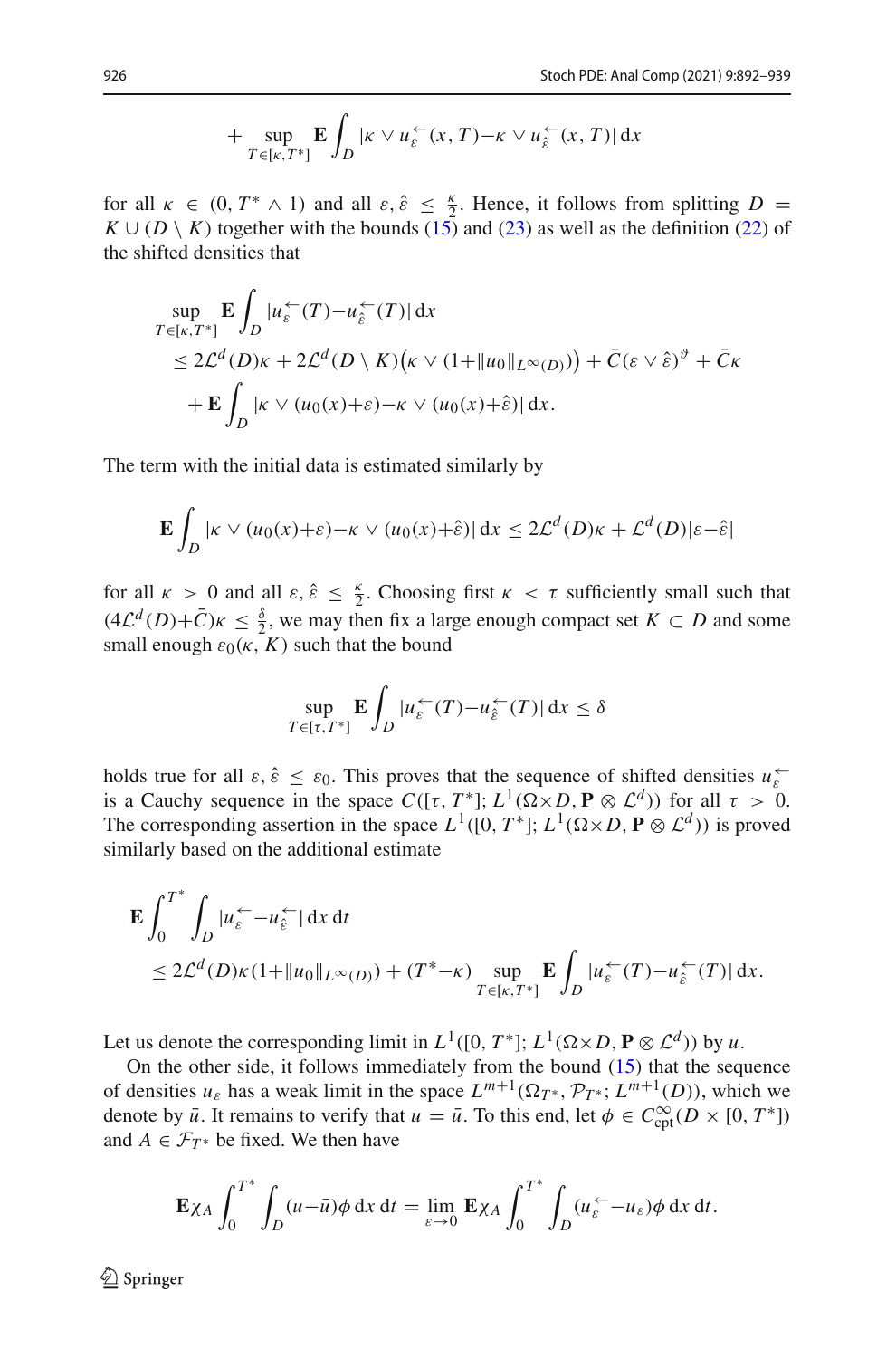By a simple change of variables and the definition [\(22\)](#page-8-2) we may write

$$
\mathbf{E} \int_0^{T^*} \int_D (u_{\varepsilon}^{\leftarrow} - u_{\varepsilon}) \phi \, dx \, dt
$$
  
= 
$$
\mathbf{E} \int_0^{T^*} \int_{\mathbf{R}^d} u_{\varepsilon}(x, t) (\phi(x - v(B_t - B_t^{\varepsilon}), t) - \phi(x, t)) \, dx \, dt.
$$

Exploiting  $(7)$ ,  $(10)$  and  $(15)$  we further estimate

$$
\left| \mathbf{E} \int_0^{T^*} \int_{\mathbf{R}^d} u_{\varepsilon}(x,t) \big( \phi(x-\nu(B_t-B_t^{\varepsilon}),t) - \phi(x,t) \big) dx dt \right|
$$
  
\n
$$
\leq C \| \nabla \phi \|_{L^{\infty}(D \times [0,T^*])} \varepsilon^{\alpha} \mathbf{E} C_{\alpha} \leq C \varepsilon^{\alpha}.
$$

Hence, we may infer that

$$
\mathbf{E}\chi_A \int_0^{T^*} \int_D (u-\bar{u})\phi \,dx \,dt = 0
$$

holds true for all  $\phi \in C_{\text{cpt}}^{\infty}(D \times [0, T^*])$  and  $A \in \mathcal{F}_{T^*}$ . This shows that  $u = \bar{u}$  and thus concludes the proof of Corollary [6.](#page-8-1)

### **4.4 Proof of Proposition [7](#page-8-4)** (Recovering the unique weak solution)

Let a test function  $\phi \in C_{\text{cpt}}^{\infty}(D)$  be fixed, and define  $K := \text{supp }\phi$ . Fix also an integer *M*  $\geq$  1, and let  $C_{\alpha}$  be the square integrable random variable of [\(10\)](#page-6-7). Let  $\delta \in (0, 1)$ be such that  $\{x \in \mathbf{R}^d : \text{dist}(x, K) \leq \delta\} \subset D$ . Let  $\varepsilon' = \varepsilon'(M, \delta)$  be the constant from [\(11\)](#page-6-3). By Itô's formula, the definition [\(22\)](#page-8-2) and the fact that the  $u_{\varepsilon}$  solve [\(12\)](#page-6-0) classically we have for all  $\varepsilon \leq \varepsilon'$  and all measurable  $A \in \mathcal{F}_{T^*}$  (cf. the argument in the first step of the proof of Proposition [5\)](#page-8-0)

$$
\mathbf{E}\chi_{\{\mathcal{C}_{\alpha}\leq M\}}\chi_{A} \int_{D} u_{\varepsilon}^{\leftarrow}(x, T)\phi(x) dx - \mathbf{E}\chi_{\{\mathcal{C}_{\alpha}\leq M\}}\chi_{A} \int_{D} (u_{0}(x) + \varepsilon)\phi(x) dx \n= \mathbf{E}\chi_{\{\mathcal{C}_{\alpha}\leq M\}}\chi_{A} \int_{0}^{T} \int_{D} \left(\Delta(u_{\varepsilon}^{\leftarrow})^{m}(x, t) + \frac{1}{2}v^{2} \Delta u_{\varepsilon}^{\leftarrow}(x, t)\right)\phi(x) dx dt \qquad (85) \n+ \mathbf{E}\chi_{\{\mathcal{C}_{\alpha}\leq M\}}\chi_{A} \int_{0}^{T} \int_{D} v \nabla u_{\varepsilon}^{\leftarrow}(x, t)\phi(x) dx dB_{t}
$$

for all  $T \in (0, T^*)$ . Define the shifted test function

$$
\phi_{\varepsilon}^{\leftarrow}(x,t) := \phi(x - \nu(B_t - B_t^{\varepsilon})),
$$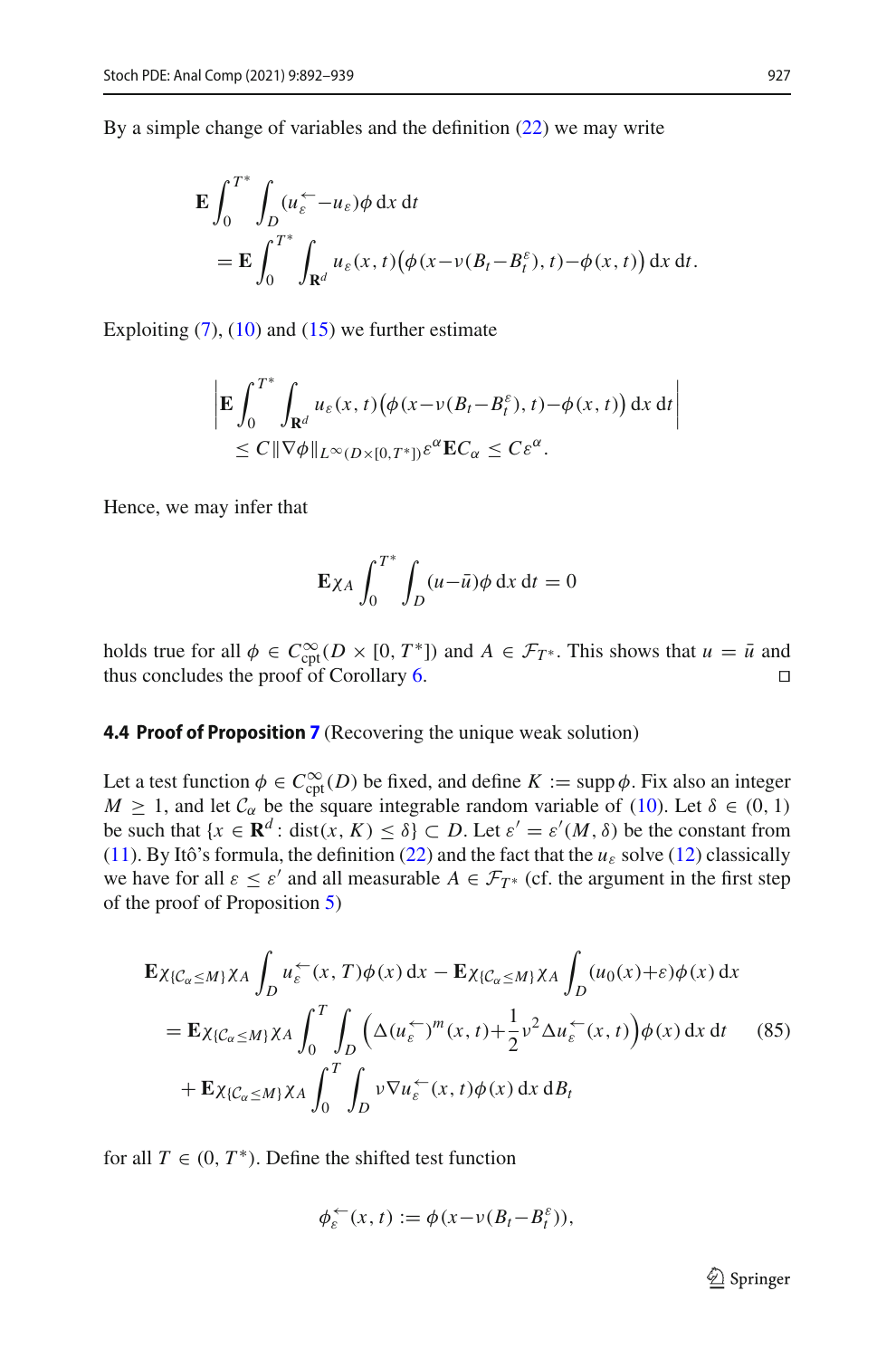so that we obtain by a simple change of variables

<span id="page-36-0"></span>
$$
\mathbf{E}\chi_{\{\mathcal{C}_{\alpha}\leq M\}}\chi_{A} \int_{D} u_{\varepsilon}^{\leftarrow}(x, T)\phi(x) dx - \mathbf{E}\chi_{\{\mathcal{C}_{\alpha}\leq M\}}\chi_{A} \int_{D} (u_{0}(x)+\varepsilon)\phi(x) dx \n= \mathbf{E}\chi_{\{\mathcal{C}_{\alpha}\leq M\}}\chi_{A} \int_{0}^{T} \int_{D} \left(\Delta u_{\varepsilon}^{m}(x, t)+\frac{1}{2}v^{2}\Delta u_{\varepsilon}(x, t)\right)\phi_{\varepsilon}^{\leftarrow}(x, t) dx dt \qquad (86) \n+ \mathbf{E}\chi_{\{\mathcal{C}_{\alpha}\leq M\}}\chi_{A} \int_{0}^{T} \int_{D} v \nabla u_{\varepsilon}(x, t)\phi_{\varepsilon}^{\leftarrow}(x, t) dx dB_{t}.
$$

Note that as a consequence of [\(11\)](#page-6-3) we have almost surely on  $\{\mathcal{C}_\alpha \leq M\}$  for all  $\varepsilon \leq \varepsilon'$ and all  $t \in [0, T^*]$  that supp  $\phi_{\varepsilon}^{\leftarrow}(\cdot, t) \subset\subset D$ . Hence, integrating by parts on the right hand side in [\(86\)](#page-36-0) does not produce any boundary integrals so that after reversing the change of variables we obtain the identity

$$
\mathbf{E}\chi_{\{\mathcal{C}_{\alpha}\leq M\}}\chi_{A} \int_{D} u_{\varepsilon}^{\leftarrow}(x, T)\phi(x) dx - \mathbf{E}\chi_{\{\mathcal{C}_{\alpha}\leq M\}}\chi_{A} \int_{D} (u_{0}(x)+\varepsilon)\phi(x) dx \n= \mathbf{E}\chi_{\{\mathcal{C}_{\alpha}\leq M\}}\chi_{A} \int_{0}^{T} \int_{D} \left( (u_{\varepsilon}^{\leftarrow})^{m}(x, t)+\frac{1}{2}v^{2}u_{\varepsilon}^{\leftarrow}(x, t) \right) \Delta\phi(x) dx dt \qquad (87) \n- \mathbf{E}\chi_{\{\mathcal{C}_{\alpha}\leq M\}}\chi_{A} \int_{0}^{T} \int_{D} vu_{\varepsilon}^{\leftarrow}(x, t) \nabla\phi(x) dx dB_{t}.
$$

We aim to pass to the limit  $\varepsilon_0 \geq \varepsilon \to 0$  in all four terms. This is possible by the convergence of the shifted densities  $u_{\varepsilon}^{\leftarrow}$  in  $C([t, T^*]; L^1(\Omega \times D, \mathbf{P} \otimes L^d))$ as well as in  $L^1([0, T^*]; L^1(\Omega \times D, \mathbf{P} \otimes \mathcal{L}^d))$ , see Corollary [6.](#page-8-1) Because of the uni-form bound [\(15\)](#page-6-4) the convergence in  $L^1$  can actually be lifted to convergence in any  $L^q([0, T^*]; L^q(\Omega \times D, \mathbf{P} \otimes \mathcal{L}^d))$ ,  $q \in (1, \infty)$ , which makes the limit passage possible in the non-linear diffusion term as well as the noise term (using for the latter, e.g., the Burkholder–Davis–Gundy inequality). In summary, we obtain from letting  $\varepsilon_0 \geq \varepsilon \to 0$  the identity

$$
\mathbf{E}\chi_{\{\mathcal{C}_{\alpha}\leq M\}}\chi_{A} \int_{D} u(x, T)\phi(x) dx - \mathbf{E}\chi_{\{\mathcal{C}_{\alpha}\leq M\}}\chi_{A} \int_{D} u_{0}(x)\phi(x) dx
$$
\n
$$
= \mathbf{E}\chi_{\{\mathcal{C}_{\alpha}\leq M\}}\chi_{A} \int_{0}^{T} \int_{D} \left(u^{m}(x, t) + \frac{1}{2}v^{2}u(x, t)\right) \Delta\phi(x) dx dt
$$
\n
$$
- \mathbf{E}\chi_{\{\mathcal{C}_{\alpha}\leq M\}}\chi_{A} \int_{0}^{T} \int_{D} vu(x, t)\nabla\phi(x) dx dB_{t}
$$

for all  $T \in (0, T^*)$ . Since  $M \ge 1$  as well as  $A \in \mathcal{F}_{T^*}$  were arbitrary, and the random variable  $C_\alpha$  is integrable, we thus recover [\(4\)](#page-4-3). This concludes the proof of Proposition [7](#page-8-4) since the asserted bounds for *u* follow immediately from (15). since the asserted bounds for *u* follow immediately from [\(15\)](#page-6-4).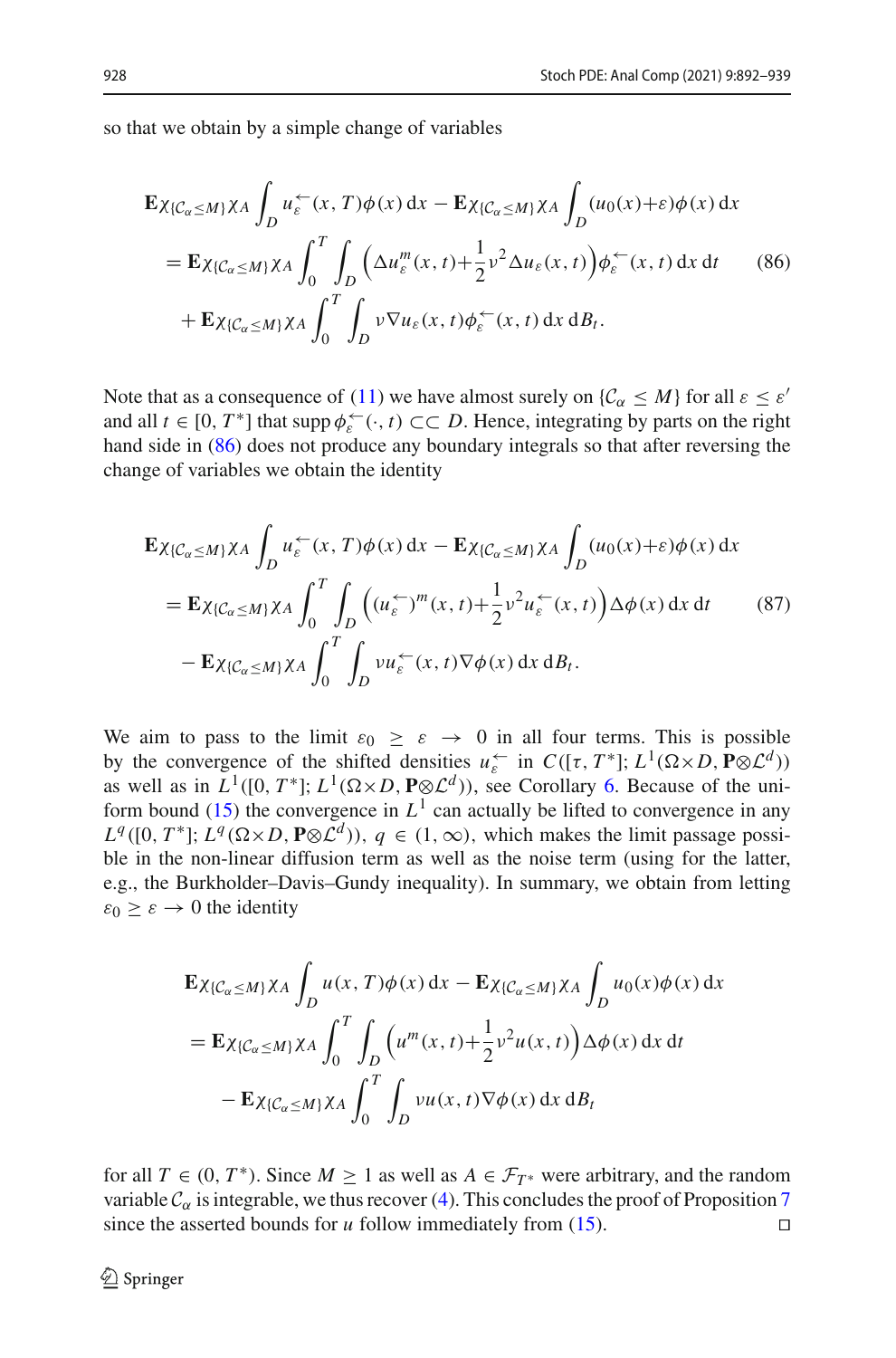### **5 Finite time extinction property**

### <span id="page-37-0"></span>**5.1 Viscosity theory: maximal subsolution in a rough domain**

From now on we will restrict ourselves to the one-dimensional setting  $d = 1$ . To start we recall some language from viscosity theory (cf. [\[6](#page-47-6)]). In particular, we aim to make precise what we mean by a subsolution to the Cauchy–Dirichlet problem [\(24\)](#page-9-0)–[\(26\)](#page-9-1) of the porous medium equation with two copies of a Brownian path as lateral boundary; and analogously for the corresponding regularized problem  $(27)$ – $(29)$ .

In a first step, we introduce the relevant notions for the full space problem. The porous medium operator in terms of the pressure variable is encoded by the functional

$$
F: [0, \infty) \times \mathbf{R} \times \mathbf{R} \to \mathbf{R}, \quad (r, q, X) \mapsto (m-1)rX + |q|^2. \tag{88}
$$

Let  $T^* \in (0, \infty]$  be a time horizon and  $p : \mathbf{R} \times (0, T^*) \to \mathbf{R}$  be a function. The parabolic semijet  $\mathcal{J}^{2,+}p(x, t)$  of *p* at  $(x, t) \in \mathbf{R} \times (0, T^*)$  is the set of all  $(q, a, X) \in$  $\mathbb{R}^3$  such that

<span id="page-37-1"></span>
$$
p(y, s) \le p(x, t) + a(s - t) + q(y - x) + \frac{1}{2}X(y - x)^2
$$
  
+  $o(|s - t| + |y - x|^2)$  as  $\mathbf{R} \times (0, t] \ni (y, s) \to (x, t).$  (89)

Note that the condition in  $(89)$  is a slightly weaker test than the one of  $[6, (8.1)]$  $[6, (8.1)]$  since we are only allowing for  $s \leq t$ . This minor technicality turns out to be convenient proving that subsolutions to, say,  $(24)$ – $(26)$  in the sense of Definition [14](#page-38-0) below are also subsolutions to  $(90)$  and  $(91)$ . Moreover,  $(89)$  is in accordance with the definition of subsolutions in [\[5](#page-47-4), Definition 1].

<span id="page-37-4"></span>**Definition 13** Let  $T^* \in (0, \infty]$  be a time horizon and  $p_0 \in C_{\text{cpt}}^{\infty}(\mathbb{R}; [0, \infty))$  be an initial pressure. An upper-semicontinuous function  $p : \mathbf{R} \times [0, T^*) \to [0, \infty)$  is called *a subsolution for the Cauchy problem of the porous medium equation with initial pressure p*<sup>0</sup>

$$
\partial_t p = (m-1)p \partial_{xx} p + |\partial_x p|^2, \quad (x, t) \in \mathbf{R} \times (0, T^*), \tag{90}
$$

$$
p(x, 0) = p_0(x), \qquad x \in \mathbf{R}, \tag{91}
$$

if it holds

<span id="page-37-5"></span><span id="page-37-3"></span><span id="page-37-2"></span>
$$
a - F(p(x, t), q, X) \le 0 \tag{92}
$$

for all  $(x, t) \in \mathbf{R} \times (0, T^*)$  and all  $(q, a, X) \in \mathcal{J}^{2,+} p(x, t)$ , as well as if it holds  $p(x, 0) \leq p_0(x)$  for all  $x \in \mathbf{R}$ .

In the language of [\[6](#page-47-6)], the functional  $a - F(r, p, X)$  encoding the porous medium equation in terms of the pressure variable is not proper. But note that it is at least degenerate elliptic. Since we will only deal with subsolutions (or for the regularized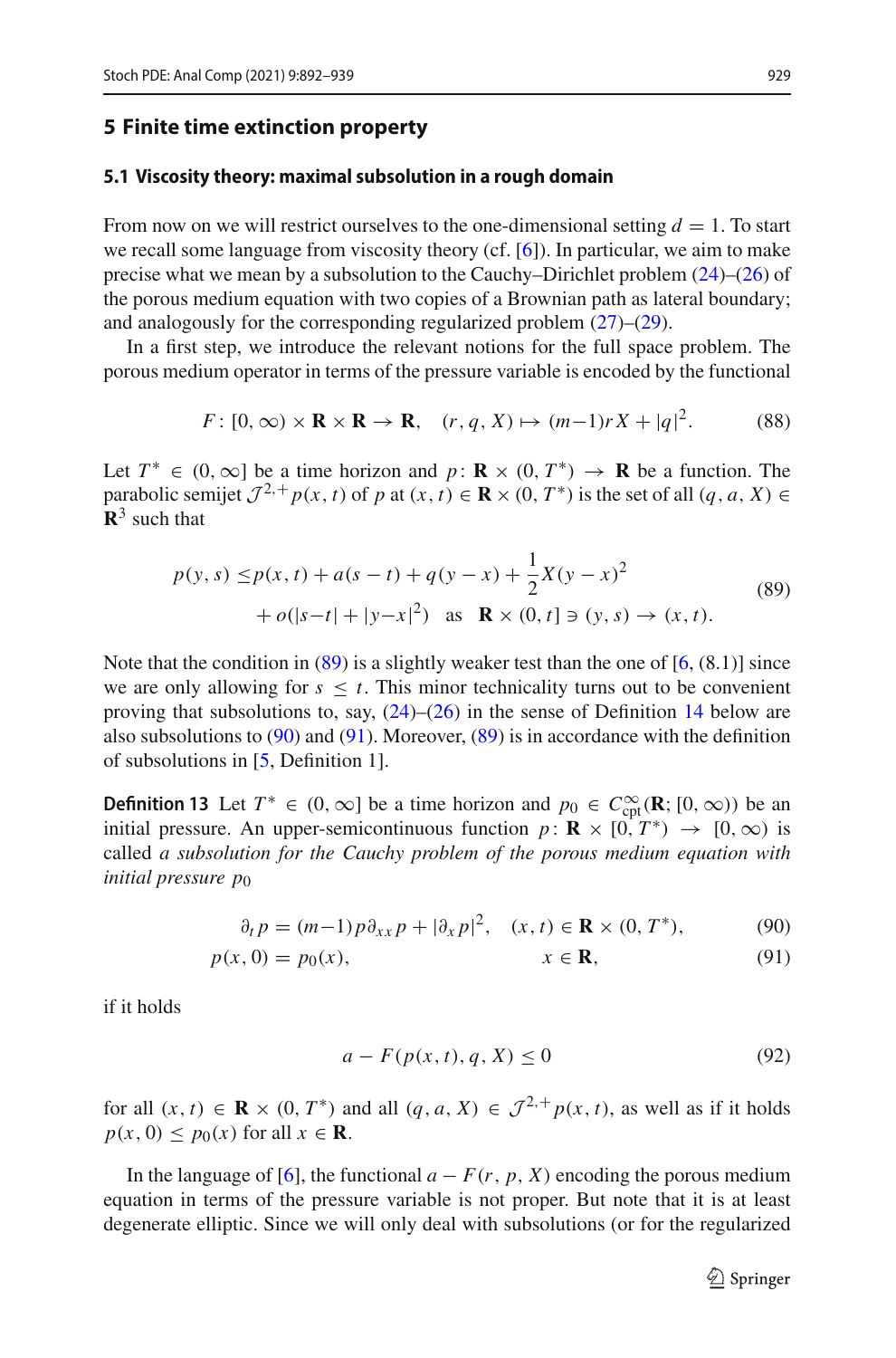problem with classical solutions), this is of no concern for us (cf. [\[5](#page-47-4)] or [\[20](#page-47-5)] for a viscosity theory of the Cauchy problem of the deterministic porous medium equation).

We continue with the notion of subsolutions to  $(24)$ – $(26)$  (resp.  $(27)$ – $(29)$ ). Since we have to incorporate Brownian paths as the lateral boundary, the following constructions are of course random. However, all results of this section turn out to be purely deterministic consequences of the probabilistic facts  $(8)$ ,  $(9)$ ,  $(10)$  and  $(11)$ . In other words, we proceed with constructions to be understood in a pathwise sense.

The functional for the lateral boundary condition of the limit problem is simply defined by  $C: \mathbf{R} \to \mathbf{R}$ ,  $r \mapsto r$ . The one for the regularized problem is given by  $C_{\varepsilon}$ : **R**  $\rightarrow$  **R**,  $r \mapsto r - \frac{m}{m-1} \varepsilon^{m-1}$ . We then introduce a lower-semicontinuous functional

$$
G^-: \mathbf{R} \times (0, T^*) \times [0, \infty) \times \mathbf{R}^3 \to \mathbf{R}
$$
  
\n
$$
(x, t, r, q, a, X) \mapsto \begin{cases} a - F(r, q, X), & (x, t) \in \bigcup_{t \in (0, T^*)} (\nu B_t + I) \times \{t\}, \\ (a - F(r, q, X)) \wedge C(r), & (x, t) \in \bigcup_{t \in (0, T^*)} (\nu B_t + \partial I) \times \{t\}, \\ C(r), & \text{else,} \end{cases}
$$
\n(93)

encoding the equations [\(24\)](#page-9-0) and [\(26\)](#page-9-1). The corresponding functional for the regularized problem, i.e., encoding  $(27)$  and  $(29)$ , is given by

$$
G_{\varepsilon}^{-}: \mathbf{R} \times (0, T^{*}) \times [0, \infty) \times \mathbf{R}^{3} \to \mathbf{R}
$$
  

$$
(x, t, r, q, a, X) \mapsto \begin{cases} a - F(r, q, X), & (x, t) \in \bigcup_{t \in (0, T^{*})} (\nu B_{t}^{\varepsilon} + I) \times \{t\}, \\ C_{\varepsilon}(r), & \text{else.} \end{cases}
$$
(94)

<span id="page-38-0"></span>**Definition 14** Let  $T^*$  ∈  $(0, \infty)$  be a time horizon,  $I \subset \mathbb{R}$  be a bounded interval and  $\bar{p}_0 \in C_{\text{cpt}}^{\infty}(I; [0, \infty))$  be an initial pressure. An upper-semicontinuous function  $\bar{p}$ :  $\mathbf{R} \times [0, T^*) \to [0, \infty)$  is called a *subsolution for the Cauchy–Dirichlet problem*  $(24)$ – $(26)$  *with initial pressure*  $\bar{p}_0$  if

<span id="page-38-4"></span><span id="page-38-3"></span><span id="page-38-2"></span>
$$
G^{-}(x, t, \bar{p}(x, t), q, a, X) \le 0
$$
\n(95)

holds true for all  $(x, t) \in \mathbf{R} \times (0, T^*)$  and all  $(q, a, X) \in \mathcal{J}^{2,+} \bar{p}(x, t)$ , as well as if  $\bar{p}(x, 0) \leq \bar{p}_0(x)$  is satisfied for all  $x \in \mathbf{R}$ .

Analogously, we call an upper-semicontinuous function  $\bar{p}_{\varepsilon}$ :  $\mathbf{R} \times [0, T^*) \to [0, \infty)$ a *subsolution for the Cauchy–Dirichlet problem* [\(27\)](#page-9-2)–[\(29\)](#page-9-3) if

<span id="page-38-1"></span>
$$
G_{\varepsilon}^{-}(x,t,\bar{p}_{\varepsilon}(x,t),q,a,X) \leq 0 \tag{96}
$$

holds true for all  $(x, t) \in \mathbf{R} \times (0, T^*)$  and all  $(q, a, X) \in \mathcal{J}^{2,+} \bar{p}_{\varepsilon}(x, t)$ , as well as if  $\bar{p}_{\varepsilon}(x, 0) \leq \bar{p}_{0,\varepsilon}(x)$  is satisfied for all  $x \in \mathbf{R}$ .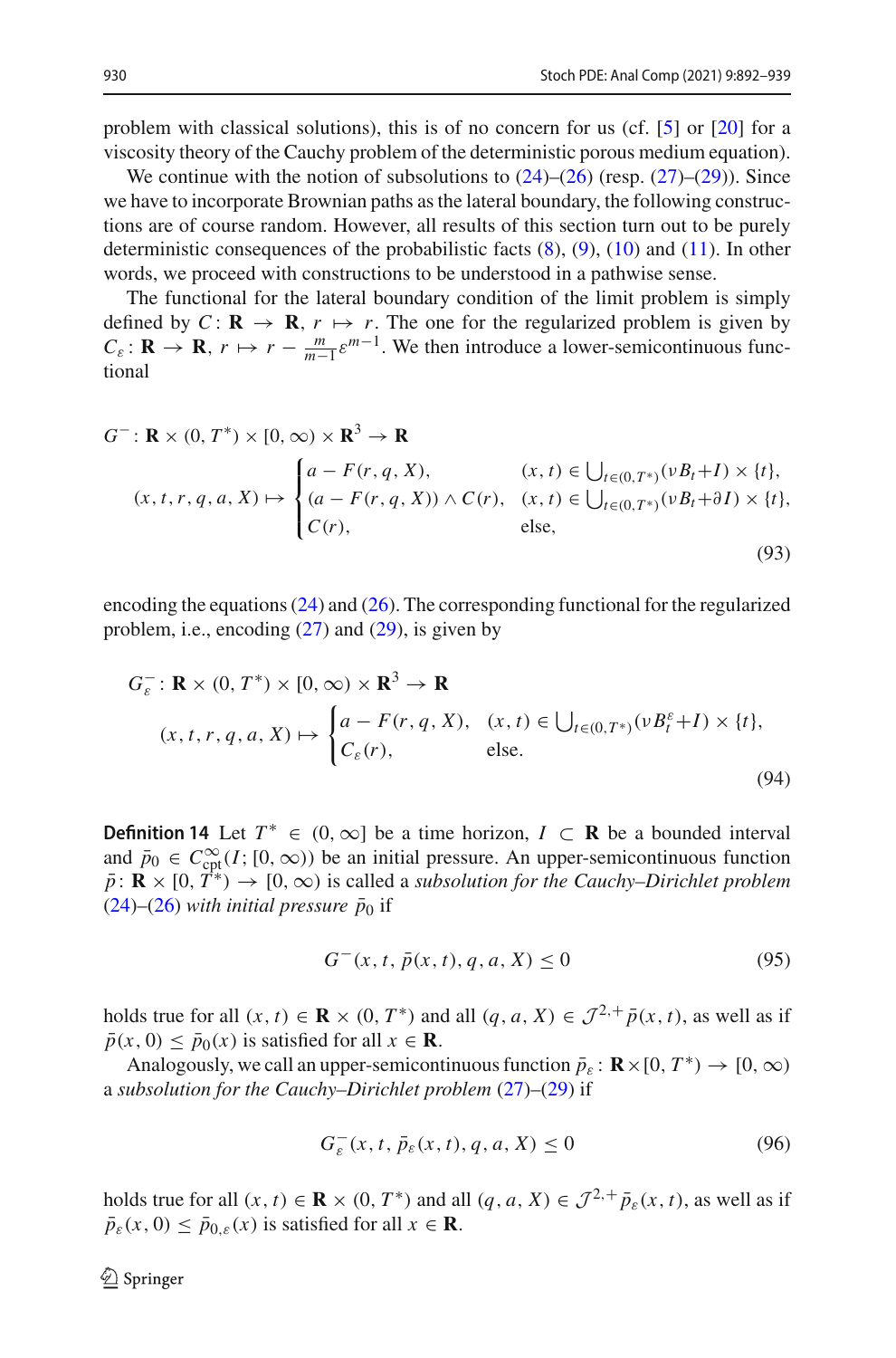The reasons for relaxing  $(24)$ – $(26)$  (resp.  $(27)$ – $(29)$ ) to the full space setting are twofold. On one hand, working in this framework turns out to be convenient when studying (any sort of) convergence of the subsolutions  $\bar{p}_{\varepsilon}$  for the regularized problem. On the other hand, we also want to exploit the established results from the viscosity theory [\[5](#page-47-4)] (see also [\[20](#page-47-5)]) for the Dirichlet problem of the deterministic porous medium equation  $(90)$  and  $(91)$ .

We proceed with a list of intermediate results needed to prove the main result of this work, Theorem [3.](#page-4-1) The corresponding proofs will be provided afterwards. The first result concerns the construction of a subsolution to the regularized Cauchy–Dirichlet problem [\(27\)](#page-9-2)–[\(29\)](#page-9-3).

<span id="page-39-0"></span>**Lemma 15** *Given*  $\varepsilon > 0$ *, let*  $u_{\varepsilon}$  *denote the unique weak solution to* [\(12\)](#page-6-0)–[\(14\)](#page-6-1) *with initial density*  $u_0 \in C^\infty_{\text{cpt}}(I; [0, \infty))$  *in the sense of Lemma [4.](#page-6-2) Define an associated pressure function as follows:*

$$
\bar{p}_{\varepsilon} : \mathbf{R} \times [0, T^*) \to [0, \infty)
$$
\n
$$
(x, t) \mapsto \begin{cases}\n\frac{m}{m-1} u_{\varepsilon} (x - v B_t^{\varepsilon}, t)^{m-1}, & (x, t) \in \bigcup_{t \in [0, T^*)} (v B_t^{\varepsilon} + I) \times \{t\}, \\
\frac{m}{m-1} \varepsilon^{m-1}, & else.\n\end{cases}
$$
\n
$$
(97)
$$

*On a set with probability one the following then holds true:*

*For each*  $\varepsilon > 0$ *, the associated pressure*  $\bar{p}_{\varepsilon}$  *is continuous and a subsolution of the problem* [\(27\)](#page-9-2) *and* [\(29\)](#page-9-3) *with initial pressure*  $\bar{p}_{0,\varepsilon}(x) := \frac{m}{m-1} (u_0(x)+\varepsilon)^{m-1}$  *in the sense of Definition [14.](#page-38-0) Moreover, we have the bounds*

<span id="page-39-3"></span><span id="page-39-2"></span>
$$
\frac{m}{m-1} \varepsilon^{m-1} \le \bar{p}_{\varepsilon}(x, t) \le \frac{m}{m-1} (\varepsilon + \|u_0\|_{L^{\infty}(I)})^{m-1}
$$
(98)

*for all*  $(x, t) \in \mathbf{R} \times [0, T^*)$ *. Finally,*  $\bar{p}_{\varepsilon}$  *is also a subsolution of the Cauchy problem* [\(90\)](#page-37-2)–[\(91\)](#page-37-3) *with initial pressure*  $p_{0,\varepsilon}(x) := \frac{m}{m-1} (u_0(x)+\varepsilon)^{m-1}$  *in the sense of Definition [13.](#page-37-4)*

In a next step, we construct on a set of probability one the maximal subsolution (also referred to as Perron's solution)  $\bar{p}_{\text{max}}$  of the limit Cauchy–Dirichlet problem [\(24\)](#page-9-0)–[\(26\)](#page-9-1) in the sense of Definition [14.](#page-38-0) Using standard arguments from viscosity theory, the main issue is to establish the existence of *a* subsolution to  $(24)$ – $(26)$ . This will be done by means of the technique of semi-relaxed limits.

<span id="page-39-1"></span>**Proposition 16** *For each*  $\varepsilon > 0$  *let*  $\bar{p}_{\varepsilon}$  *denote the subsolution of* [\(27\)](#page-9-2)–[\(29\)](#page-9-3) *as constructed in Lemma [15.](#page-39-0) Define the upper semi-relaxed limit (with respect to backwards parabolic cylinders)*

<span id="page-39-4"></span>
$$
\bar{p}_{semi-rel}(x, t)
$$
\n
$$
:= \lim_{\varepsilon \to 0} \sup_{\hat{\varepsilon} \le \varepsilon} \left\{ \bar{p}_{\hat{\varepsilon}}(y, s) : (y, s) \in \mathbf{R} \times [0, T^*), (y, s) \in (x - \varepsilon, x + \varepsilon) \times (t - \varepsilon^2, t] \right\} (99)
$$

*for all*  $(x, t) \in \mathbf{R} \times [0, T^*)$ *. Then the following holds true almost surely:*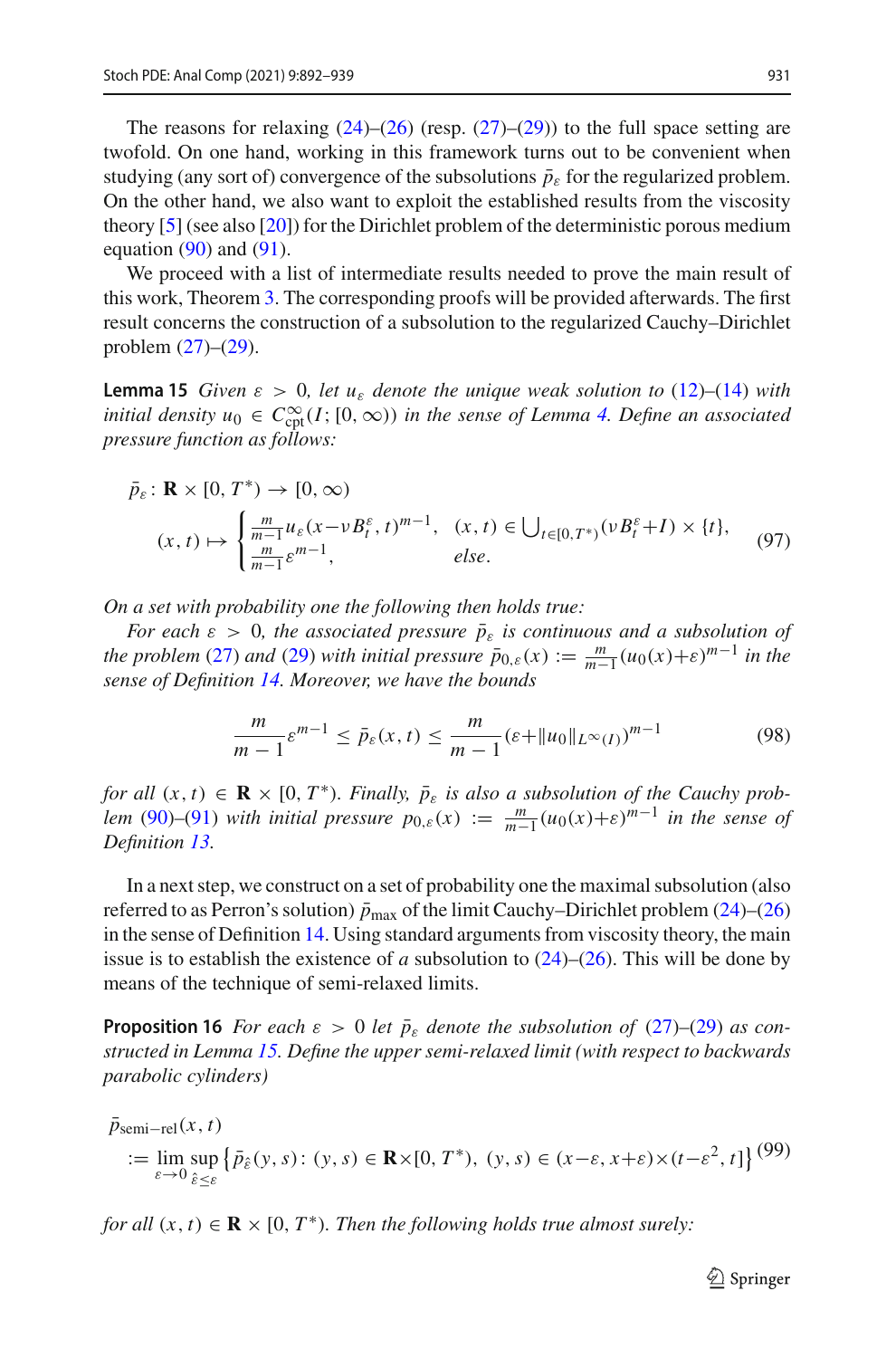*The upper-semicontinuous envelope of*  $\bar{p}_{semi-rel}$  *is a subsolution of* [\(24\)](#page-9-0)–[\(26\)](#page-9-1) *with initial pressure*  $\bar{p}_0(x) := \frac{m}{m-1} u_0(x)^{m-1}$  *in the sense of Definition [14.](#page-38-0) Define* 

$$
\bar{p}_{\max}(x,t) := \sup \{ \bar{p}(x,t) : \bar{p} \text{ is a subsol. of (24)-(26), } (x,t) \in \mathbf{R} \times [0, T^*) \}. \tag{100}
$$

*Then*  $\bar{p}_{\text{max}}(x, t) < \infty$  *for all*  $(x, t) \in \mathbf{R} \times [0, T^*)$ *, and*  $\bar{p}_{\text{max}}$  *is a subsolution of*  $(24)$ – $(26)$  *with initial pressure*  $\bar{p}_0(x) := \frac{m}{m-1} u_0(x)^{m-1}$  *in the sense of Definition* [14.](#page-38-0)<br>Denoting here  $\bar{p}_0(x) = \frac{m}{m-1} u_0(x)^{m-1}$  *in the sense of Definition* 14. *Denoting by*  $p_{\text{visc}} \in C(\mathbf{R} \times [0, T^*))$  *the viscosity solution of* [\(90\)](#page-37-2) *and* [\(91\)](#page-37-3) *with initial pressure*  $p_0(x) := \frac{m}{m-1} u_0(x)^{m-1}$  *in the sense of [\[5,](#page-47-4) Definition 4] we have* 

<span id="page-40-1"></span>
$$
\bar{p}_{\max}(x,t) \le p_{\text{visc}}(x,t) \tag{101}
$$

*for all*  $(x, t) \in \mathbf{R} \times [0, T^*)$ .

<span id="page-40-0"></span>A crucial estimate for the proof of Theorem [3](#page-4-1) is the content of the following result. The asserted bound is important in the sense that it serves to close the loop between the pathwise constructions performed in this section and the unique weak solution of the SPME  $(1)$ – $(3)$ .

**Proposition 17** *Let*  $u \in \mathbf{H}_{m+1}^{-1}(I)$  *denote the unique weak solution of the Cauchy– Dirichlet problem* [\(1\)](#page-1-0)–[\(3\)](#page-1-2) *with initial density*  $u_0 \in C^{\infty}_{\text{cpt}}(I; [0, \infty))$  *in the sense of Definition [1.](#page-4-0) Define an associated pressure function as follows:*

$$
p: \mathbf{R} \times (0, T^*) \to [0, \infty)
$$
  

$$
(x, t) \mapsto \begin{cases} \frac{m}{m-1} u(x - vB_t, t)^{m-1}, & (x, t) \in \bigcup_{t \in [0, T^*)} (vB_t + I) \times \{t\}, \\ 0, & else. \end{cases}
$$
(102)

Let  $\bar{p}_{\text{max}}$  be the associated maximal subsolution of the problem [\(24\)](#page-9-0)–[\(26\)](#page-9-1) as con-*structed in Proposition [16.](#page-39-1) Then, for all*  $t \in (0, T^*)$  *the bound* 

<span id="page-40-3"></span><span id="page-40-2"></span>
$$
p(\cdot, t) \le \bar{p}_{\max}(\cdot, t) \tag{103}
$$

*holds true almost surely almost everywhere in* **R***.*

We have by now everything in place to proceed with the proofs.

#### **5.2 Proof of Lemma [15](#page-39-0)** (Subsolution for the regularized problem)

The assertion that  $\bar{p}_{\varepsilon} \in C(\mathbf{R} \times [0, T^*))$  follows from the definition [\(97\)](#page-39-2), the regularity of the Wong–Zakai approximation  $u_{\varepsilon} \in C(\overline{I} \times [0, T^*))$  and that  $u_{\varepsilon}$  satisfies the lateral boundary condition [\(14\)](#page-6-1) (cf. Lemma [4\)](#page-6-2) pointwise. Moreover,  $\bar{p}_{\varepsilon}(x, 0) = \bar{p}_{0,\varepsilon}(x)$ holds true for all  $x \in \mathbb{R}$  because of [\(97\)](#page-39-2), supp  $u_0 \subset I$  and  $u_\varepsilon(x, 0) = u_0(x) + \varepsilon$ . The upper and lower bound of [\(98\)](#page-39-3) is a direct consequence of again the definition [\(97\)](#page-39-2) and the upper and lower bound of  $(15)$ .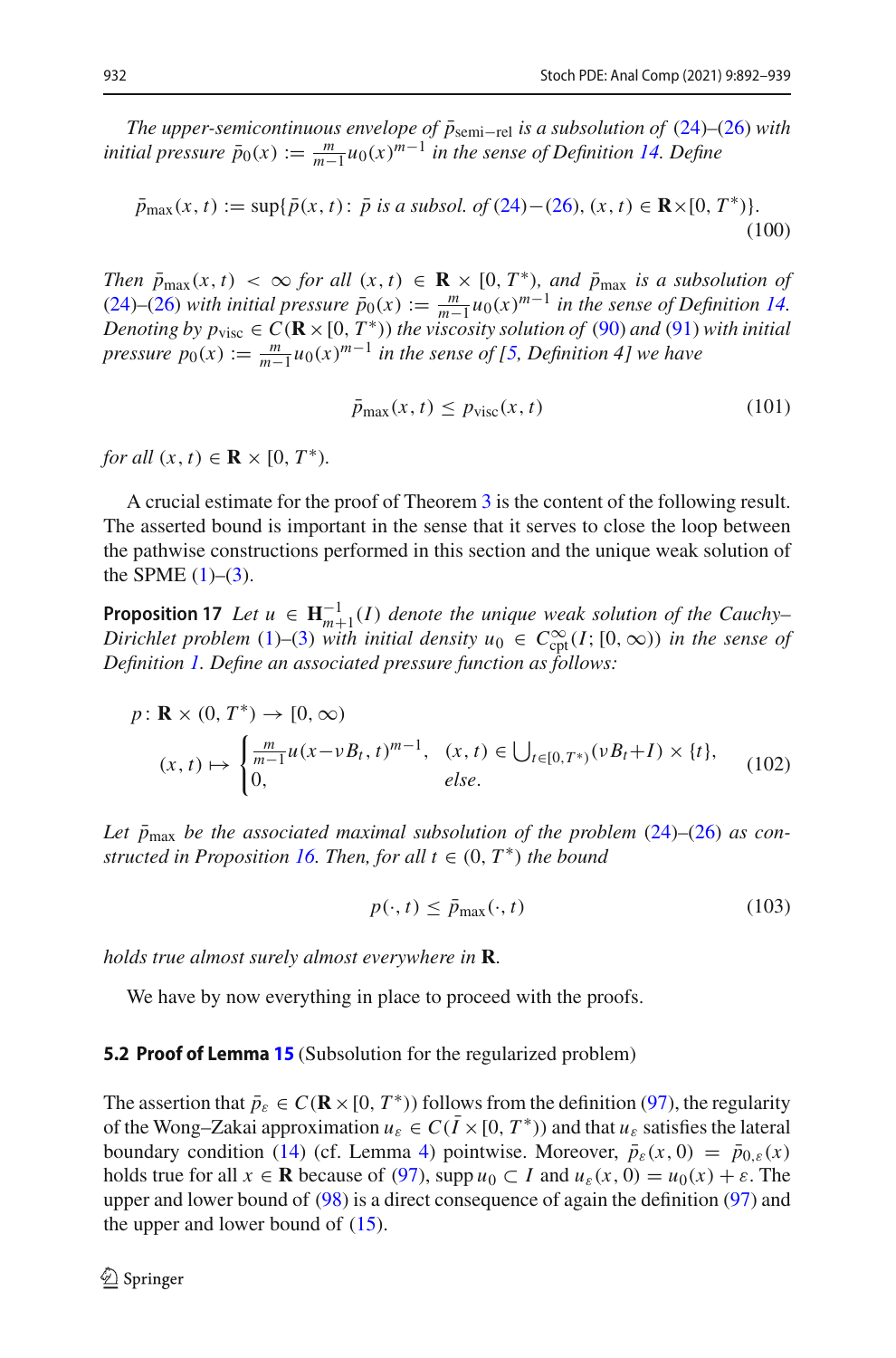We next have to show that [\(96\)](#page-38-1) is satisfied for all  $(x, t) \in \mathbf{R} \times (0, T^*)$  and all  $(q, a, X) \in \mathcal{J}^{2,+} \bar{p}_{\varepsilon}(x, t)$ . The claim is trivial for  $(x, t) \in \bigcup_{t \in (0, T^*)} (\nu B_t^{\varepsilon} + I) \times \{t\}.$ Indeed, since  $u_{\varepsilon}$  solves [\(12\)](#page-6-0)–[\(14\)](#page-6-1) classically in  $I \times (0, T^*)$  and  $B^{\varepsilon}$  is smooth we infer from [\(97\)](#page-39-2), the chain rule and elementary computations that  $\bar{p}_{\varepsilon}$  satisfies the porous medium equation  $\partial_t \bar{p}_{\varepsilon} = \bar{p}_{\varepsilon} \partial_{xx} \bar{p}_{\varepsilon} + |\partial_x \bar{p}_{\varepsilon}|^2$  classically in the open space-time domain  $\bigcup_{t \in (0, T^*)} (v B_t^{\varepsilon} + I) \times \{t\}$ . If  $(x, t) \in \bigcup_{t \in (0, T^*)} (v B_t^{\varepsilon} + (\mathbf{R} \setminus I)) \times \{t\}$ , the claim is again trivial by the definition [\(97\)](#page-39-2) of  $\bar{p}_{\varepsilon}$  and [\(94\)](#page-38-2). This proves [\(96\)](#page-38-1).

We finally have to show that [\(92\)](#page-37-5) holds true for all  $(x, t) \in \mathbf{R} \times (0, T^*)$  and all  $(q, a, X) \in \mathcal{J}^{2,+} \bar{p}_{\varepsilon}(x, t)$ . By the previous reasoning, it just remains to consider the case of a space-time point on the lateral boundary  $(x, t) \in \bigcup_{t \in (0, T^*)} (\nu B_t^{\varepsilon} + \partial I) \times \{t\}$ . Without loss of generality we may assume that  $(x, t)$  sits on the upper part of the lateral boundary. Let  $(q, a, X) \in \mathcal{J}^{2,+} \bar{p}_{\varepsilon}(x, t)$  be fixed. Since  $\bar{p}_{\varepsilon}$  satisfies the lateral boundary condition [\(29\)](#page-9-3) pointwise, it follows from the definition of the parabolic semijet [\(89\)](#page-37-1) that

$$
\bar{p}_{\varepsilon}(x-1/k, t) \le \frac{m}{m-1} \varepsilon^{m-1} - \frac{q}{k} + \frac{X}{2k^2} + o(1/k^2)
$$

as well as

$$
\frac{m}{m-1}\varepsilon^{m-1} = \bar{p}_{\varepsilon}(x+1/k, t) \le \frac{m}{m-1}\varepsilon^{m-1} + \frac{q}{k} + \frac{X}{2k^2} + o(1/k^2)
$$

for all sufficiently large  $k \geq 1$ . Due to the lower bound in [\(98\)](#page-39-3) we infer by adding both inequalities that  $0 \leq X/k^2 + o(1/k^2)$  for all sufficiently large  $k > 1$ . From this we deduce that  $X \geq 0$ . Using once more [\(89\)](#page-37-1) as well as that  $\bar{p}_{\varepsilon}$  satisfies the lateral boundary condition [\(29\)](#page-9-3) pointwise it also holds

$$
\bar{p}_{\varepsilon}(x, t-1/k) \le \frac{m}{m-1} \varepsilon^{m-1} - \frac{a}{k} + o(1/k)
$$

for all sufficiently large  $k \geq 1$ . Hence, by another application of the lower bound in [\(98\)](#page-39-3) we infer that  $0 \le -a/k + o(1/k)$  for all sufficiently large  $k \ge 1$ . In other words, it holds  $a \leq 0$ . To summarize we have shown that

$$
a - F(\bar{p}_{\varepsilon}(x, t), q, X) = a - (m-1)\bar{p}_{\varepsilon}(x, t)X - |q|^2 \le 0
$$

is satisfied for all  $(x, t) \in \bigcup_{t \in (0, T^*)} (v B_t^{\varepsilon} + \partial I) \times \{t\}$  and all  $(q, a, X) \in \mathcal{J}^{2,+} \bar{p}_{\varepsilon}(x, t)$ . This proves  $(92)$  and thus concludes the proof of Lemma [15.](#page-39-0)

### **5.3 Proof of Proposition [16](#page-39-1)** (Perron's solution for the limit problem)

First note that  $0 \le \bar{p}_{semi-rel}(x, t) < \infty$  is satisfied for all  $(x, t) \in \mathbf{R} \times [0, T^*)$  as a consequence of [\(99\)](#page-39-4) and [\(98\)](#page-39-3). Since  $\bar{p}_{\varepsilon}(x, 0) = \bar{p}_{0,\varepsilon}(x) = \frac{m}{m-1} (u_0(x) + \varepsilon)^{m-1}$  for all  $x \in \mathbf{R}$  we deduce that  $\bar{p}_{\text{semi-rel}}(x) = \frac{m}{m-1}u_0(x)^{m-1} = \bar{p}_0(x)$  holds true for all  $x \in \mathbb{R}$  since  $u_0$  is continuous and the semi-relaxed limit [\(99\)](#page-39-4) is defined in terms of backwards parabolic cylinders.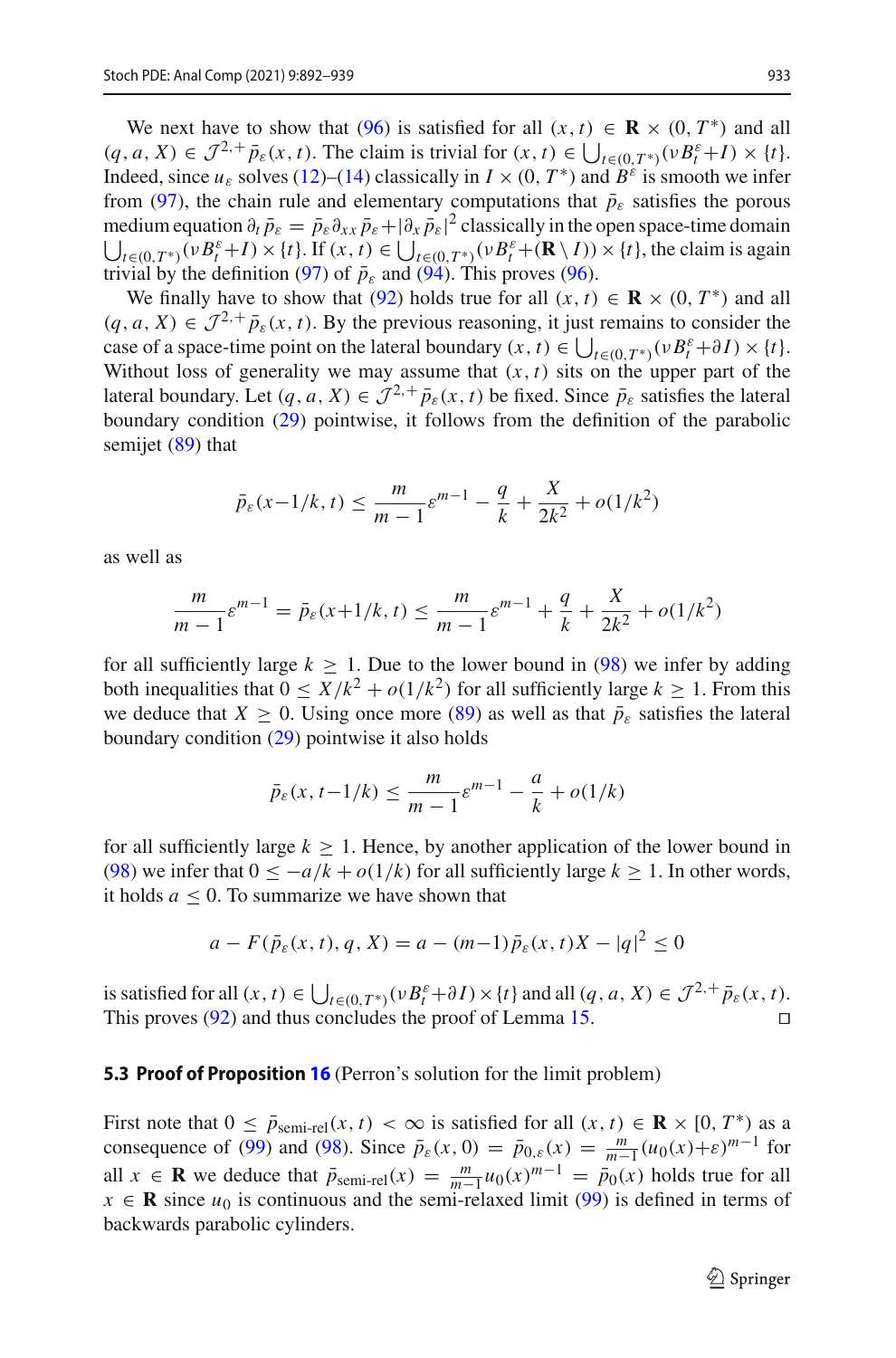We aim to show that  $\bar{p}_{semi-rel}$  satisfies [\(95\)](#page-38-3) for all  $(x, t) \in \mathbf{R} \times (0, T^*)$  and all  $(q, a, X) \in \mathcal{J}^{2,+} \bar{p}(x, t)$ . For this, we will proceed in two steps as follows. Consider the lower-semicontinuous functional

$$
G_{\varepsilon, \text{lsc}}^{-} \colon \mathbf{R} \times (0, T^*) \times [0, \infty) \times \mathbf{R}^3 \to \mathbf{R}
$$
  
\n
$$
(x, t, r, q, a, X) \mapsto \begin{cases} a - F(r, q, X), & (x, t) \in \bigcup_{t \in (0, T^*)} (\nu B_t^{\varepsilon} + I) \times \{t\}, \\ (a - F(r, q, X)) \wedge C_{\varepsilon}(r), & (x, t) \in \bigcup_{t \in (0, T^*)} (\nu B_t^{\varepsilon} + \partial I) \times \{t\}, \\ C_{\varepsilon}(r), & \text{else.} \end{cases}
$$
\n(104)

Since  $\bar{p}_{\varepsilon}$  is a subsolution of [\(27\)](#page-9-2)–[\(29\)](#page-9-3) in the sense of Definition [14,](#page-38-0) it of course also satisfies

<span id="page-42-1"></span>
$$
G_{\varepsilon, \text{loc}}^-(x, t, \bar{p}_{\varepsilon}(x, t), q, a, X) \le 0 \tag{105}
$$

for all  $(x, t) \in \mathbf{R} \times (0, T^*)$  and all  $(q, a, X) \in \mathcal{J}^{2,+} \overline{p}_{\varepsilon}(x, t)$ . Now, define the lower semi-relaxed limit functional

<span id="page-42-2"></span>
$$
G_{semi-rel}^-(x, t, r, q, a, X)
$$
  
\n:=  $\lim_{\varepsilon \to 0} \inf_{\hat{\varepsilon} \leq \varepsilon} \{ G_{\hat{\varepsilon}, \text{loc}}^-(y, s, \hat{r}, \hat{q}, \hat{a}, \hat{X}) : (y, s) \in \mathbf{R} \times (0, T^*) \times [0, \infty) \times \mathbf{R}^3, (106)$   
\n $(y, s) \in (x - \varepsilon, x + \varepsilon) \times (t - \varepsilon^2, t], |(r - \hat{r}, q - \hat{q}, a - \hat{a}, X - \hat{X})| < \varepsilon \}.$ 

In a first step, we check that  $\bar{p}_{semi-rel}$  satisfies

<span id="page-42-0"></span>
$$
Gsemi-rel-rel(x, t,  $\bar{p}_{semi-rel}(x, t), q, a, X$ )  $\leq 0$  (107)
$$

for all  $(x, t) \in \mathbf{R} \times (0, T^*)$  and all  $(q, a, X) \in \mathcal{J}^{2,+} \overline{p}_{semi-rel}(x, t)$ . In a second step, we identify the lower semi-relaxed limit  $G_{\text{semi-rel}}^-$  with the functional  $G^-$  defined in [\(93\)](#page-38-4) as a consequence of the uniform convergence [\(9\)](#page-6-8).

The validity of [\(107\)](#page-42-0) is a consequence of standard viscosity theory. More precisely,  $(107)$  follows as a combination of [\[6,](#page-47-6) Lemma 6.1], [6, Remark 6.3] (for the purpose of subsolutions, the equations do not have to be proper) as well as the applicability of [\[6](#page-47-6), Proposition 4.3]. Hence, let us show that  $G_{\text{semi-rel}}^- = G^-$ .

Due to the uniform convergence [\(8\)](#page-5-1) and the definitions [\(93\)](#page-38-4), [\(104\)](#page-42-1) and [\(106\)](#page-42-2) the statement is clear for space-time points  $(x, t) \notin \bigcup_{t \in (0, T^*)} (\nu B_t + \partial I) \times \{t\}$ . Hence, let us fix a point  $(x, t) \in \bigcup_{t \in (0, T^*)} (vB_t + \partial I) \times \{t\}$  and an  $\varepsilon > 0$ . Let

$$
\hat{\varepsilon}_*(\varepsilon) := \sup\{0 < \hat{\varepsilon} \leq \varepsilon \colon \nu |B_t^{\hat{\varepsilon}} - B_t| < \varepsilon/2\}.
$$

Note that  $\hat{\epsilon}_* > 0$  because of the uniform convergence [\(8\)](#page-5-1). We then have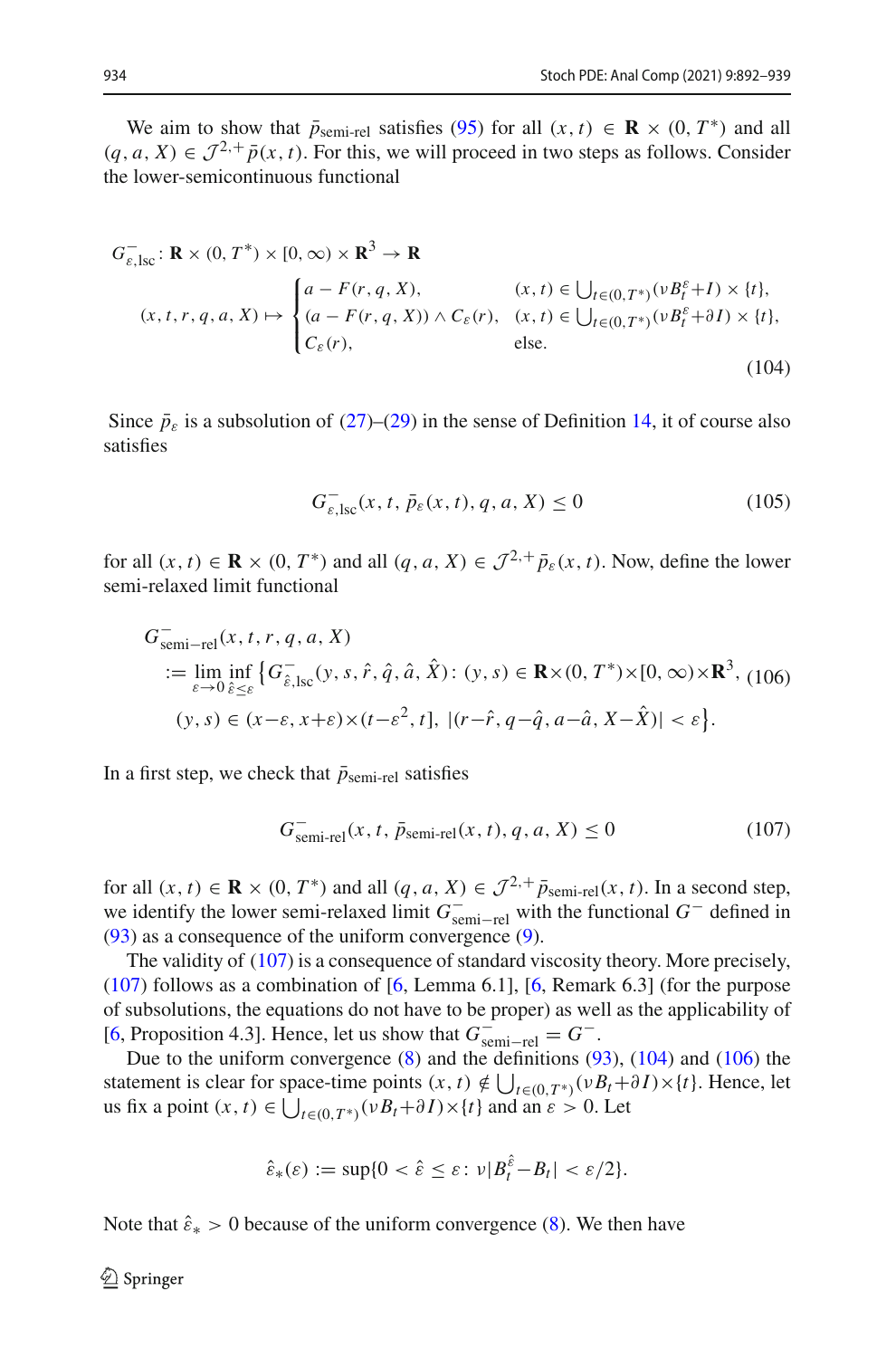$$
\lim_{\varepsilon \to 0} \inf_{(\hat{r}, \hat{q}, \hat{a}, \hat{X})} (\hat{a} - F(\hat{r}, \hat{q}, \hat{X})) \wedge C_{\varepsilon}(\hat{r}) \leq G_{\text{semi-rel}}^{-}(x, t, r, q, a, X) \n\leq \lim_{\varepsilon \to 0} \inf_{(\hat{r}, \hat{q}, \hat{a}, \hat{X})} (\hat{a} - F(\hat{r}, \hat{q}, \hat{X})) \wedge C_{\hat{\varepsilon}_{*}(\varepsilon)}(\hat{r}),
$$

and where both inner infima run over all points  $(\hat{r}, \hat{q}, \hat{a}, \hat{X}) \in [0, \infty) \times \mathbb{R}^3$  such that  $|(r-\hat{r}, q-\hat{q}, a-\hat{a}, X-X)| < \varepsilon$ . It follows that  $G_{\text{semi-rel}}^-(x, t) = G^-(x, t)$  as claimed.

We have shown so far that  $\bar{p}_{semi-rel}$  satisfies all conditions of Definition [14](#page-38-0) except of being upper-semicontinuous on  $\mathbf{R} \times [0, T^*)$ . Since  $\bar{p}_{semi-rel}$  is subject to [\(95\)](#page-38-3), it is a classical fact of viscosity theory that also its upper-semicontinuous envelope satisfies [\(95\)](#page-38-3). (A rigorous argument consists of applying [\[6](#page-47-6), Lemma 6.1] to a constant sequence.) It remains to check whether the upper-semicontinuous envelope of  $\bar{p}_{\text{semi-rel}}$ satisfies the initial condition with respect to  $\bar{p}_0 := \frac{m}{m-1} u_0^{m-1}$ . This follows from the following reasoning.

Consider the classical solution (and therefore also viscosity solution in the sense of [\[5](#page-47-4), Definition 4])  $p_{\text{visc}}^{\varepsilon}$  of [\(90\)](#page-37-2) and [\(91\)](#page-37-3) with initial pressure  $p_{0,\varepsilon} := \frac{m}{m-1} (u_0 + \varepsilon)^{m-1}$ . Because of [\(8\)](#page-5-1), we can choose almost surely a space-time cylinder  $Q = Q(B^{\varepsilon})$ such that the parabolic closure of  $\bigcup_{t \in (0,T^*)} (\nu B_t^{\varepsilon} + I) \times \{t\}$  is contained in *Q*. By the maximum principle,  $p_{\text{visc}}^{\varepsilon}$  is also subject to [\(98\)](#page-39-3) on **R** × [0,  $T^*$ ). In particular,  $p_{\text{visc}}^{\varepsilon}$ dominates  $\bar{p}_{\varepsilon}$  on the parabolic boundary of *Q*. Since  $\bar{p}_{\varepsilon}$  is continuous and a subsolution of  $(90)$ – $(91)$  by Lemma [15,](#page-39-0) it follows from [\[20,](#page-47-5) Lemma 2.5] that

<span id="page-43-1"></span><span id="page-43-0"></span>
$$
\bar{p}_{\varepsilon}(x,t) \le p_{\text{visc}}^{\varepsilon}(x,t) \tag{108}
$$

for all  $(x, t)$  in the parabolic closure of *Q*, hence for all  $(x, t) \in \mathbf{R} \times [0, T^*)$  by expanding *Q* to **R** × [0, *T*<sup>\*</sup>). Since  $p_{\text{visc}}^{\varepsilon} \searrow p_{\text{visc}}$  with  $p_{\text{visc}} \in C(\mathbf{R} \times [0, T^*))$  being the viscosity solution of [\(90\)](#page-37-2)–[\(91\)](#page-37-3) with initial pressure  $p_0(x) := \frac{m}{m-1} u_0(x)^{m-1}$  in the sense of [\[5,](#page-47-4) Definition 4], cf. the proof of [\[5](#page-47-4), Lemma 2.2], we obtain together with [\(108\)](#page-43-0) and an application of Dini's theorem the bound

$$
\bar{p}_{semi-rel}(x, t) \leq \lim_{\varepsilon \to 0} \sup_{\hat{\varepsilon} \leq \varepsilon} \left\{ p_{visc}^{\hat{\varepsilon}}(y, s) : (y, s) \in (x - \varepsilon, x + \varepsilon) \times (t - \varepsilon^2, t] \right\}
$$
\n
$$
\leq \lim_{\varepsilon \to 0} \sup \left\{ p_{visc}^{\varepsilon}(y, s) : (y, s) \in (x - \varepsilon, x + \varepsilon) \times (t - \varepsilon^2, t] \right\}
$$
\n
$$
\leq \lim_{\varepsilon \to 0} p_{visc}^{\varepsilon}(x, t)
$$
\n
$$
+ \lim_{\varepsilon \to 0} \sup \left\{ \left| p_{visc}^{\varepsilon}(y, s) - p_{visc}^{\varepsilon}(x, t) \right| : (y, s) \in (x - \varepsilon, x + \varepsilon) \times (t - \varepsilon^2, t] \right\}
$$
\n
$$
\leq p_{visc}(x, t) \tag{109}
$$

for all  $(x, t) \in \mathbf{R} \times [0, T^*)$ . However, since we already proved that  $\bar{p}_{semi-rel}(x, 0) =$  $\frac{m}{m-1}u_0(x)^{m-1} = p_{\text{visc}}(x, 0)$  and  $p_{\text{visc}}$  is continuous, it follows that also the uppersemicontinuous envelope of  $\bar{p}_{semi-rel}$  attains the initial condition. Hence, it is a subsolution of  $(24)$ – $(26)$  in the sense of Definition [14.](#page-38-0)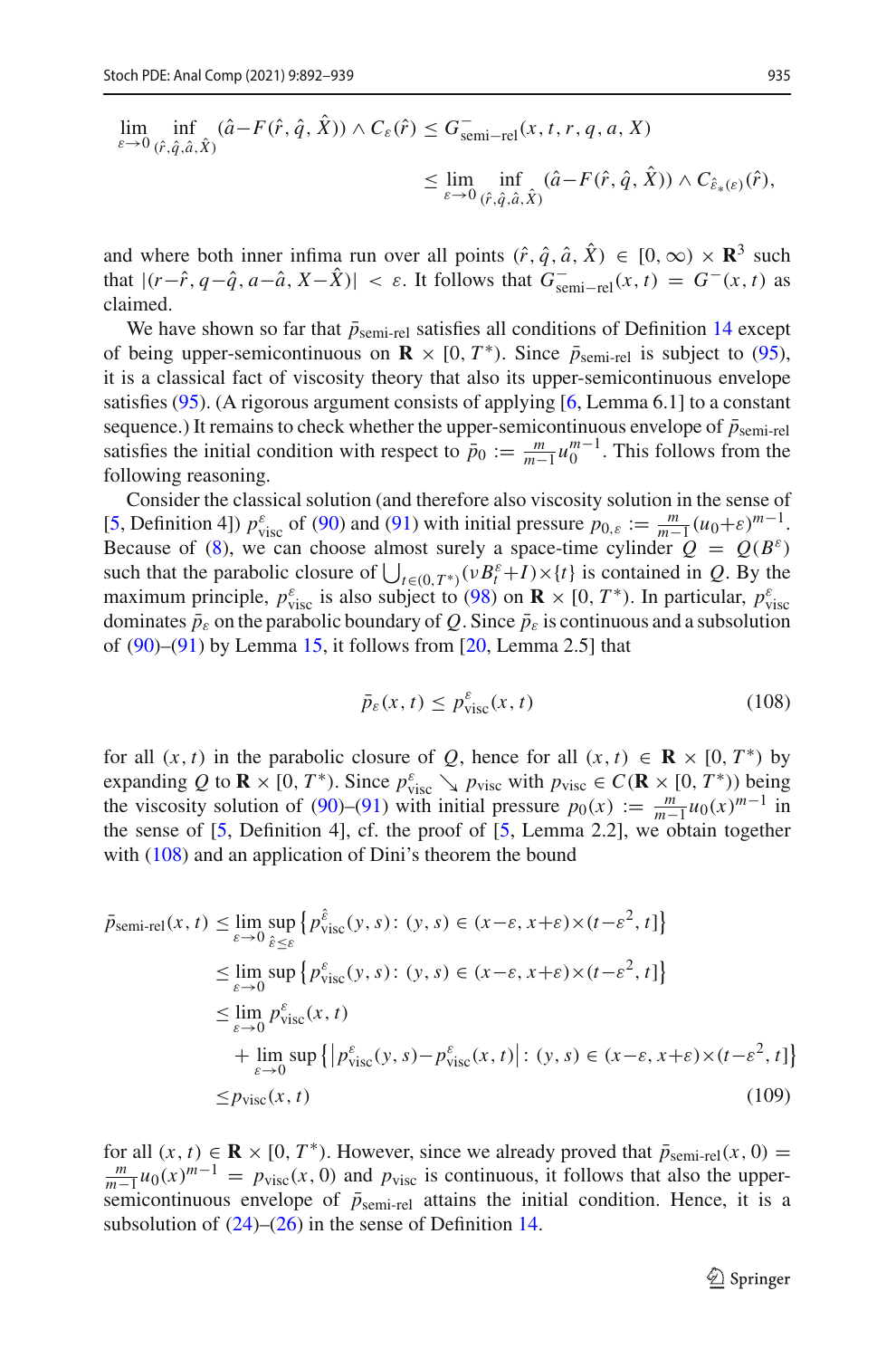We continue with the verification of the claims regarding  $\bar{p}_{\text{max}}$ . To this end, consider first an arbitrary subsolution  $\bar{p}$  of [\(24\)](#page-9-0)–[\(26\)](#page-9-1) with initial pressure  $\bar{p}_0 := \frac{m}{m-1}u_0^{m-1}$  in the sense of Definition [14.](#page-38-0) The argument showing  $(109)$  more generally proves that

<span id="page-44-0"></span>
$$
\bar{p}(x,t) \le p_{\text{visc}}(x,t) \tag{110}
$$

is satisfied for all  $(x, t) \in \mathbf{R} \times [0, T^*)$ . Hence, since we already established the existence of *a* subsolution to [\(24\)](#page-9-0)–[\(26\)](#page-9-1) the definition of  $\bar{p}_{\text{max}}$  is meaningful, and the asserted bound [\(101\)](#page-40-1) then follows at once from [\(110\)](#page-44-0). In particular,  $\bar{p}_{\text{max}} < \infty$  is satisfied on  $\mathbf{R} \times [0, T^*)$ . That  $\bar{p}_{\text{max}}$  is subject to [\(95\)](#page-38-3) is once again a classical fact from viscosity theory, see [\[6](#page-47-6), Lemma 4.2]. Moreover, as we have already argued for the semi-relaxed limit *p*semi-rel, it then follows that the upper-semicontinuous envelope of  $\bar{p}_{\text{max}}$  constitutes a subsolution of [\(24\)](#page-9-0)–[\(26\)](#page-9-1). However, by the definition of  $\bar{p}_{\text{max}}$  we may then infer that  $\bar{p}_{\text{max}}$  is actually equal to its upper-semicontinuous envelope; in particular, a subsolution of  $(24)$ – $(26)$  in the sense of Definition [14.](#page-38-0) This concludes the proof of Proposition [16.](#page-39-1)

# **5.4 Proof of Proposition [17](#page-40-0)** (Comparison of transformed weak solution with

viscosity solution)

It obviously suffices to prove that for all  $t \in (0, T^*)$ 

<span id="page-44-2"></span><span id="page-44-1"></span>
$$
p(\cdot, t) \le \bar{p}_{semi-rel}(\cdot, t)
$$
\n(111)

almost surely almost everywhere in **R**. By definition of  $p$ , see [\(102\)](#page-40-2), and since we have  $\bar{p}_{semi-rel} \geq 0$  it moreover suffices to show that [\(111\)](#page-44-1) is almost surely satisfied for all  $t \in (0, T^*)$  almost everywhere in  $vB_t + I$ .

We aim to exploit Corollary [6,](#page-8-1) i.e., that the unique weak solution  $u$  of  $(1)$ – $(3)$  can be recovered by means of the Wong–Zakai approximations *u*<sup>ε</sup> from Lemma [4,](#page-6-2) at least after employing an additional time-dependent shift [\(22\)](#page-8-2). So fix an integer  $M \geq 1$  as well as some  $\kappa > 0$ . Let  $\mathcal{C}_{\alpha}$  be the square integrable random variable of the estimate [\(10\)](#page-6-7). Let finally  $\varepsilon > 0$  be fixed, and denote by  $\varepsilon' = \varepsilon'(M, \varepsilon)$  the constant from [\(11\)](#page-6-3).

We then have by means of the estimate  $(11)$  that

$$
\begin{split}\n&\frac{m}{m-1}u_{\hat{\varepsilon}}(x-\nu B_t, t)^{m-1} \\
&=\frac{m}{m-1}u_{\hat{\varepsilon}}\big((x-\nu(B_t-B_t^{\hat{\varepsilon}}))-\nu B_t^{\hat{\varepsilon}}, t\big)^{m-1} \\
&\leq \sup_{\hat{\varepsilon}\leq\varepsilon}\big\{\bar{p}_{\hat{\varepsilon}}(y, s): (y, s) \in \mathbf{R}\times[0, T^*), (y, s) \in (x-\varepsilon, x+\varepsilon)\times(t-\varepsilon^2, t]\big\} \\
&=:\bar{P}_{\varepsilon}(x, t)\n\end{split}
$$
\n(112)

almost surely on  $\{\mathcal{C}_{\alpha} \leq M\}$  for all  $\hat{\varepsilon} \leq \varepsilon \wedge \varepsilon'$  and all  $(x, t) \in \bigcup_{t \in (0, T^*)} (\nu B_t + I) \times \{t\}.$ Fix  $t \in (0, T^*)$ , let  $\phi \in C_{\text{cpt}}^{\infty}(\nu B_t + I; [0, \infty))$  be an arbitrary test function and let  $A \in \mathcal{F}_{T^*}$ . It follows from [\(112\)](#page-44-2) that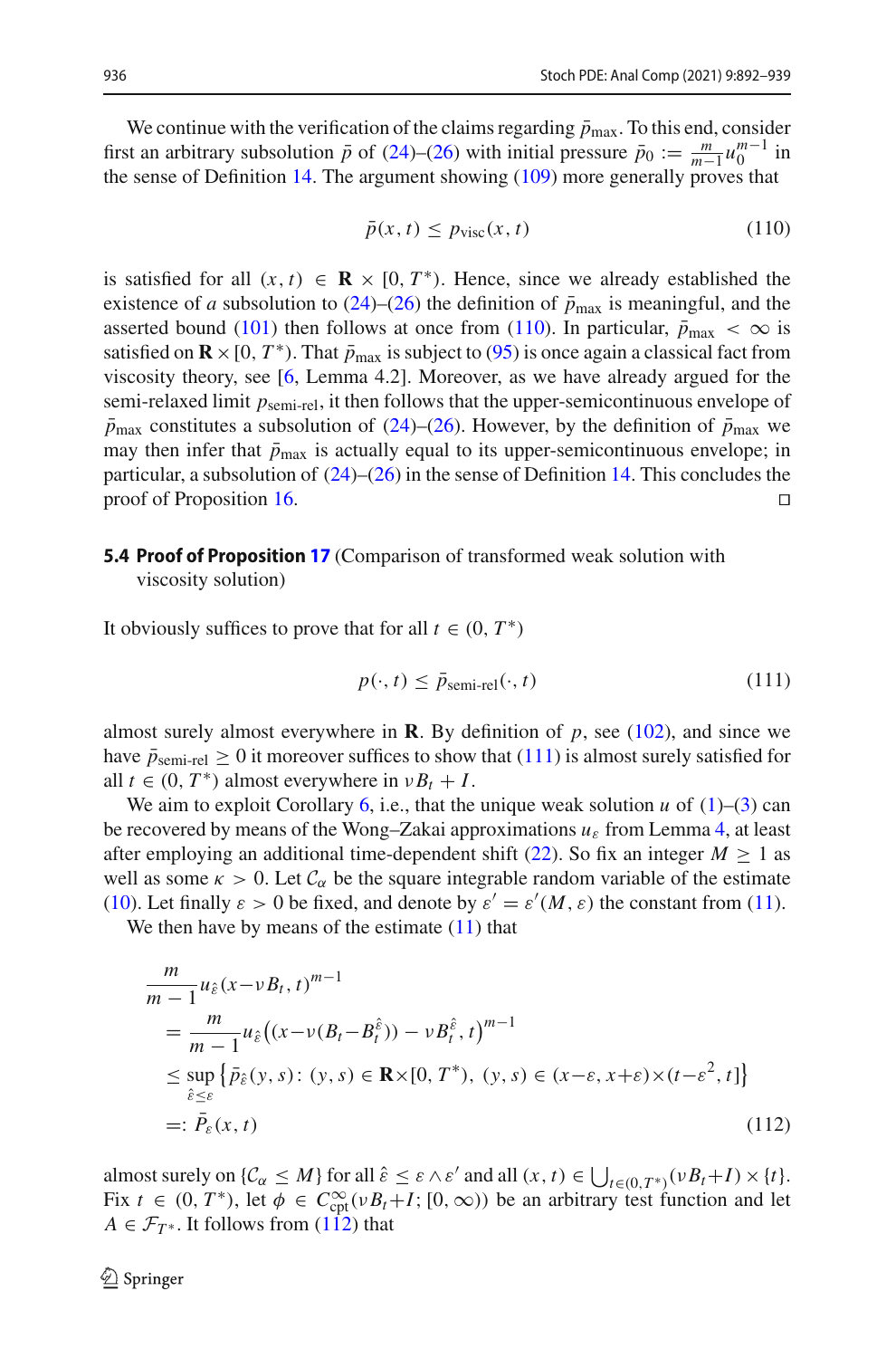<span id="page-45-1"></span>
$$
0 \le \mathbf{E}\chi_{A \cap \{C_{\alpha} \le M\}} \int_{\mathbf{R}} \phi(x + v B_t^{\hat{\varepsilon}}) \frac{m}{m-1} u_{\hat{\varepsilon}}^{\leftarrow}(x, t)^{m-1} dx
$$
  
\n
$$
\le \mathbf{E}\chi_{A \cap \{C_{\alpha} \le M\}} \int_{\mathbf{R}} \phi(x) \overline{P}_{\varepsilon}(x, t) dx
$$
\n(113)

for all  $\hat{\varepsilon} \leq \varepsilon \wedge \varepsilon'$ , all  $t \in (0, T^*)$ , all  $\phi \in C^\infty_{\text{cpt}}(\nu B_t + I; [0, \infty))$  and all  $A \in \mathcal{F}_{T^*}$ . As a consequence of the bound  $(113)$ , the convergences in  $(9)$  resp. Corollary [6](#page-8-1) as well as the definition [\(99\)](#page-39-4) of the semi-relaxed limit  $\bar{p}_{\text{semi-rel}}$ , we thus obtain the estimate

$$
0 \le \mathbf{E}\chi_{A \cap \{C_{\alpha} \le M\}} \int_{\mathbf{R}} \phi(x) \frac{m}{m-1} u(x - vB_t, t)^{m-1} dx
$$
  
\n
$$
\le \mathbf{E}\chi_{A \cap \{C_{\alpha} \le M\}} \int_{\mathbf{R}} \phi(x) \bar{p}_{\text{semi-rel}}(x, t) dx
$$
\n(114)

for all  $t \in (0, T^*)$ , all  $\phi \in C^\infty_{\text{cpt}}(\nu B_t + I; [0, \infty))$  and all  $A \in \mathcal{F}_{T^*}$ . Since the test function and *A* are arbitrary, we deduce that the following bound holds true for all  $t \in (0, T^*)$  almost surely on  $\{C_\alpha \leq M\}$  almost everywhere in  $vB_t + I$ :

$$
p(\cdot, t) = \frac{m}{m-1}u(\cdot - vB_t, t)^{m-1} \leq \bar{p}_{semi-rel}(\cdot, t).
$$

Since  $M \geq 1$  is arbitrary, and the random variable  $\mathcal{C}_{\alpha}$  is integrable, we may infer from this the desired bound [\(103\)](#page-40-3). This concludes the proof of Proposition [17.](#page-40-0)  $\Box$ 

#### <span id="page-45-0"></span>**5.5 Proof of Theorem [3](#page-4-1)** (Finite time extinction with probability one)

Let  $p_{\text{visc}}$  ∈  $C$ (**R** × [0, ∞)) be the unique viscosity solution of [\(90\)](#page-37-2)–[\(91\)](#page-37-3) with initial pressure  $p_0(x) := \frac{m}{m-1} u_0(x)^{m-1}$  in the sense of [\[5,](#page-47-4) Definition 4]. Since the time horizon  $T^* < \infty$  was arbitrary in Proposition [16](#page-39-1) and Proposition [17,](#page-40-0) we have constructed almost surely a (maximal) subsolution  $\bar{p}_{\text{max}}$  of [\(24\)](#page-9-0)–[\(26\)](#page-9-1) on **R** × [0, ∞) in the sense of Definition [14](#page-38-0) such that it holds almost surely

<span id="page-45-2"></span>
$$
\bar{p}_{\max}(x,t) \le p_{\text{visc}}(x,t) \tag{115}
$$

for all  $(x, t) \in \mathbb{R} \times [0, \infty)$ , as well as for all  $t \in (0, \infty)$ 

<span id="page-45-3"></span>
$$
p(x,t) \le \bar{p}_{\text{max}}(x,t) \tag{116}
$$

almost surely almost everywhere in **R**, where p is defined on  $\mathbf{R} \times (0, \infty)$  via [\(102\)](#page-40-2) based on the unique weak solution of the Cauchy–Dirichlet problem  $(1)$ – $(3)$  on  $\mathbf{R} \times (0, \infty)$ with initial density  $u_0$ .

Next, we choose a delayed Barenblatt solution *B* (written in terms of the pressure variable) with free boundary  $\partial I$  at  $t = 0$  and which strictly dominates the initial density, i.e.,  $\{\mathcal{B}(\cdot, 0) = 0\} = \partial I$  and  $u_0 < \mathcal{B}(\cdot, 0)$  on *I*. The free boundary associated to the Barenblatt solution *B* can then be written as  $\bigcup_{t \in [0,\infty)} (\overline{M}t^{\frac{1}{m+1}} + \partial I) \times \{t\}$  for a constant  $\overline{M} = \overline{M}(u_0) > 0$  depending only on the initial density.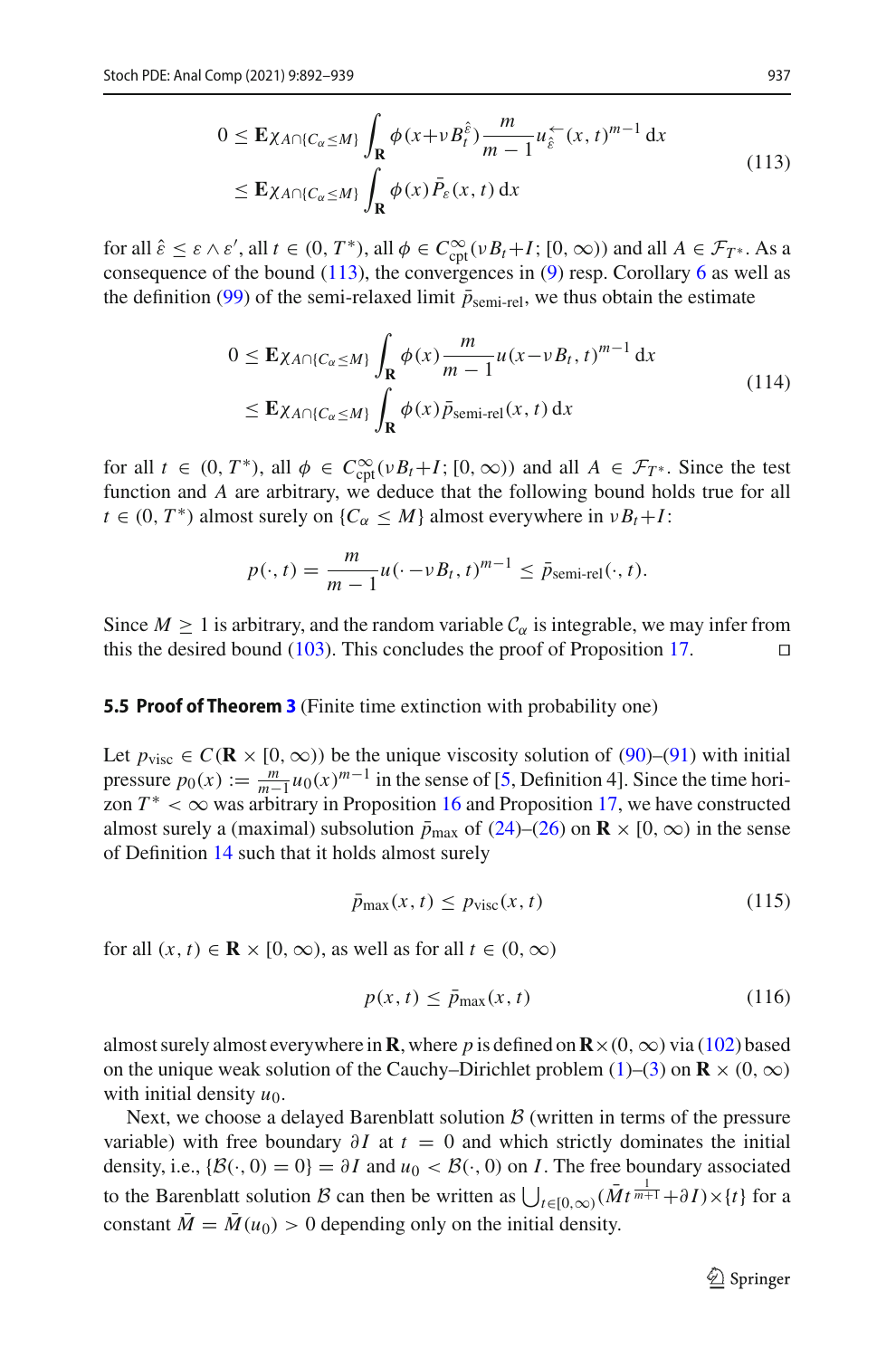We remark that the Barenblatt solution  $\beta$  is a viscosity solution of [\(90\)](#page-37-2) and [\(91\)](#page-37-3) in the sense of [\[5](#page-47-4), Definition 4] strictly dominating  $p_{\text{visc}}$  at  $t = 0$  in the sense of [\[5,](#page-47-4) Definition 5]. Hence, it follows from the comparison principle [\[5,](#page-47-4) Theorem 4.1] that almost surely

<span id="page-46-0"></span>
$$
p_{\text{visc}}(x, t) \le \mathcal{B}(x, t) \tag{117}
$$

for all  $(x, t) \in \mathbf{R} \times [0, \infty)$ .

Let  $M > M$  be fixed but otherwise arbitrary, and define the stopping time  $T_{\text{extinct}} :=$ inf{*t* ≥ 0:  $|B_t|$  ≥  $\mathcal{L}^1(I) + Mt^{\frac{1}{m+1}}$ } as in the statement of Theorem [3.](#page-4-1) Furthermore, fix *T* ∈ (0, ∞) and consider  $A_T := \{T_{\text{extinct}} \leq T\}$ . Note that  $T_{\text{extinct}} > 0$ . By almost sure continuity of *B<sub>t</sub>* and since  $M > \overline{M}$ , there is almost surely on  $\mathcal{A}_T$  some  $t_q \in \mathbb{Q} \cap (0, T]$ such that  $|B_{t_q}| \geq \mathcal{L}^1(I) + \bar{M}t_q^{\frac{1}{m+1}}$ . As a consequence of [\(115\)](#page-45-2) and the choice of  $\bar{M}$ , we deduce that almost surely on  $\hat{A}_T$  it holds  $\bar{p}_{\text{max}}(\cdot, t_q) \equiv 0$ . Moreover, [\(116\)](#page-45-3) entails that almost surely we have  $p \le p_{\text{max}}$  for all  $t \in \mathbb{Q} \cap (0, \infty)$  almost everywhere in **R**. Hence, we may deduce that  $\mathcal{A}_T \subset \{T_{\text{extinct}} \leq T\}$  up to some **P** null set. This proves the desired bound  $(6)$ .

Finite time extinction with probability one now follows from standard properties of Brownian motion. Indeed, assume that we have  $P(T_{\text{extinct}} < \infty) < 1$ . There would then exist a constant  $C < \infty$  such that on a set with non-vanishing probability it holds  $0 \le t^{-\frac{1}{2}} |B_t|$  < *C* for all *t* ∈ (1, ∞); a contradiction. Hence,  $P(\hat{T}_{\text{extinct}} < \infty) = 1$ which also by [\(6\)](#page-4-2) entails that  $P(T_{\text{extinct}} < \infty) = 1$ .

It remains to prove that  $u(\cdot, T)$  vanishes almost surely almost everywhere in *I* from the stopping time  $T_{\text{extinct}}$  onwards. So let  $T \in (0, \infty)$  be fixed. We infer from [\(115\)](#page-45-2) together with [\(117\)](#page-46-0) that almost surely  $\bar{p}_{\text{max}}(\cdot, T_{\text{extinct}}) \equiv 0$ . In addition, we note that  $\bar{p}_{\text{max}}$  is almost surely a subsolution of [\(90\)](#page-37-2) and [\(91\)](#page-37-3) on **R** × [0, ∞) with initial pressure  $p_0(x) := \frac{m}{m-1} u_0(x)^{m-1}$  in the sense of Definition [13.](#page-37-4) For a proof, the only non-trivial case is that of a lateral boundary point  $(x, t) \in \bigcup_{t \in (0,\infty)} (\nu B_t + I) \times \{t\}$ such that  $C(\bar{p}_{\text{max}}(x, t)) = \bar{p}_{\text{max}}(x, t) \le 0$ . Since  $\bar{p}_{\text{max}}(x, t) \ge 0$  by construction, it follows that  $\bar{p}_{\text{max}}(x, t) = 0$ . From this point onwards one may argue as for  $\bar{p}_{\varepsilon}$  in the proof of Lemma [15.](#page-39-0)

However, once a subsolution became trivial it stays trivial (by comparison with the trivial viscosity solution). We deduce that  $\bar{p}_{\text{max}}(\cdot, T) \equiv 0$  is satisfied almost surely on  $\{T \geq T_{\text{extinct}}\}$ . The claim thus follows from another application of [\(116\)](#page-45-3). This concludes the proof of Theorem [3.](#page-4-1)

**Open Access** This article is licensed under a Creative Commons Attribution 4.0 International License, which permits use, sharing, adaptation, distribution and reproduction in any medium or format, as long as you give appropriate credit to the original author(s) and the source, provide a link to the Creative Commons licence, and indicate if changes were made. The images or other third party material in this article are included in the article's Creative Commons licence, unless indicated otherwise in a credit line to the material. If material is not included in the article's Creative Commons licence and your intended use is not permitted by statutory regulation or exceeds the permitted use, you will need to obtain permission directly from the copyright holder. To view a copy of this licence, visit [http://creativecommons.org/licenses/by/4.0/.](http://creativecommons.org/licenses/by/4.0/)